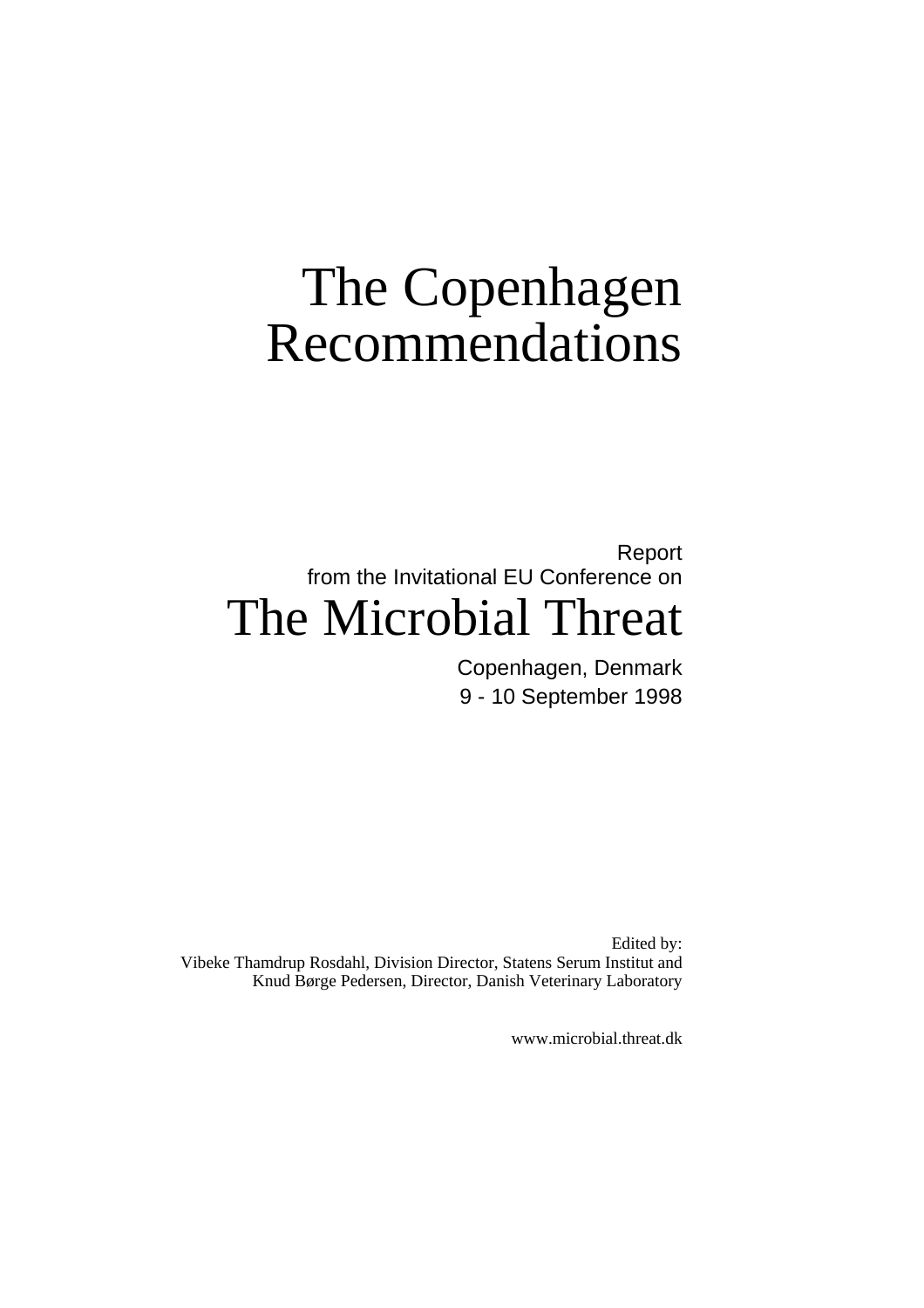# Foreword

 "The Copenhagen Recommendations" on antimicrobial resistance display the results of the European Union conference on "The Microbial Threat" hosted by the Danish Government in Copenhagen 9 - 10 September 1998. The conference was preceded by two days of intensive workshop activities.

The participants invited were representing the competent health, veterinary, agriculture and food authorities, the professional bodies, the pharmaceutical industry, the universities, the consumers and other interested parties in the European Union Member States. Moreover there were representatives from the EU-applicant States and from the EEA-countries. Thus, this report on the conference reflects the opinion of a broad section of those dealing with

"The Microbial Threat" due to antimicrobial resistance.

The conference was initiated by the European Union Chief Medical Officers, who at their meeting in Luxembourg October 1997 paid particular attention to the increasing resistance to antibiotics and other antimicrobial agents in human medicine. They agreed that inappropriate use of these agents is of causal importance to the accelerating resistance problem. It is of particular concern that effective mechanisms to limit the emerging problem of drug resistant microbes may not yet be in place and thus have to be carefully considered. There are considerable implications for the delivery and quality of health care.

The conference made it clear that action on the problem of antimicrobial resistance must be taken at the Community level and in accordance with "The Copenhagen Recommendations".

Einar Krag Chief Medical Officer Denmark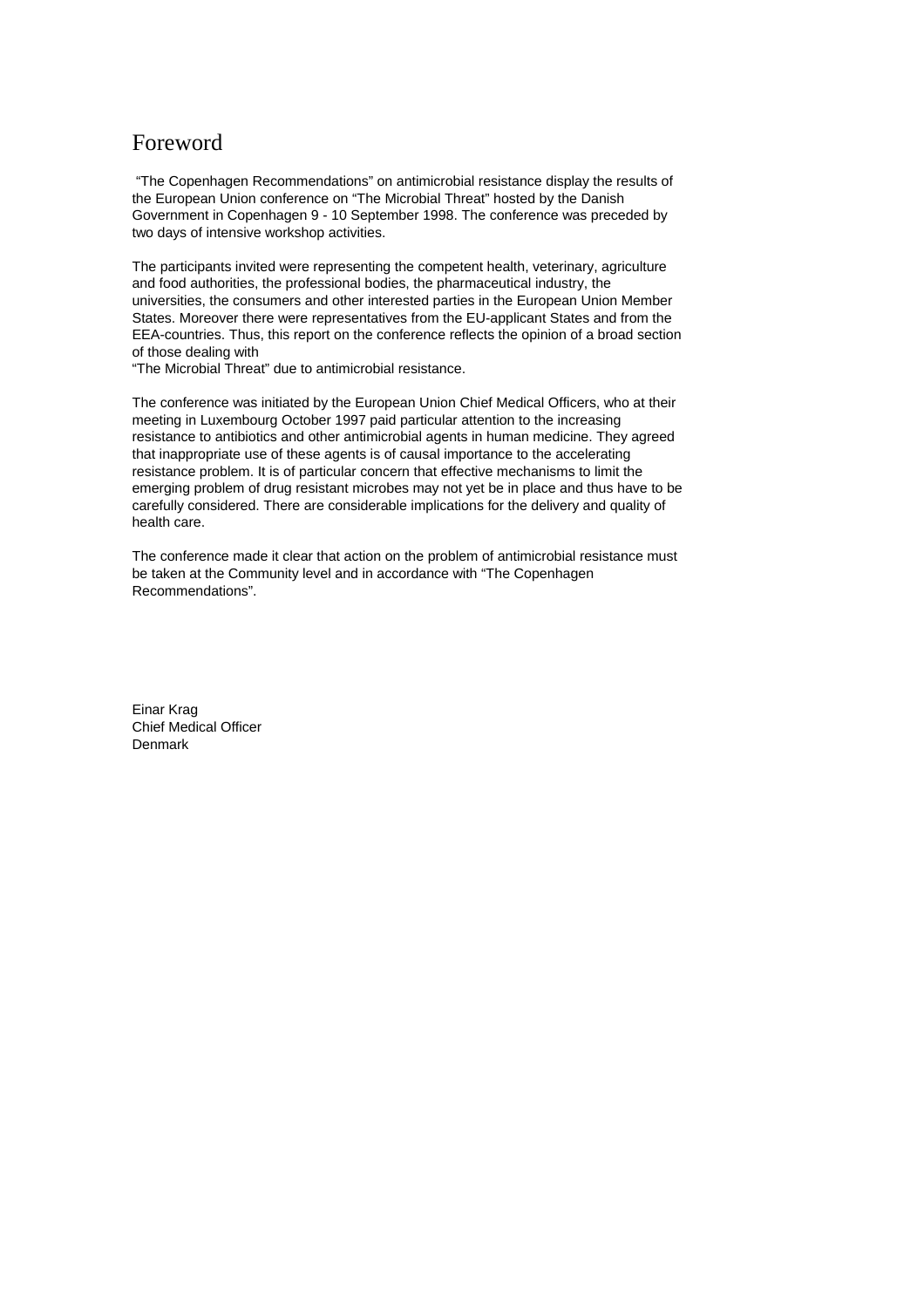# Table of contents

| Foreword                                                                                          | $\mathbf{1}$   |
|---------------------------------------------------------------------------------------------------|----------------|
| Table of contents                                                                                 | 3              |
| Introduction                                                                                      | 5              |
| The Copenhagen Recommendations                                                                    | 7              |
| Workshop no. 1: Human health implications of the<br>increasing resistance to antimicrobial agents |                |
| List of participants<br>Synopsis on introductory papers<br>Conclusion paper                       | 10<br>11<br>12 |
| Workshop no. 2: Surveillance of data on micro-<br>organisms resistant to antimicrobial agents     |                |
| List of participants<br>Synopsis on introductory papers<br>Conclusion paper                       | 18<br>19<br>20 |
| Workshop no. 3: Monitoring the use of antimicrobial agents                                        |                |
| List of participants<br>Synopsis on introductory papers<br>Conclusion paper                       | 24<br>25<br>26 |
| Workshop no. 4: Elements of good practice in the use of antimicrobial<br>agents                   |                |
| List of participants<br>Synopsis on introductory papers<br>Conclusion paper                       | 30<br>31<br>32 |
| Workshop no. 5: Framework for development of<br>guidelines for research programmes                |                |
| List of participants<br>Synopsis on introductory papers<br>Conclusion paper                       | 38<br>39<br>40 |
| List of participants, conference                                                                  | 44             |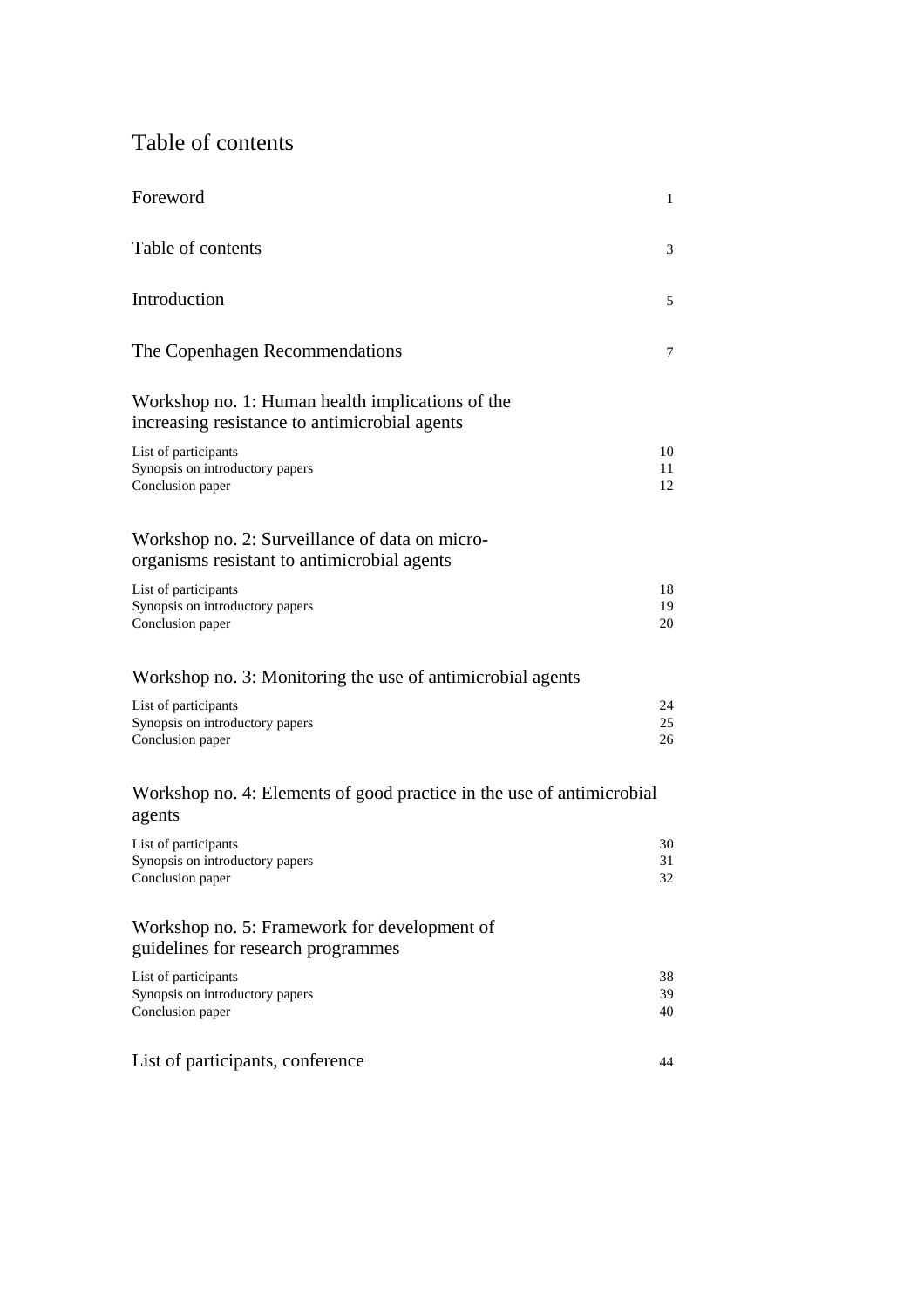# Introduction

The structure of this report is based on the activities performed before the conference, during the workshops and at the conference. The following sequence of events took place:

- The five main topics to be dealt with at the conference were defined by the vicepresidents and the programme committee. It was decided that the conference should be preceded by five workshops in order to produce the basic material for the conference.
- Appointment of chairman and vice-chairman for each workshop in collaboration with the Chief Medical Officers, from the EU Member States. Appointment of a Danish secretary for each workshop.
- For each workshop a preparatory meeting with the chairman, vice-chairman, secretary in question and the programme commmittee including the Danish vicepresident took place. During these meetings a synopsis for the topic of the workshop including two or three specific questions were prepared. Selected participants of the workshops were asked to introduce these questions.
- During the workshops on 7-8 September 1998 the participants of each of the five workshops prepared a paper on the topic dealt with including answers to the specific questions and conclusions.
- During the conference on 9-10 September 1998 each workshop introduced their paper to the conference and after the discussion at the conference the conclusions were modified accordingly.
- Based on these revised conclusion papers the programme committee together with the rapporteur and the Danish vice-president prepared the recommendations presented at the end of the conference.

This report therefore includes the following material:

- The Copenhagen Recommendations.
- For each workshop: Topic of the workshop, names of chairmanship, secretary and participants. Specific questions and synopsis to the workshop. Conclusion papers prepared by the workshops and subsequently discussed and revised at the conference.
- Total list of participants at the conference.

The Copenhagen Recommendations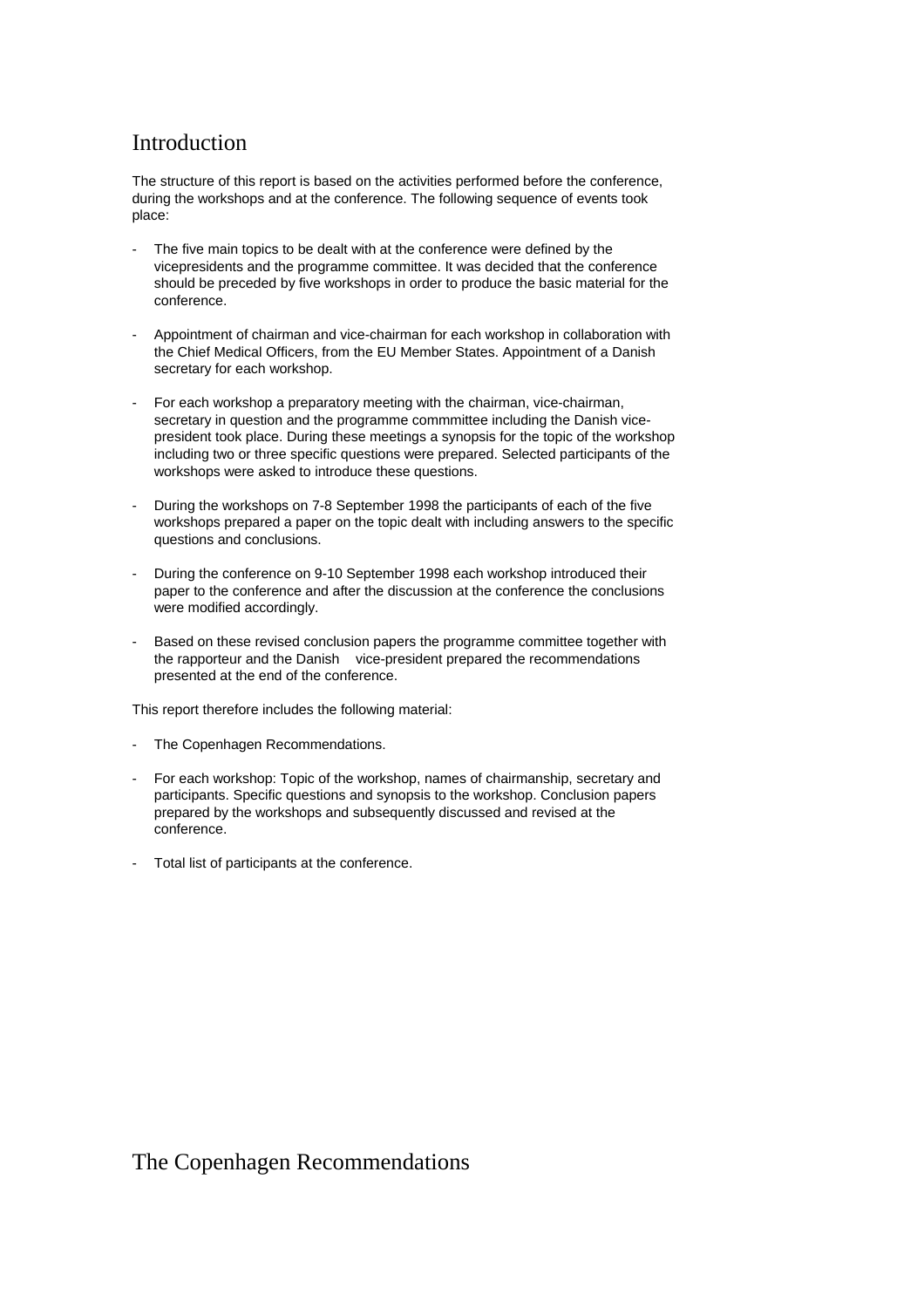"Conclusions of Responding the European Union Conference on The Microbial Threat"

#### *The implications for human health of the increasing resistance of microorganisms to antimicrobial agents*

Resistance to antimicrobial agents is a major public health problem in Europe.

International spread of microorganisms means that resistance to antimicrobial agents can no longer be regarded as a national problem. It is a European and global problem and requires a common strategy.

Antimicrobial resistance among microorganisms that cause disease in the community and in hospital is leading to increased deaths, illness, and costs. The full extent of the problem is, however, not yet known.

All antimicrobial drugs can select microorganisms that are resistant.

There is an established but complex relation between the consumption of antimicrobial agents and the prevalence of drug resistance in microorganisms. Dissemination of resistant microorganisms occurs both in hospital and the community. The major route of transmission of resistant microorganisms from animals to man is through the food chain.

Pharmaceutical companies are making great efforts to develop new antimicrobial agents and ways of countering infectious disease, and they should be encouraged to continue this important work. But such innovations cannot be expected to solve the problems in the near future. It is thus essential to introduce policies on the rational use of antimicrobials to avoid further increases in resistance.

#### *The need for surveillance of microorganisms resistant to antimicrobial agents*

Good quality data on resistant microorganisms are essential to underpin effective interventions to counter the problem of resistance and for developing guidelines on the prescribing of antimicrobial drugs. Such data must be clinically and epide-miologically relevant.

The conference advocates setting up a European surveillance system of antimicrobial resistance based on national systems. These systems must collect data on trends in antimicrobial resistance in bacteria of animal and human origin. Medical and veterinary collaboration will be essential. These systems should be coordinated within the European Union.

Effective European surveillance must have the agreement and active involvement of all the participants.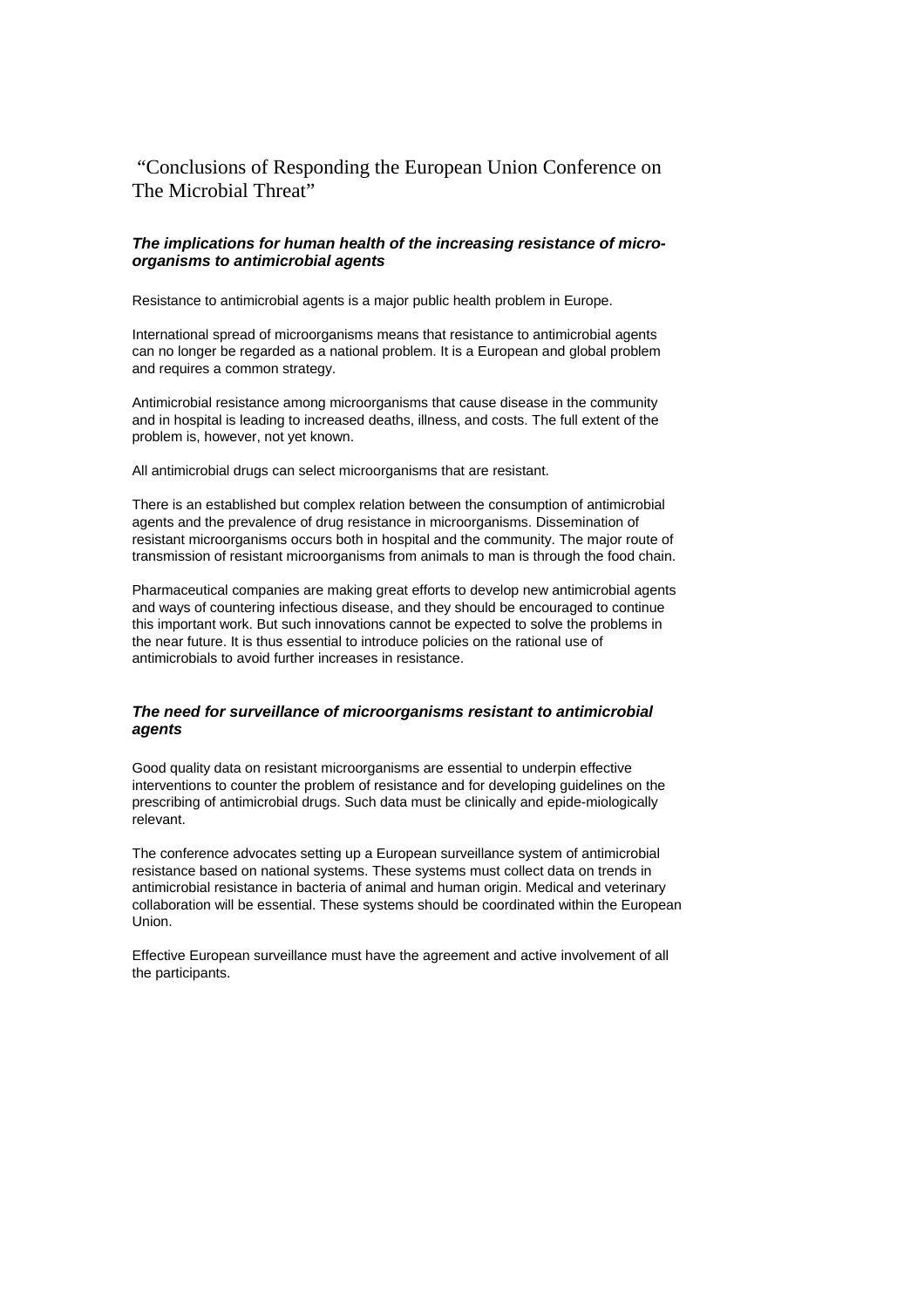#### *The need to collect data on the supply and consumption of antimicrobial agents*

Collection of information about national supply of antimicrobial agents shows changes over time and differences among countries. These data are important triggers for investigation and action.

Evaluation of the benefits and risks of antimicrobial agents depends on collecting detailed information about their consumption by animals and humans and their use in aquaculture and horticulture.

Every member state should be able to collect national data on the supply and consumption of antimicrobial agents. They should collect data on dispensing of antimicrobial agents by community and hospital pharmacies. Data should also be collected on antimicrobial agents used to treat animals (by species) and for growth promotion.

Collation of data to compare practices among countries will not occur unless there is clear European Union strategy for ensuring transparency and comparability between national databases. A central strategy is also required to develop a multinational database.

Research information should be collected on the consumption of antimicrobial agents by specific patients, including why they were prescribed the agents. This information is essential for analysis of good clinical practice. Those setting up these research databases need political and financial support.

#### *Encouraging good practice in the use of antimicrobial agents*

Educational initiatives for both health professionals (human and animal) and the general public are of major importance for improving the use of antimicrobial agents.

Antimicrobials for therapeutic use should be prescription-only medicines and so should not be advertised to the public.

Antimicrobial teams (including clinical microbiologists, infectious disease specialists, and other appropriate specialists) should be introduced in every hospital. They should have the authority to modify antimicrobial prescriptions of individual clinicians in accordance with locally accepted guidelines, always taking account of the needs of the patient. Clinicians should be given an opportunity to approve the remit and recommendations of the teams. The teams should also cover the community, including nursing homes and other residential institutions, and the primary/ secondary care interface. Feedback should be provided to clinicians.

Guidelines for appropriate antimicrobial usage should be introduced in all aspects of both medical and veterinary practice.

The conference noted that most guidelines on antimicrobial usage say what should not be done rather than what should be done. A preliminary attempt was thus made to define good practice. What follows must be developed, but it is worth sharing - Treatment should be limited to bacterial infections, using anti-biotics directed against the causative agent, given in optimal dosage, dosage intervals and length of treatment with steps taken to ensure maximum patient concordance with the treatment regimen, and only when the benefit of the treatment outweighs the individual and global risks.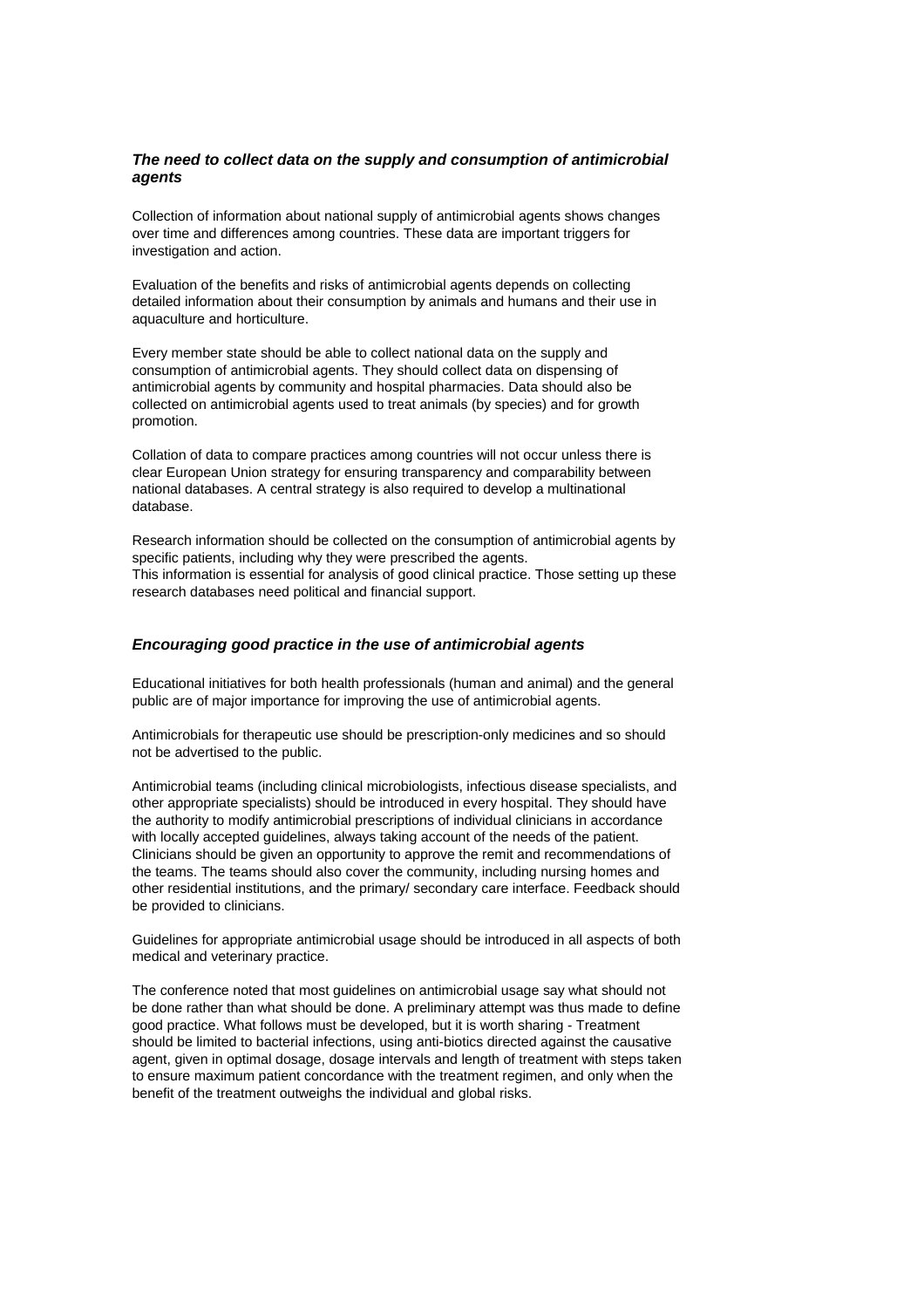Steps must be taken to increase access to diagnostic testing for patients with infections, and the range of tests needs to be improved.

Most of those at the conference considered the use of antimicrobials for growth promotion was not justified and that it was essential to have a systematic approach towards replacing growth promoting antimicrobials with safer non-antimicrobial alternatives including better farming practice. Others thought that it was essential to conduct a full risk assessment before taking any further decisions.

#### *The need for research to counter the problem of antimicrobial resistance*

There is an urgent need to implement research programmes aimed at a better understanding and control of antimicrobial resistance. These should examine the effect and cost effectiveness of interventions to control antimicrobial resistance in humans and animals.

Priority should be given to studies on:

- The effects of antimicrobial resistance on human disease
- The optimal use of antimicrobial agents in humans and animals to minimise the risk of microorganisms developing resistance
- The precise effect of antimicrobial agents used for purposes other than treating or preventing infection in humans
- Criteria to define better clinical diagnoses in patients with infections, algorithms for patient management, and assessment of clinical outcome
- Prescribing behaviour of doctors and compliance of patients with treatment
- Ecological modification driven by antimicrobial agents on normal microbial populations in humans and animals
- Novel principles for treating or preventing infections in humans and animals.

The European Union, member states, and national research councils should make coordinated research on antimicrobial resistance a high priority. A multidisciplinary scientific committee should be created at European level to direct and evaluate the research efforts.

# *Recommendations*

- The European Union and member states must recognise that antimicrobial resistance is a major European and global problem.
- Pharmaceutical companies should be encouraged to develop new antimicrobial agents, but these will not solve the problem in the near future.
- The European Union and member states should set up a European surveillance system of antimicrobial resistance.
- The European Union and member states need to collect data on the supply and consumption of antimicrobial agents.
- The European Union and member states should encourage the adoption of a wide range of measures to promote prudent use of antimicrobial agents.
- The European Union, member states, and national research councils should make coordinated research on antimicrobial resistance a high priority.
- A way should be found to review progress with these recommendations and proposals.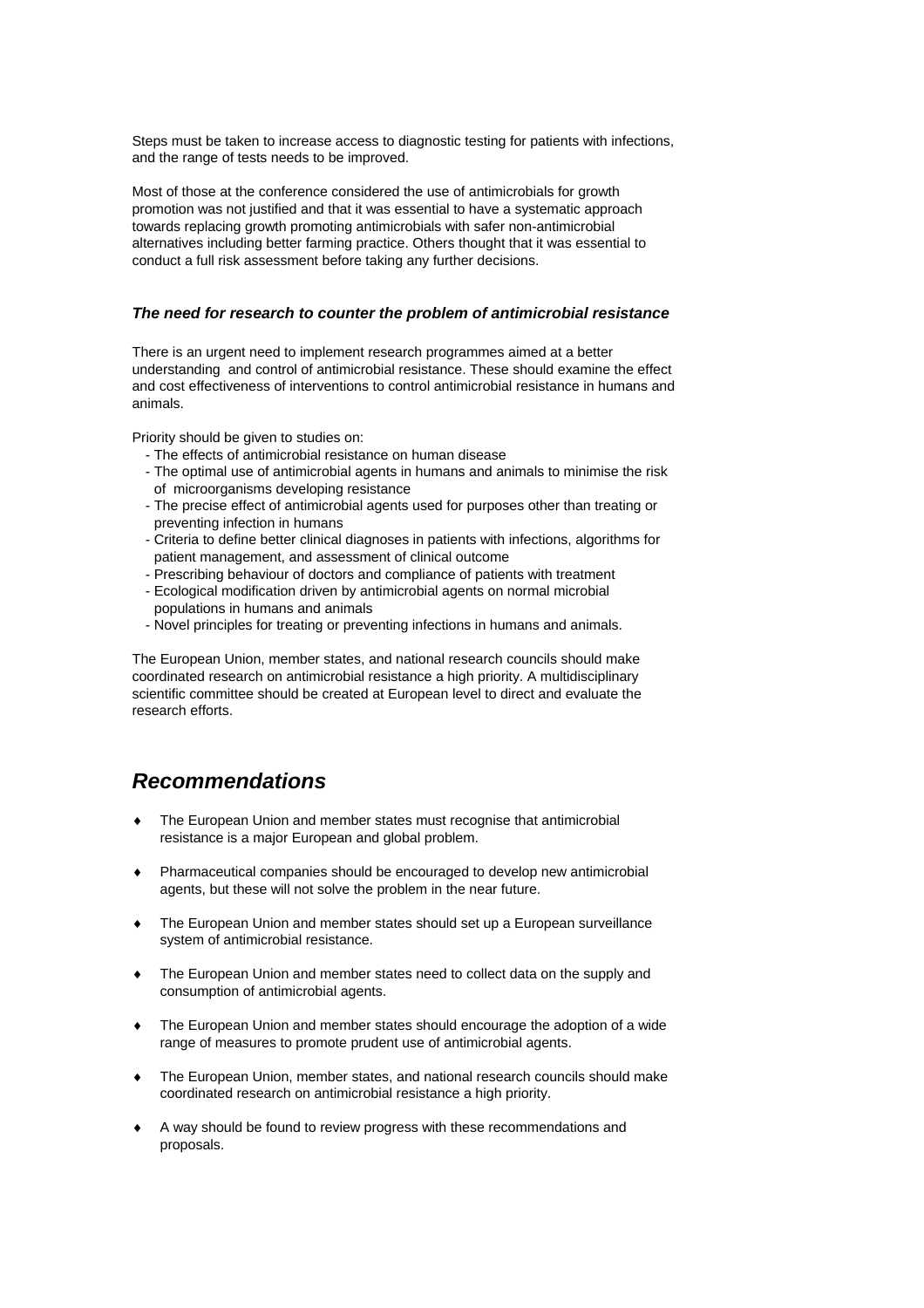# Workshop no. 1: Human health implications of the increasing resistance to antimicrobial agents

### List of participants

Chairman: Marta Di Gennaro, Ministry of Health, Italy Co-Chairman: Wolfgang Witte, Robert Koch Institute, Germany Secretary: Peter Skinhøj, The National Hospital (Rigshospitalet), Denmark

Antoine Andremont, Chu Bichat-Claude Bernard, France Francisco Antunes, Hospital de Santa Maria, Lisboa Codex, Portugal Christoph Aspöck, Vienna General Hospital, Austria Richard Bax, SmithKline Beecham Pharmaceuticals, United Kingdom Henri Belveze, European Commission DGXXIV-1, Belgium H. Buchow, European Commission, DG V, Luxembourg Antonio Cassone, Instituto Superiore di Santá, Italy Gary K. Chikami, Division of Anti-Infective Drug Products, FDA, USA J. E. Degener, Academic Hospital Groningen, The Netherlands R. Finch, Nottingham City Hospital NHS Trust, United Kingdom Darina O. Flanagan, Eastern Health Board, Dublin, Ireland Javier Garau, Hospital Mutua de Terrassa, Spain Robert Hemmer, Centre Hospitalier de Luxembourg, Luxembourg Vincent Jarlier, Laboratoire Central de bactériologie, Paris, France Mats Kalin, Karolinska Hospital, Stockholm, Sweden JosÈ Campos Marqués, Instituto de Salud Carlos III, Spain Ragnar Norrby, University Hospital, Lund, Sweden Annalisa Pantosti, Instituto Superiore de Sanita, Italy Jørgen Schlundt, Danish Veterinary & Food Administration, Denmark Peter Schmid, FEFANA, Germany Marc Struelens, U.L.B. Hospital Erasme, Belgium Dirk Vogelaers, Universitair Zienenhuis, Gent, Belgium Martti Vaara, National Public Health Institute, Finland Henrik Westh, Hvidovre Hospital, Denmark Rosamund Williams, World Health Organization, Switzerland

### *Topic:*

In this workshop the disease consequences of resistance should be assessed with reference to available data on morbidity and mortality due to antibiotic resistant microorganisms. It is reasonable to assume that resistant micro-organisms cause an increase in morbidity and mortality due to inappropriate therapy and that patients not receiving an appropriate treatment will have a longer course of disease or even a fatal outcome. These patients may remain infectious for a longer period with an increased risk of spread of the resistant micro-organisms. The aim of the workshop is to provide valid data on the increased morbidity in infected patients as well as in outbreaks of infectious diseases caused by resistant micro-organisms.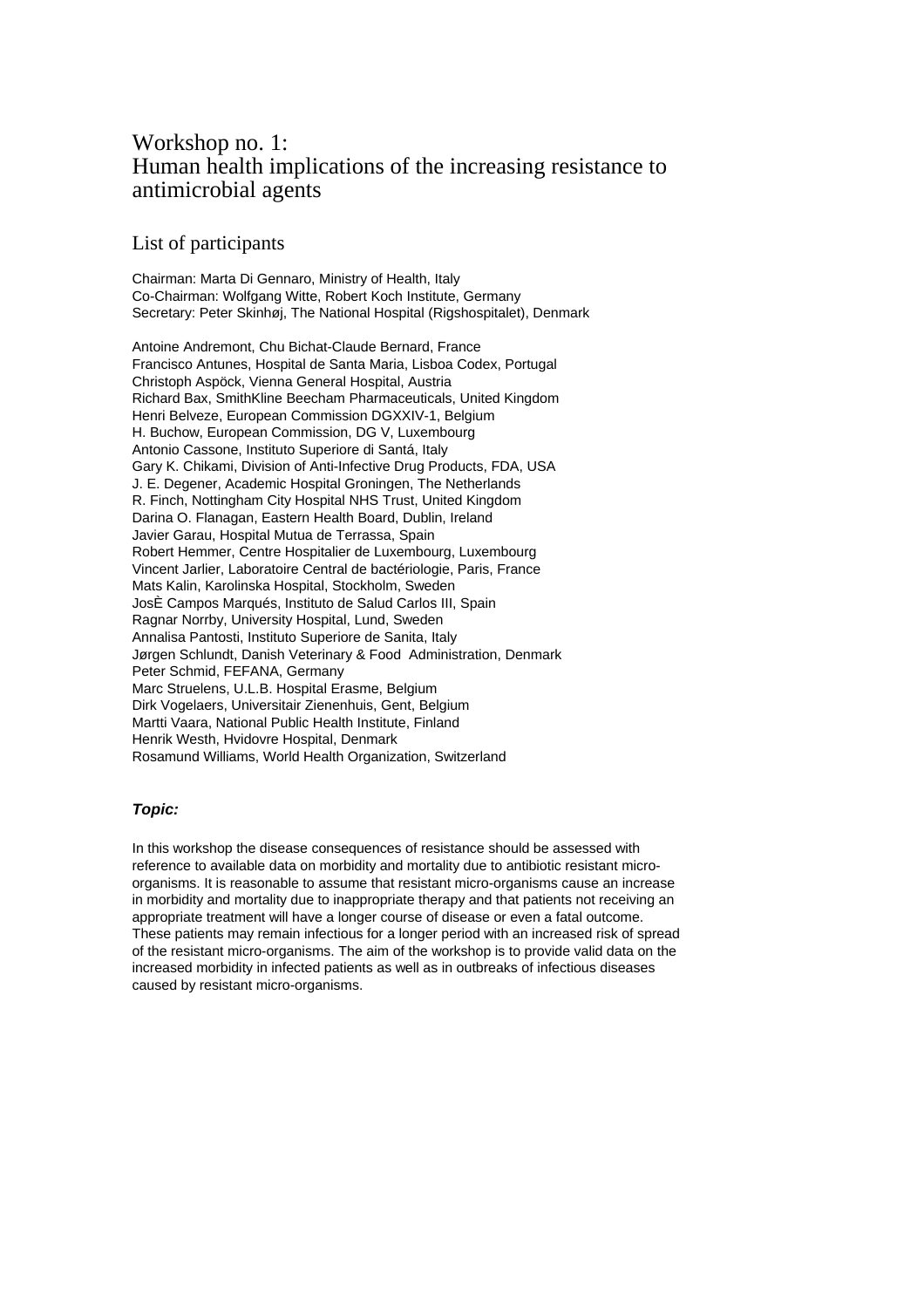# Synopsis on introductory papers for workshop no. 1 regarding the specific questions

#### *What kind of clinical and epidemiological data do we have on the consequences of resistant micro-organisms in the European region*

For the hospitals give an overview of the impact on increased mortality caused by resistant strains compared to susceptible, as well as data on longer hospitalisation and increased costs due to the longer stay as well as to use of more expensive antibiotics. In the community focus on increased mortality as well as increased costs. Focus on European data but include data from other countries where relevant.

Describe that the most important resistance problems we are dealing with in the European region are:

- In hospitals multiresistant staphylococci, enterococci, pseudomonas and a number of enterobacteriacea like klebsiella and enterobacter.
- In the community pneumococci, Haemophilus influenzae, Moraxella catharrhalis, some salmonellae (DT104),TB, gonococci and meningococci.

#### *How do we manage the treatment of infections due to resistant microorganisms minimising the risk of further resistance development*

For the above mentioned micro-organisms describe the present alternative antibiotic treatment and a short evaluation of future alternatives. Discuss combination therapy and shifts between different treatment regimes. In the community also focus on the possibility of vaccination, for which micro-organisms is it possible (pneumococci). This question is mainly dealing with areas/countries with major resistance problems.

#### *How do we handle hospitalised patients with resistant micro-organisms in order to prevent nosocomial spread of the resistant micro-organisms*

Two scenarios one with few resistant strains and one with endemic occurrence. In the case of few strains describe procedures for early detection and alert, relevant isolation procedures, the number of patients that can be handled with these procedures. Summarise the guidelines from, e.g. the Scandinavian countries describing how to prevent the spread when only a few cases occur (are imported). Describe procedures in endemic areas. Is it possible to isolate in special wards. Give examples (very few exist) where it has been possible to decrease the number of patients with resistant strains. Discuss the contact with the community including a number of different institutions (nursing homes for elderly etc.).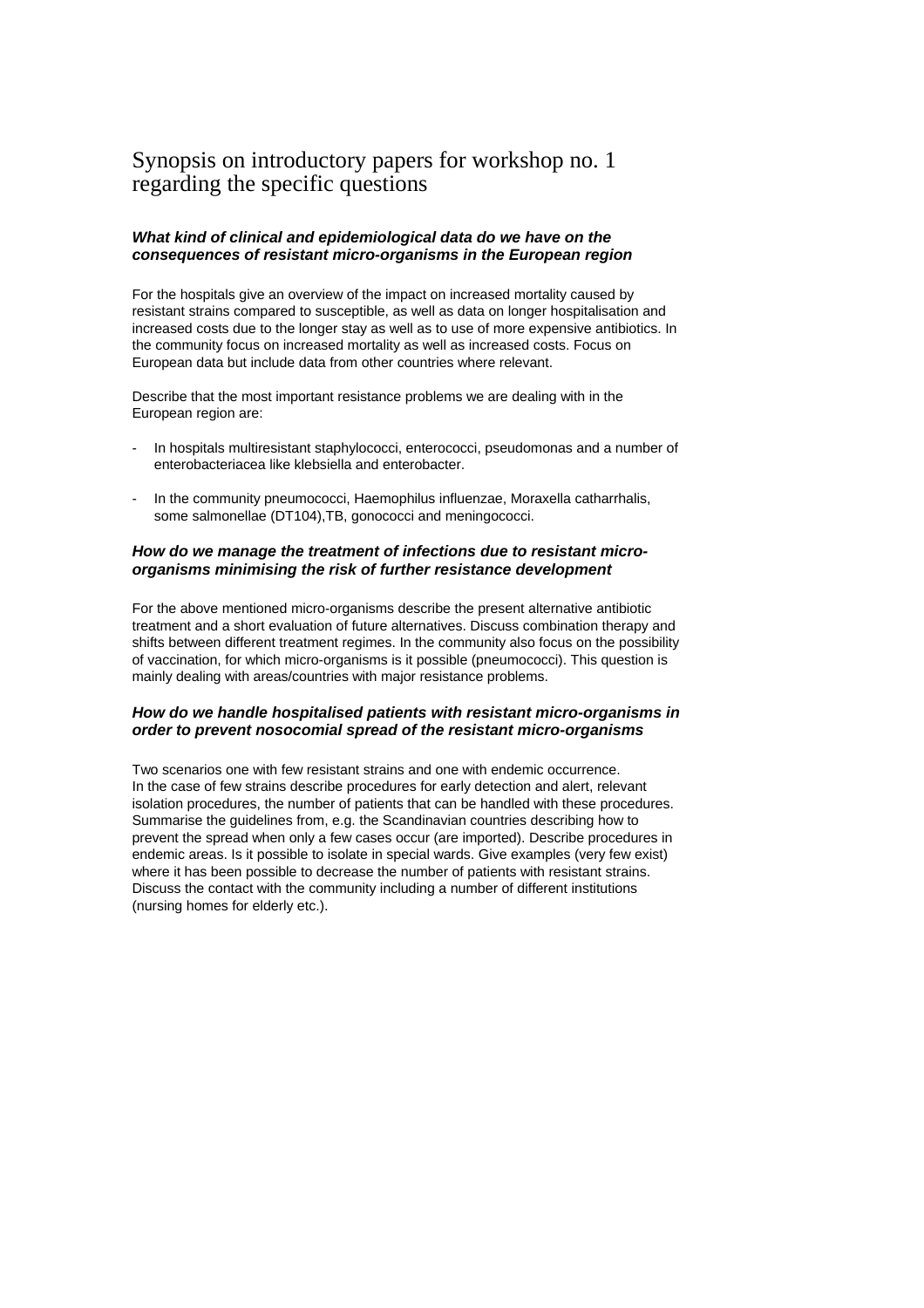### Workshop no. 1. Conclusion paper

#### *What kind of clinical and epidemiological data do we have on the consequences of resistance to antimicrobial agents*

Available data clearly indicate that antibiotic resistance is a major public health problem in Europe. There are an increasing number of reports of fatalities as a consequence of resistant infections notably MDRTB (multidrug resistant tuberculosis bacteria). Studies in hospitals affected by MRSA (methicillin resistant Staphylococcus aureus) outbreaks have reported excess mortality rates, prolongation of hospital stay and increases of antibiotic expenditures. There are only few data on morbidity. Data of additional costs of relevance include more expensive antibiotics and prolongation of hospital stay. However, the data is often highly selective (either hospital versus community; organism or disease specific data; there is international variation in defining in-vitro resistance; data are rarely denominator controlled). Distinguishing "pharmacokinetic resistance" from antibiotic resistance may be important; high profile uncommon isolates e.g. VISA (vancomycin intermediate resistant S. aureus) and ESBL (extended spectrum beta-lactamace producing bacteria) achieve greater attention than low profile common organisms, e.g. gut pathogens, Escherichia coli and MRSA.

Ideally, there should be an accurate assessment of the impact of infections caused by resistant organisms by diagnosis, pathogen, therapeutic agent, and geographic breakdown in comparison with matched infections caused by susceptible organisms. The data should be denominator controlled.

The data should distinguish between community and hospital acquired infection. Data should be able to distinguish attributable morbidity and mortality from total morbidity and mortality data caused by resistant and susceptible pathogens. Data should also be linked to antibiotic usage. Economic impact should be assessed in terms of prolonged length of stay, excess antibiotic use and other health care indices. Also adverse effects should be monitored.

Currently there is a patchwork of information which varies by pathogen, disease and geography.

**MRSA**. The number of documented infections has increased rapidly in many parts of Europe. Sampling frequency and denominator controlled data is often lacking. Blood and CSF (cerebro spinal fluid) isolates stress the rising health care burden but need to be balanced against data for methicillin-sensitive S. aureus infections. Until now there are few reports on the importance of MRSA infections in the community. The incidence is largely unknown but appears to be increasing.

**MRSE** (methicillin resistant Staphylococcus epidermidis). Coagulase-negative staphylococci are primarily nosocomial pathogens complicating implant surgery and highdependency care. Bacteraemia is a common complication and provides a useful measure of the clinical impact. Multiple antibiotic resistance is common amongst these organisms

**Group A streptococci.** Although beta-lactam sensitivity remains, erythromycin and tetracycline resistance is of concern but appears to fluctuate in relation to the quantitative use of these agents. Their importance lies in relation to the management of URTI (urinary tract infections) and skin and soft tissue infections occurring in the community. **VRE** (vancomycin resistant enterococci) isolation rates have increased rapidly, largely from specialist hospital units (intensive care units, renal and haematology). Speciation and genotype data are often lacking. VRE is currently a high profile pathogen with variable disease expression and limited therapeutic opportunities. Defining the true clinical impact is an urgent matter.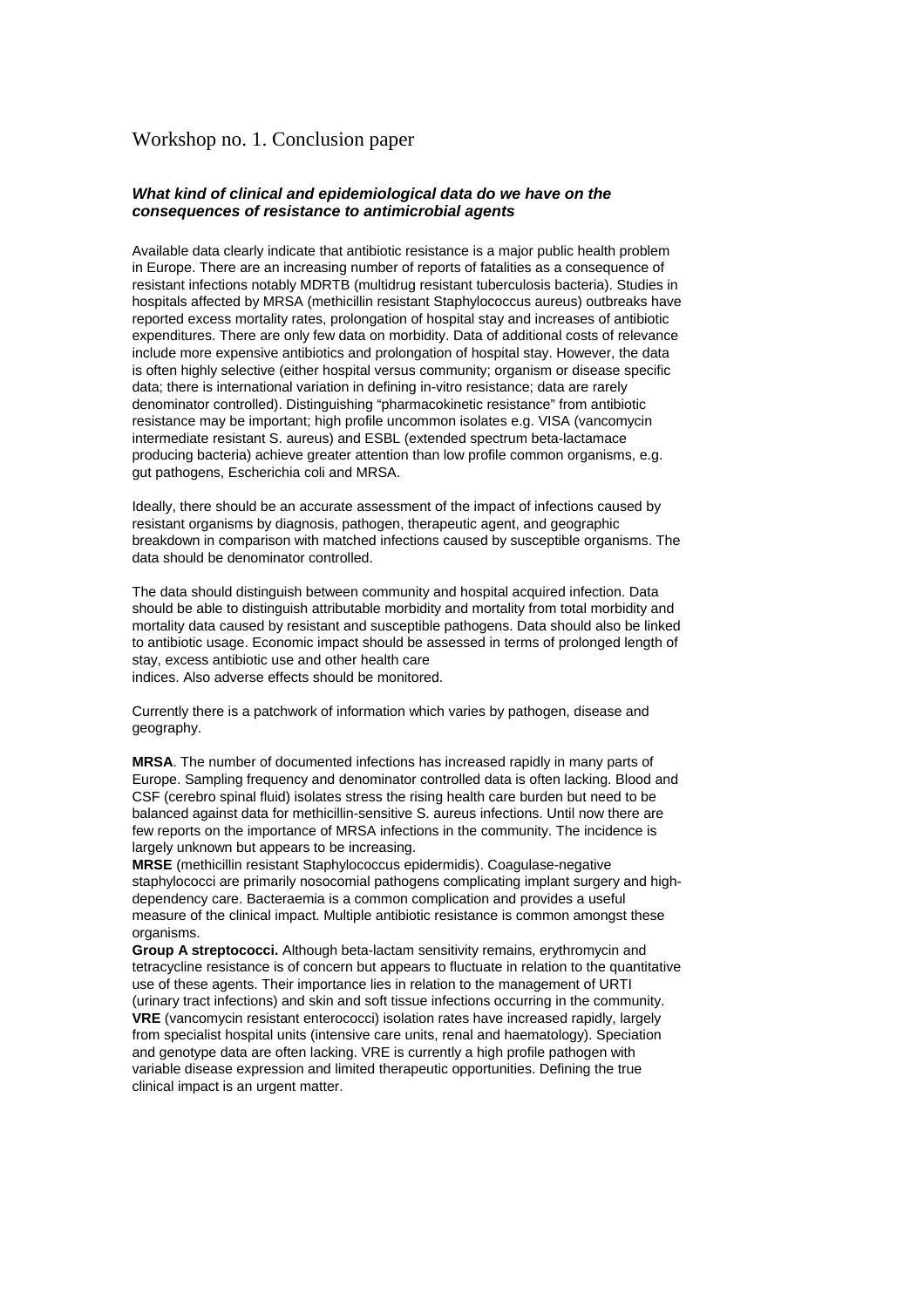**E. coli.** A major community and hospital associated pathogen which is susceptible to many antibiotics. Multi-drug resistance is common and in particular quinolone resistance is increasing. The major impact of resistance is reflected in the poor outcome for patients treated empirically for serious sepsis.

**ESBL positive pathogens** and stable depressed mutants of chromosomal betalactamase. They occur among the Enterobacteriaceae and Pseudomonas spp. A high profile and geographically variable group of pathogens largely occurring within high dependency units. Their true incidence and impact remain largely unknown.

**Mycobacterium tuberculosis**. A re-emerging pathogen of increasing importance, also in Europe. Microbiological isolation usually represents disease expression and the condition is notifiable. In-vitro resistance to first line agents is predictive of poor clinical response. The clinical impact of drug resistant tuberculosis is likely to increase as latent infections become more widespread

**PRSP** (penicillin resistant Streptococcus pneumoniae). A major community pathogen. Severe infections such as meningitis are of major concern. Pneumonia due to S. pneumonia with low level resistance can still be treated with aminopenicillins, but resistant strains are frequently resistant to many drugs. New conjugated vaccines will be important for the control of this problem.

**Zoonotic infections**. Clinically important resistance has emerged in enteric salmonella and campylobacter which is linked to antibiotic use in veterinary medicine.

**Superinfections with candida spp. and other pathogens** can follow broad spectrum antibiotic therapy given as a consequence of antibiotic resistance.

# **Conclusions**

- Review and agree on a selection of pathogens for disease surveillance based on their current and likely future public heath importance. Data should include clinical outcome and costs.
- International agreement on surveillance standards including the laboratory definitions of sensitive, intermediate and resistant organisms.
- Data should be denominator controlled and include information on sensitive and resistant infections.
- Community based surveillance of the impact of resistance through sentinel centers should be established in view of the fact that 80% of prescribing occurs in the community.
- Data should be linked to information on antibiotic use.
- The economic impact of antibiotic resistant infections should be defined.

#### *How do we manage the treatment of infections due to resistant microorganisms minimising the risk of further resistance development*

Selective antibiotic pressure and transferable resistance (clonal spread or horizontal resistance gene transfer) are major determinants of resistance development. Selective antibiotic pressure has created large reservoirs of transferable antibiotic resistance in hospitals in the community, as well as in animal husbandry which can communicate by different routes of transmission (e.g. patient to patient, food chain, waste water).

The following examples illustrate the role of selective pressure.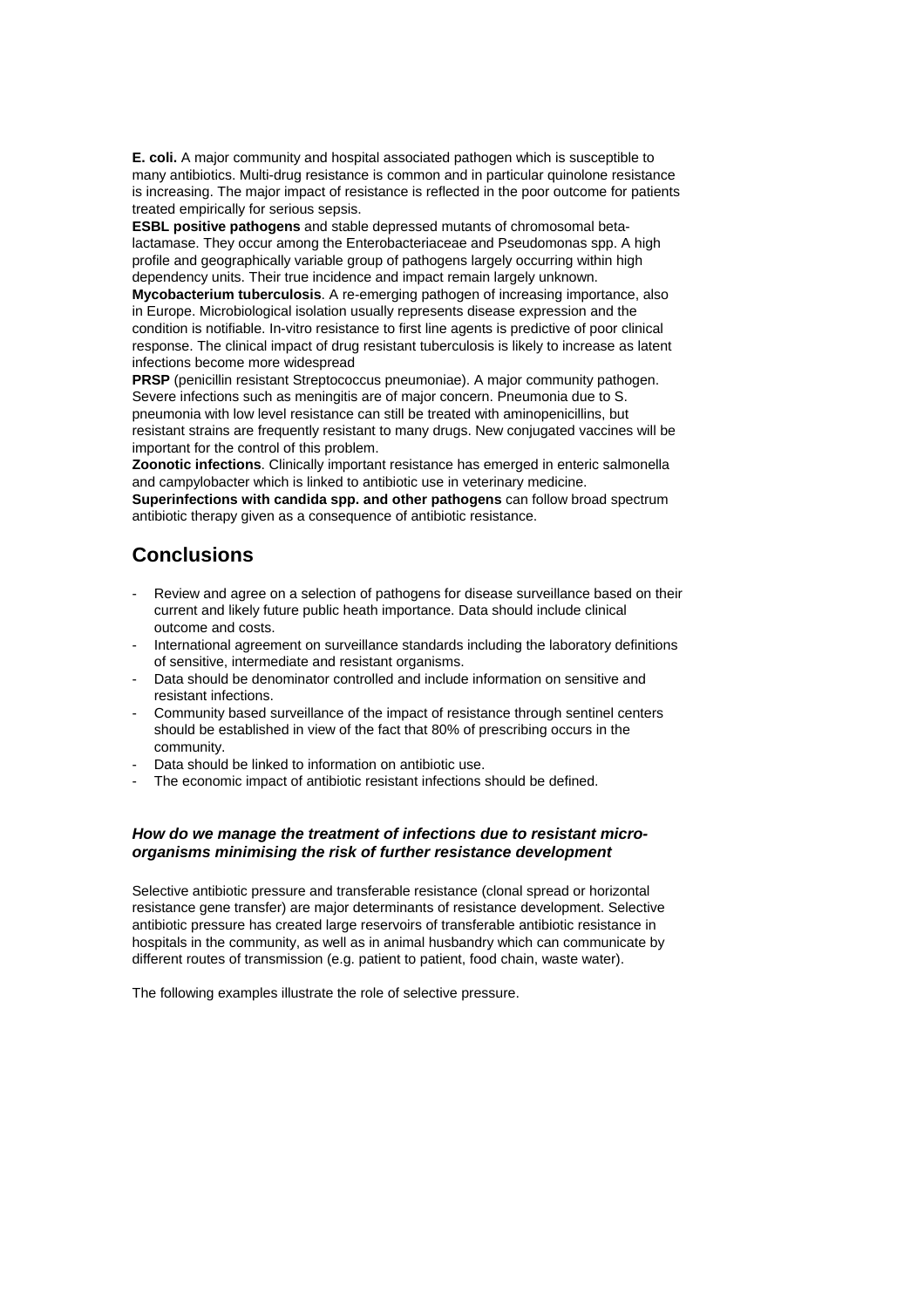In Finland a marked increase of the use of erythromycin had resulted in very high frequencies of macrolide resistant group A beta-haemolytic streptococci. When the consumption of macrolides was reduced by about 50%, resistance decreased significantly.

Another example where a clear correlation between human use of antibiotics and emergence of resistance has been proven is for carriers of penicillin-resistant pneumococci. In Iceland a high frequency of day-care children were found to carry such organisms. The carriers had received antibiotic treatment during the preceding 6 months and they had recived co-trimoxazole significantly more often than other antibiotics (including penicillin). A third example where evidence exits for a correlation between amounts of antibiotics used and risk of emergence of resistance is for frequencies of Class I cephalosporinase in hospital isolates of aerobic Gram-negative enteric bacilli, e.g. Enterobacter spp. In hospitals with very high frequencies of that type of resistance an effective counter-measurement has been to drastically reduce the use of 3rd generation cephalosporins in the hospital environment.

The influence of selective pressure is however specific for bacterial species and groups of antibiotics.

There are well-documented examples for decline of resistant frequencies after reduction of selective pressure. Prudent use of antibiotics should be a way to reduce further resistance development. This includes reduction in length of treatment and use of narrow spectrum drugs when ever possible.

Presently there are still treatment options for most Difficult-To-Treat microorganisms although rare cases of Pseudomonas aeruginosa and other bacteria are reported for which treatment were unavailable.

However, in case of MRSA, VISA, VRE and other organisms second line treatment is often suboptimal and complex requiring 3 or 4 drugs. The regime are often toxic and costs greatly increased. Furthermore, resistance is already known for some of these drugs.

Some new compounds, which are expected on the market during the next few years, will be effective against some of the Difficult-To-Treat organisms. A number of modified or new antibiotics are in clinical trials such as ketolides, streptogramins, oxazolidinones and new carbapenems. However, none of these are active against important gram-negative rods.

There have been almost no totally new class of antibiotics put on the market for the past 20 years.

New technologies in research such as genome mapping of bacteria is likely to produce totally new classes of antimicrobial agents but not for some years. There is likely to exist, a window of vulnerability for some years where common pathogens become increasingly resistant and no totally new antimicrobials with novel modes of action are available.

Priority should therefore be given not only to the development of drugs but likewise to hygienic and other preventive efforts in containment of resistant infections.

Attemtps to use prebiotics and probiotics to protect the intestinal flora from replacement by resistant bacteria need further validation.

Isolation procedures is relevant in low prevalence areas.

No vaccine is available for any of the nosocomial bacteria but research in this field should be encouraged – as well as other areas of immune therapy.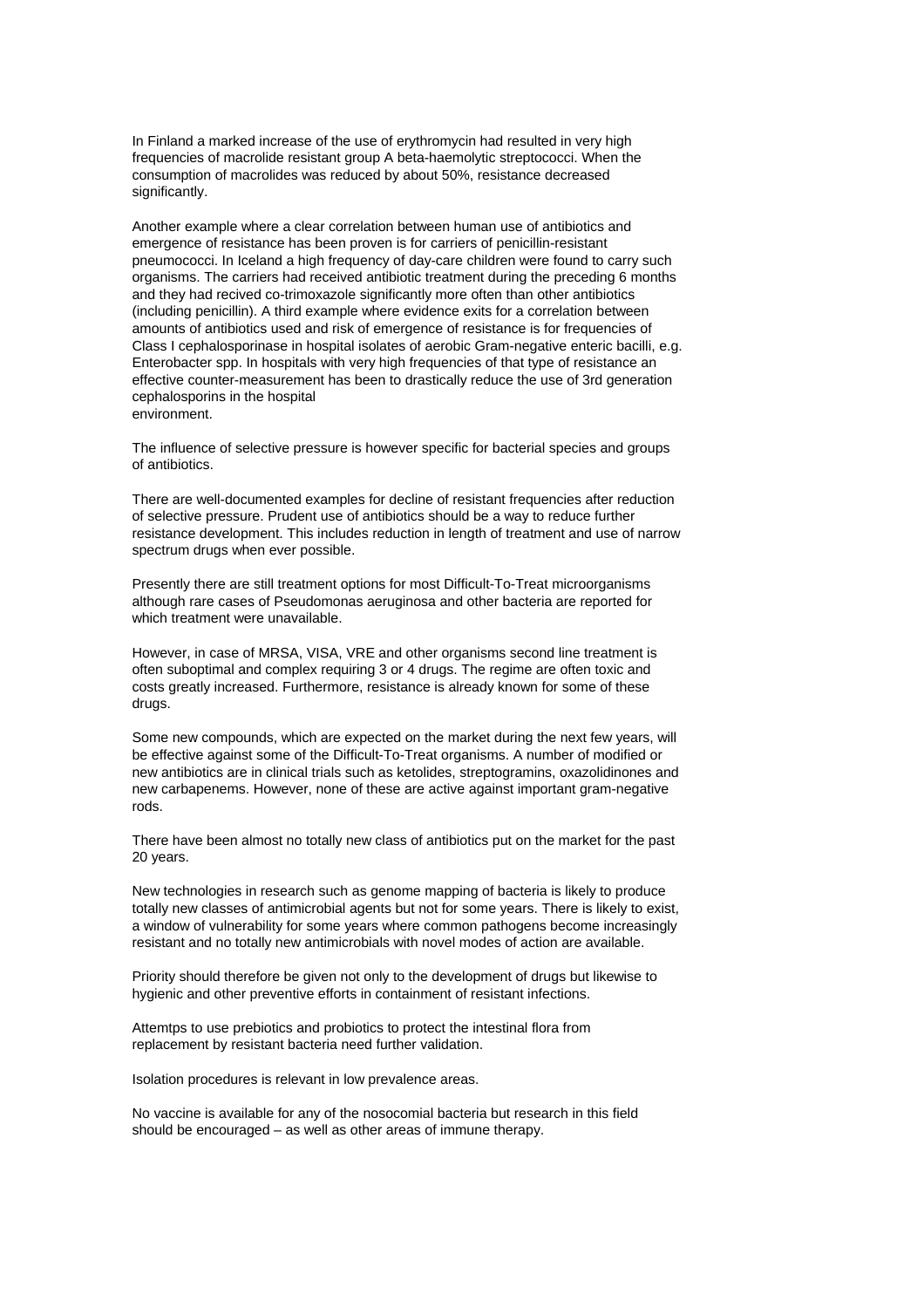#### *How to prevent and control the nosocomial transmission of antimicrobialresistant micro-organisms?*

A major cause of increasing antibiotic resistance is transmission of resistant bacteria within hospitals by cross-colonisation of patients and subsequent spread between hospitals and from hospitals to other institutions by transfer of colonised patients. Current problem pathogens include multiple-drug resistant strains of the Gram-positive cocci Staphylococcus aureus, Enterococcus faecalis and E. faecium; and of the Gramnegative bacilli Klebsiella pneumoniae, Enterobacter spp., *Pseudomonas aeruginosa* and *Acinetobacter baumannii.*

Most commonly, nosocomial transmission occurs by contact between patients via the contaminated hands of health care personnel. Factors predisposing to this transmission include the severity of underlying illness, length of stay in hospital, intensity and duration of exposure to broad-spectrum antibiotics. Compliance of health care staff with basic infection control practices like hand washing or hand disinfection is incomplete and shortage of health care personnel often makes isolation precautions difficult to implement.

Less commonly, outbreaks of multiple-resistant bacteria, often caused by organisms like Pseudomonas spp. and Acinetobacter spp., are related to exposure of patients to contaminated food, equipmentís, medication or fluids, for instance during invasive procedures like mechanical ventilation or endoscopy, due to breaches of disinfection or sterilisation processes.

More than one-half of the patients in acute care hospitals receive antibiotics for therapy or prophylaxis. Hospital physicians often prescribe antibiotics excessively and inappropriately. Antibiotic therapy enhances transmission of MRB (multiple- drug resistant bacteria) by replacement of susceptible organisms of the endogenous microflora with resistant strains from the hospital microflora.

# **Strategies for prevention and control of nosocomial spread of multiple drug-resistant bacteria (MRB)**

Strategies include: (1) general infection control practice, particularly hand hygiene (2) rational use of antibiotics, (3) specific measures of control of transmission of epidemic resistant bacteria, (4) laboratory detection, surveillance and reporting of the antibiotic resistant strains as support for and indicator of outcome of strategies (1) to (3). The growing recognition that infection control is essential for hospital accreditation is welcomed and supported.

#### *Strategy no. 1: Improving hand hygiene practice in hospitals*

There is an obvious rationale for improving the compliance of hospital staff with systematic use of hand hygiene precautions including the use of gloves for contact with body fluids, secretions and skin lesions, hand washing, and hand disinfection with alcohol based preparations. Guidelines for standard precautions such as the

HICPAC guidelines (1996) are proposed. There is circumstantial evidence that promotion of hand hygiene precautions can be associated with a reduction in antibiotic resistant bacteria transmission in acute care hospitals. New initiatives are needed.

Leadership and example by senior clinical staff appear important in this regard, as well as assigning responsibility to the health care team by feedback of surveillance on trends in MRB transmission in their own wards. The feasibility of this strategy depends also largely on providing sufficient staffing level, particularly in critical care departments. Also sufficient staffing levels of infection control nurses and infection control doctors are required to implement an effective prevention programme.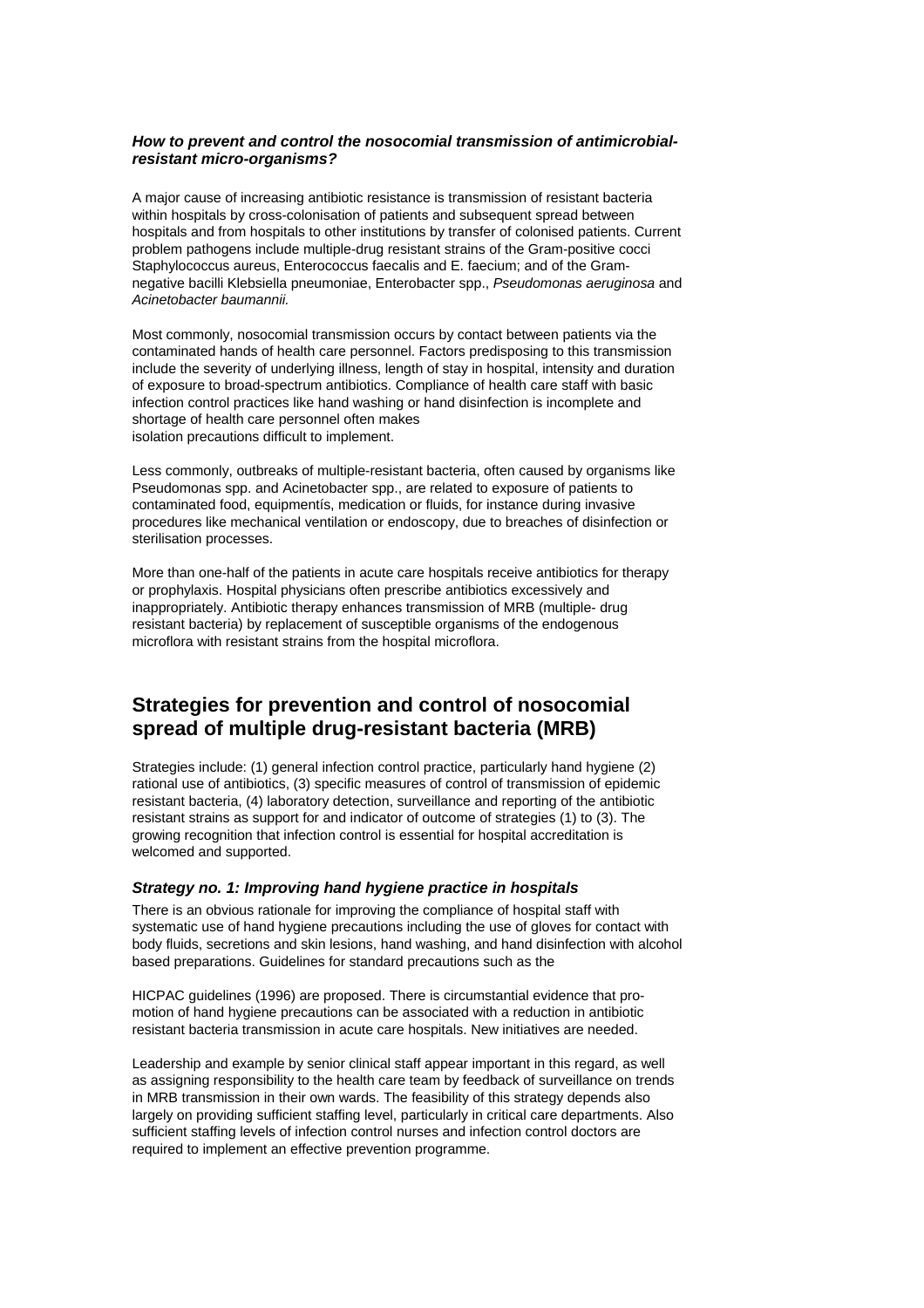#### *Strategy no. 2: Rational and prudent antibiotic policy*

A number of scientific societies have recently published guidelines for optimising antibiotic use and curtailing antibiotic resistance in hospitals. We regard them as important tools. Key components of these guidelines include: multi-disciplinary coordination between hospital administrators, clinicians, infectious diseases specialists, infection control team, microbiologists and hospital pharmacists; formulary-based local guidelines on anti-infective therapy; education and regulation of prescriptors by consultant specialists; monitoring and auditing of drug use.

#### *Strategy no. 3: Specific measures for the control of transmissible MRB*

Specific guidelines were published and regularly updated on methods to control the spread of micro-organisms such as methicillin-resistant strains of Staphylococcus aureus (MRSA), vancomycin intermediate S. aureus (VISA), glycopeptide-resistant enterococci and ESBL-producing K. pneumoniae.

The basic components of these measures include geographical and technical isolation of patients infected or colonized by MRB, use of barrier precautions for patient care (including gloves, gowns and occasionally mask), carrier screening among hospitalized patients or hospital staff, antibiotic treatment of carriers and precautions during the transfer of colonized patients between hospitals and to other health care facilities.

We believe there is a need for local implementation of such specific control measures but they need to be tailored to a number of factors, including the risk of developing serious infection among the patients exposed to MRB, evidence of spread, the general level of endemicity of this MRB (in the country and the hospital concerned), and resources, including the organization of clinical activities, ward design, and staffing level.

Strictly intensive policies of MRSA control by screening, carrier decolonization, and isolation (the so-called "search-and-destroy" strategy) is only feasible in endemic areas.

In general, early intervention when less than 30 cases of MRSA colonized patients are affected in a non-endemic setting can lead to successful eradiction of the epidemic. When the spread is affecting more patients in many wards, eradication is generally not achieved but sustained control can be obtained. The gradation of the intensity of the control measure based on clinical impact and available resources need to be continuously reappraised in endemic environments because new micro-outbreaks regularly occur.

#### **Strategy no. 4: Laboratory detection of MRB and epidemiological surveillance and typing**

The laboratory has a key role to play in the timely detection of resistant organisms, surveillance of trends in local resistance rates, notification to the infection control team of patients with "alert-organism". Interlaboratory networking is required for regional, national and international surveillance to provide early warning of newly emerging and spreading MRB and estimates of global success of local control strategies.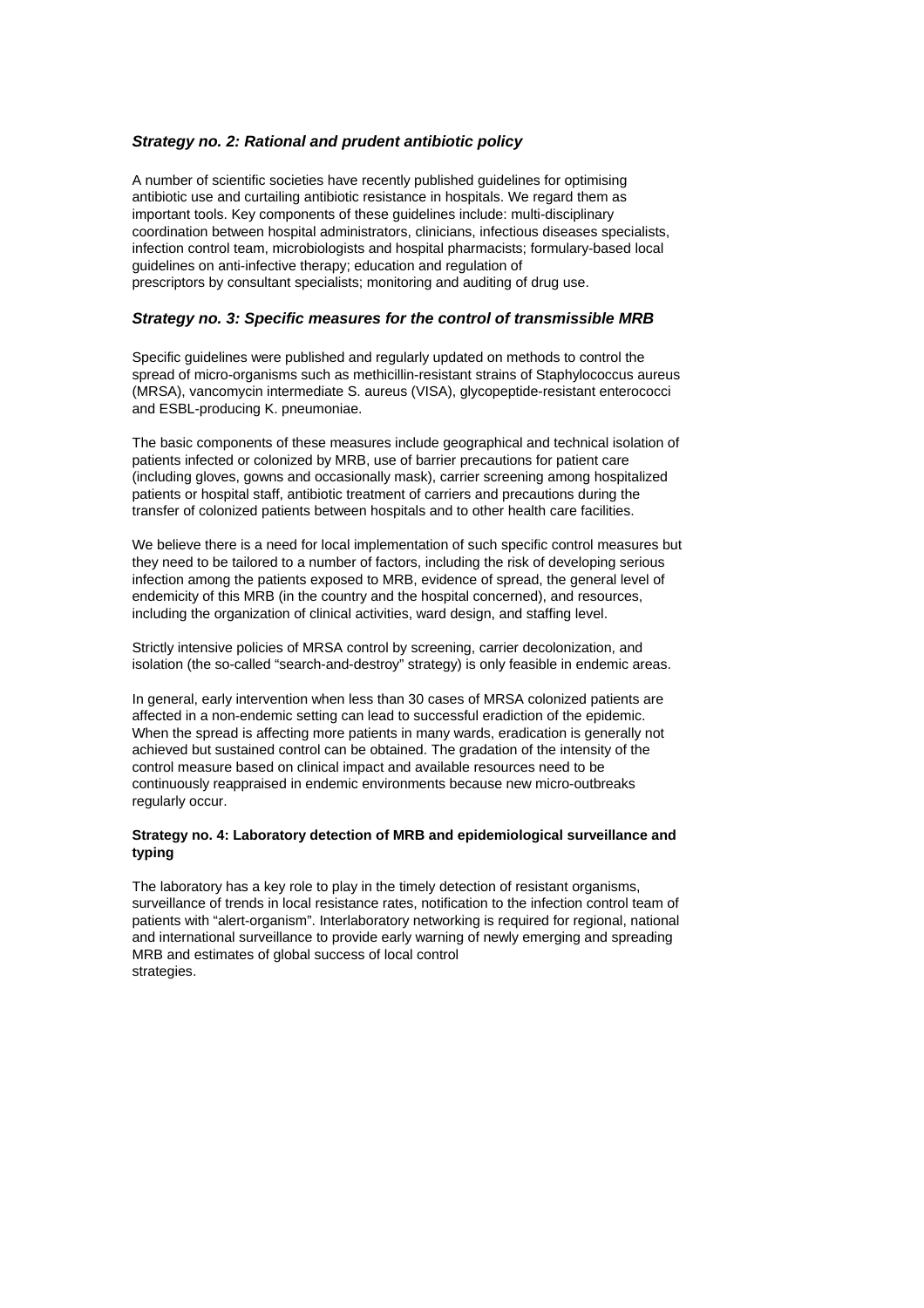# **Conclusions**

#### 1) **Present situation**

 Antimicrobial resistant strains of community pathogens has lead to increased mortality, morbidity and cost of treatment. Examples of such pathogens are *Streptococcus pneumoniae, Mycobacterium tuberculosis* and *Salmonella typhi.*

 Hospitalised patients are increasingly infected with antimicrobial resistant microorganisms such as staphylococci, enterococci, Pseudomonas, Klebsiella and Enterobacter spp. There are reports of increased mortality and prolonged hospitalisation for some of these pathogens when compared with susceptible strains.

 Resistant infections lead to increased costs both due to switch to more expensive or toxic antibiotics and isolation procedures as well as prolonged hospital stay. However, at present there are not sufficiently robust data available to quantify accurately the impact of resistance. However, available data clearly point to increasing impact.

#### 2) **Suggested efforts**

 Due to the international spread of micro-organism the resistance can no longer be regarded as a national but rather a European or even a global problem and requires a common strategy.

 International agreement on definitions of antibimicrobial resistance is an urgent prerequisite.

 Although we acknowledge the great effort of pharmaceutical companies to develop and introduce new antibiotics, immune modulators and vaccines, such innovations can not be expected to solve the problems, if resistance continues to develop. Rational antibiotic policies and adoption of established infection control measures are needed in order to contain the spread of resistant organisms.

 Clinically relevant surveillance systems supported by laboratory and antibiotic consumption data should be used to develop therapeutic guidelines appropriate to local need.

 Existing clinical data from hospitals and the community should be aligned nationally and regionally to enable better analysis of impact and trends in antimicrobial resistance.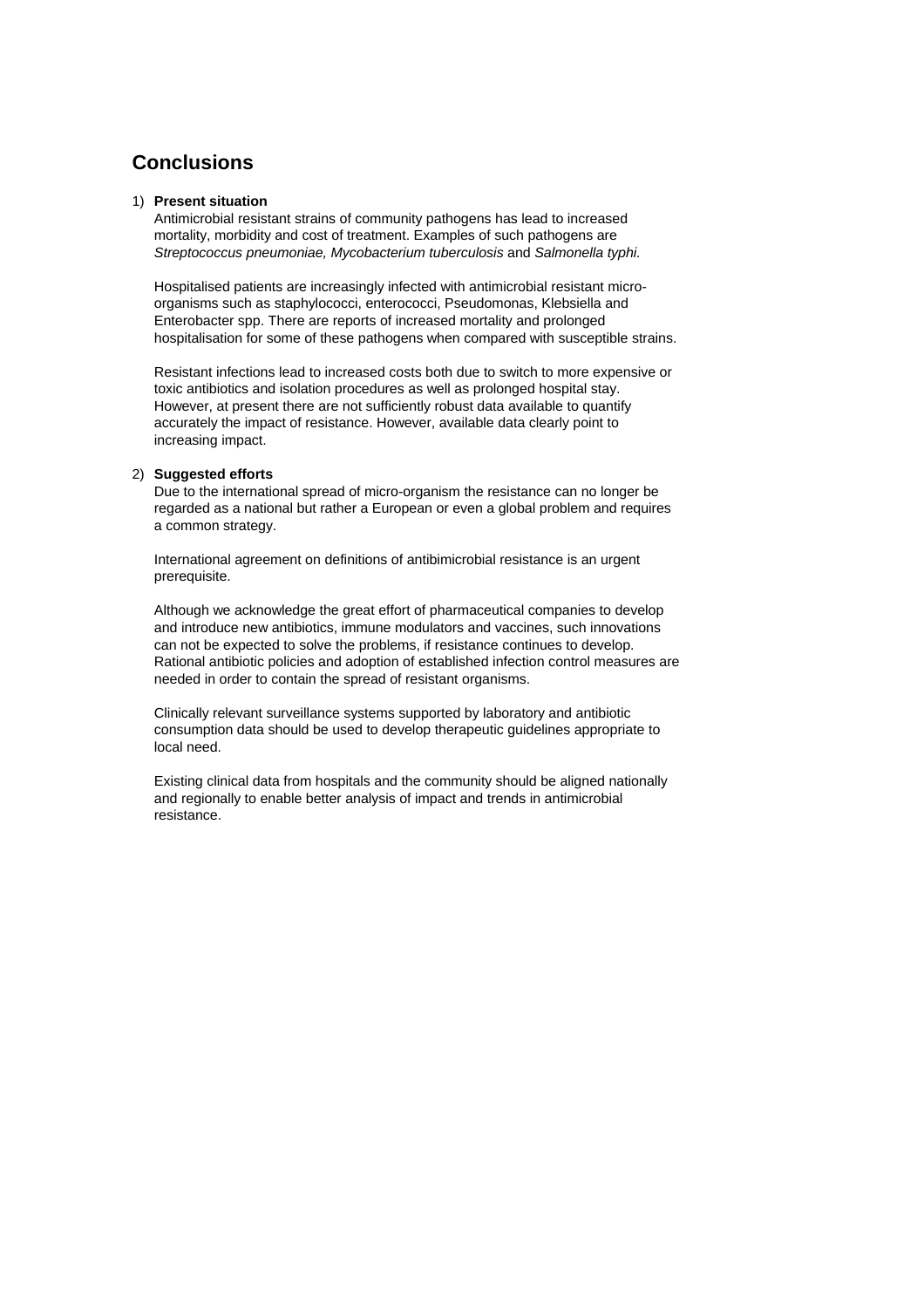# Workshop no. 2: Surveillance of data on micro-organisms resistant to antimicrobial agents

## List of participants

Chairman: Hans Jørn Kolmos, Hvidovre Hospital, Denmark Co-Chairman: Cliodhna Foley-Nolan, Department of Public Health, Ireland Secretary: Henrik Wegener, Statens Veterinære Serumlaboratorium, Denmark Franz Allerberger, Bundesstaatliche bakt. serol. Untersuchung, Austria Flemming Bager, Danish Veterinary Laboratory, Denmark Ana Ruiz Bremon, Instituto de Salud Carlos III, Spain Elisabeth Chaslus-Dancla, Institut National de Recherche Agronomique, Tours, France Barry Cookson, PHLS Central Public Health Lab., United Kingdom Melo Cristino, Hospital de Santa Maria, Lisboa Codex, Portugal A. J. de Neeling, National Institute of Public Health & Environment, The Netherlands Jeffry Edwards, Zeneca Pharmaceuticals, United Kingdom Anders Franklin, National Veterinary Institute, Sweden I. M. Gould, Aberdeen Royal Infirmary, United Kingdom Pierette Huberty-Krau, Direction de la Sante, Luxembourg Hein Imberechts, Veterinary and Agrochemical Research Centre, Belgium A. Johnston, Royal Veterinary College, United Kingdom Gunnar Kahlmeter, Central Hospital, Växsjö, Sweden D. J. Mevius, ID - DLO, The Netherlands Maria Luisa Moro, Instituto Superiore de Sanita, Italy Juan Antonio Sáez Nieto, Instituto de Salud Carlos III, Spain Antti Nissinen, Central Hospital of Central Finland, Jyväskylä, Finland José Aguiar Nogueira, Hospital de S. João, Porto, Portugal Ian Phillips, ESMID, United Kingdom Franz Pirro, Fedesa, Belgium Dorothée Andre Schoboboda, European Commision DGVI BII.1, Belgium Henrik Schønheyder, Aalborg Hospital South, Denmark Tom Shryock, Fedesa, Belgium João Carlos Sousa, Faculdade de Farmácia do Porto, Portugal Claude-James Soussy, Hopital Henri Mondor, France M. J. W. Sprenger, National Institute of Public Health & the Environment, The Netherlands John Stelling, World Health Organization, Switzerland Frank Van Loock, Institute of Public Health, Belgium Robert Vanmoorde, European Commission DGXXIV-B3, Belgium J. Weinberg, Public Health Laboratory Service, United Kingdom Frank Møller Aarestrup, Danish Veterinary Laboratory, Denmark

### *Topic:*

Some data are available on the occurrence of resistant micro-organisms among human isolates. Different programmes are at work or being discussed, but no covering picture of the total situation in the EU Member States exists. Very few data exist comparing resistance in micro-organisms of animal, food and human origin. An applicable method for comparing resistance data from different sources using different methods is also discussed. A correlation between antibiotic consumption and resistance development has been shown for a number of micro-organisms and antimicrobial agents, and some epidemioligical data on dissemination of resistance in the microbial population have been collected.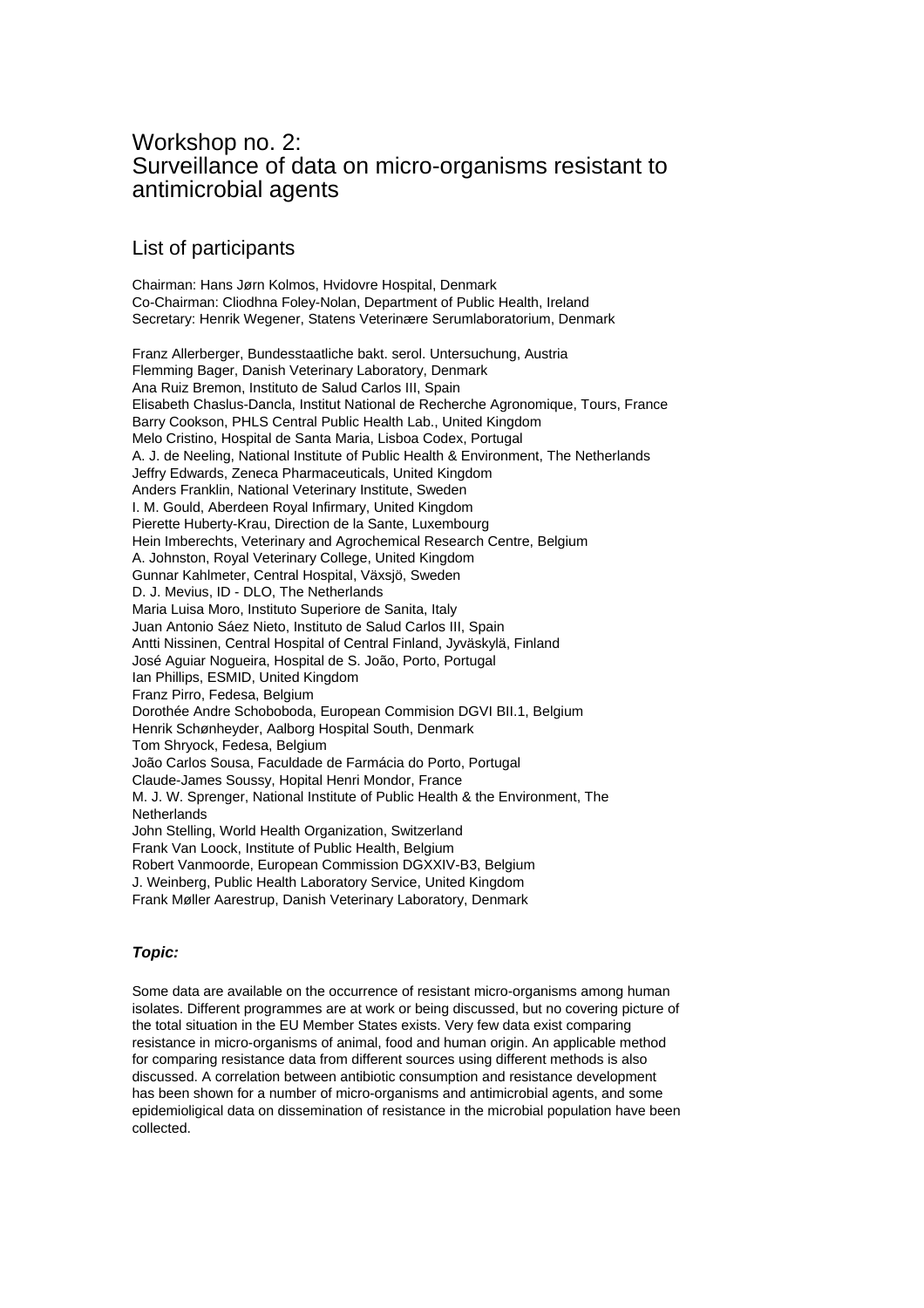### **Synopsis on introductory papers for workshop no. 2 regarding the specific questions**

#### *What are the minimum requirements for a future antibiotic resistance surveillance programme in the EU Member States incorporating both humans and animals*

Summarise the present situation on surveillance programmes in each of the EU member states. National surveillance programmes exist in some countries/areas especially within the human area, but very few also within the animal and food area. Describe which data are recorded. Give a short evaluation on which resistance data on which microorganisms are sufficiently valuable and pinpoint any area where resistance data from routine functions might not be valuable. Describe inter-national programmes on antibiotic resistance registration (especially the ENARE project and WHO projects, a few remarks on CDC initiatives).

#### *What evidence exists on the correlation between consumption of antibiotics in humans and animals and development and dissemination of resistance. Are some antibiotics more prone than others to lead to development of resistance*

Summarise data where the consumption in a ward/hospital is compared with resistance frequencies (exists at least for aminoglycosides, macrolides quinolones and tetracyclines). Review the available literature on national consumption for humans compared to resistance. Describe data on correlation between therapeutic consumption in animals and resistance in animal isolates. Describe the data on usage of antibiotics as growth promoters and the development and possible spread of resistant strains. Discuss the connection between resistance in animal isolates and spread to humans. Deal with the problem of coselection.

#### *Which mechanisms play a role in the dissemination of resistant microorganisms and resistance genes*

Describe the epidemiology of the dissemination of resistant micro-organisms as well as resistance genes. Give examples of clinical situations where both mechanisms have played a role. Evaluate the relative importance of the different mechanisms.

# **Workshop no. 2. Conclusion paper**

The format of this report deals with (part A) the current state of knowledge of the emergence and dissimination of antimicrobial resistance and (part B) recommen-dation for a future antibiotic resistance surveillance program.

# **Part A**

Antibiotics are used for humans and animals for therapy and prophylaxis of infec-tious disease and for animals also for growth promotion and to a lesser extent for other uses like plant protection and industrial uses.

Some pathogenic bacteria resistant to all available therapeutic agents exist in Europe today.

In general an association between the use of antibiotics and the selection of resistance exists. Antibiotics affect both pathogens and normal flora. Normal flora of skin and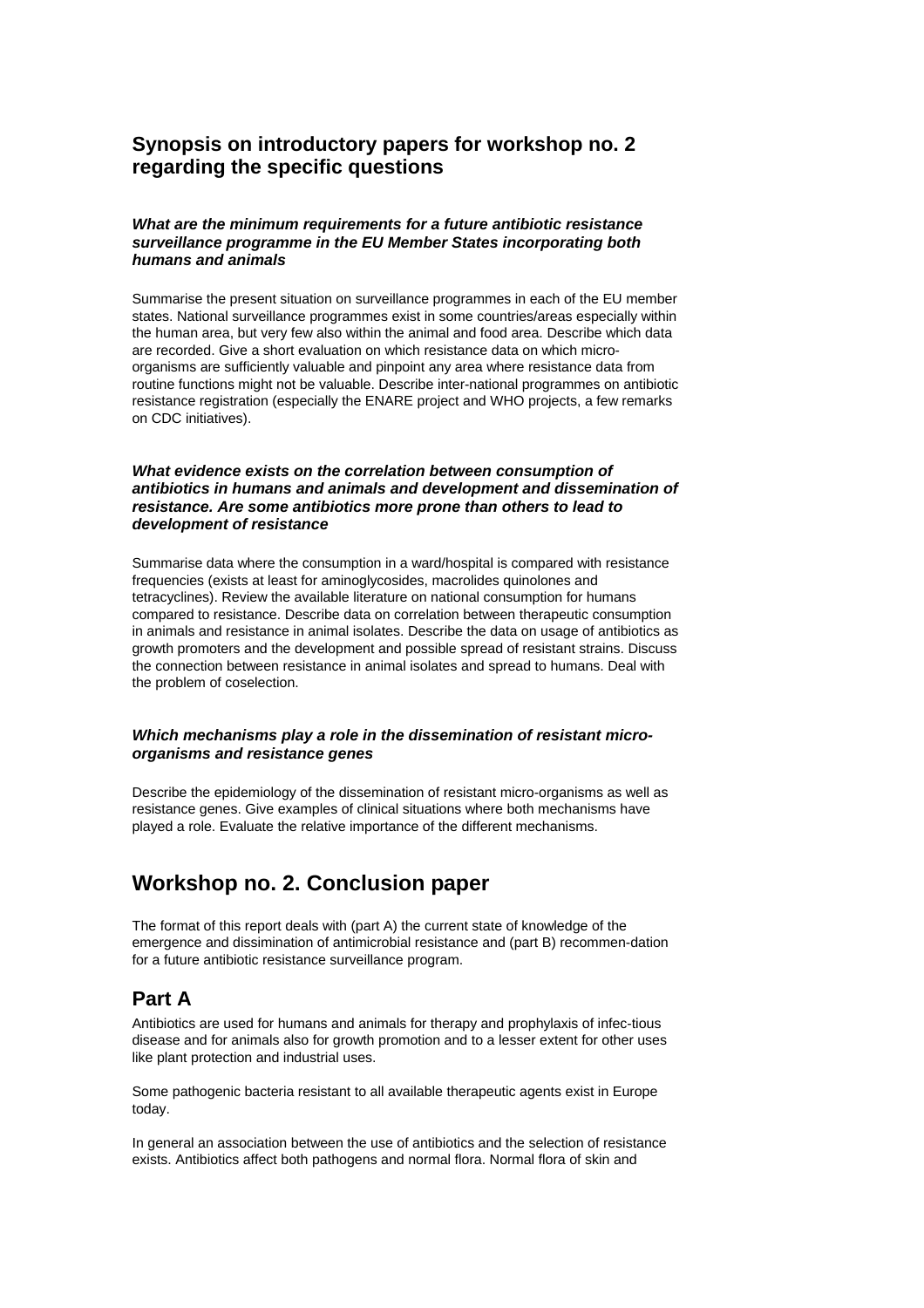mucous membranes has important protective properties, but it may also serve as a reservoir for resistance.

All antibiotics can select for resistance. However, in general broad-spectrum antibiotics are more likely to lead to superinfection with resistant bacteria than narrow-spectrum antibiotics because they have an increased potential for inter-ference with the normal flora. Other factors, such as pharmacokinetic properties, route of administration, dose etc. may also play a role.

One antibiotic may select for resistance to one or more other antibiotics, because resistances may be genetically linked (co-selection). This plays a part in the spread and persistence of resistant bacteria.

Transmission of resistant bacteria and resistance genes from animals to man especially via the food chain takes place, and is well documented for some bacteria. There are also examples of transmission from man to animals.

Pre licensing studies of antibiotic resistance and post licensing surveillance is recommended, including the definition of baseline levels of resistance and the setting of alert levels of resistance, at which to take action.

#### *The availability of antimicrobial consumption data to the public authorities and scientists*  is very limited. This constitutes an important gap in the surveillance information required.

Good quality surveillance data form the platform on which educational and other interventions can be built. Interventions, including the prudent use of antimicrobials, should be targetted at professionals (doctors, veterinarians, farmers) and the general public. And they should include the provision of information and other relevant incentives.

Antimicrobial use is a major driving force of dissemination for antimicrobial resistance in humans and animals. However, other factors such as infection control in institutions and community, and in animal husbandry also play an important role.

*Dissemination of resistance could occur, both by spread of resistant bacteria as well as by resistance genes transferred between bacteria.* 

Successful control of antibiotic-resistant organisms depends on a good understanding of the factors involved in their dissemination. The factors and interventions are likely to vary with a number of parameters.

European antimicrobial resistance monitoring system should be designed to provide information to determine the relative importance of the different factors involved in the emergence and spread of antibiotic resistance. This information could then be used in appropriate mathematical models.

The information generated about antibiotic usage and key infection control practices (for example hand washing and equipment decontamination practices) provide the basis for development of codes of good practice.

### Part B

A European antimicrobial resistance surveillance system is proposed. The system should have as its aim to examine trends in antimicrobial resistance in bacteria of animal and human origin. It would be appropriate that this system be coordinated within the EU.

The system should deliver timely information to those responsible for undertaking action. It would be required to be sufficiently sensitive to detect threats to health resulting from antimicrobial resistance. It should assist in the monitoring of the effect of changes in the consumption of antibiotics, infection control practices, etc. Accessability for use in such areas as antibiotic prescribing and education is a requirement.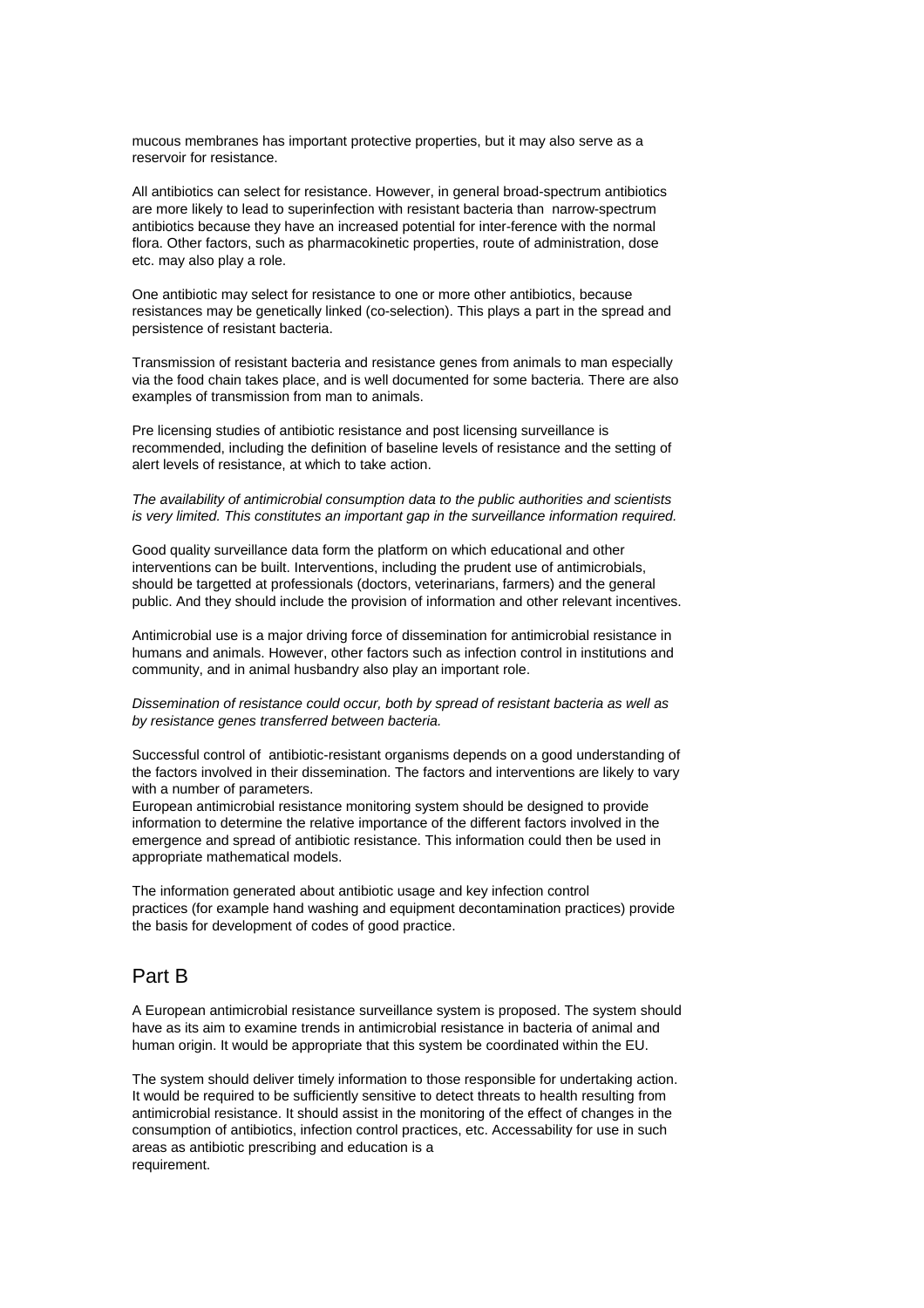The program must be one of medical and veterinary collaboration.

There are both regional and member state differences in bacterial antimicrobial resistance in Europe. A resistance surveillance system should, in conjunction with surveillance of antimicrobial usage, etc., provide data to identify risk factors for antimicrobial resistance, e.g. pattern of use of antimicrobial or health care. Effective EU surveillance must have the agreement and active involvement of all the participants. It can only be built on effective national surveillance systems. The starting point of an EU antimicrobial resistance surveillance system should be based on routinely available data. As many laboratories as possible should be encouraged to participate. The existing European multicentre surveillance system will undoubtedly contribute to the system (a network of networks).

Data to be included must fulfil the following criteria:

- antimicrobial susceptibility data must be quantitative and comparable,
- representative sample,
- priority organisms,
- priority antimicrobials,
- relevant data analysis and interpretation, and
- information exchange and feed back (interactive).

The following issues were highlighted in relation to the criteria outlined above:

- 1) Resistance testing should be based on quantitative methods (MIC or agar diffusion) ensured through ongoing quality assurance. It is anticipated that the comparability of data will be achieved gradually.
- 2) Sampling frames should be designed to minimise bias. Isolates from humans should represent vulnerable and community population and potential risk settings (e.g. day care centers, nursing homes, hospitals, etc.). While animal samples should put emphasis on food producing animals including both healthy and diseased animals. Sampling methodologies need to be agreed.
- 3) Clinically important bacteria, zoonotic organisms and bacteria representing the normal flora of animals and humans should be included. Bacterial isolates should be reliably identified to an appropriate level.
- 4) The antibiotics included should start with what is already tested, targetting what is used in human therapeutics.
- 5) Data analysis and interpretation should make use of available computer programs and epidemiological expertise.
- 6) Data exchange should be easy to encourage laboratories and countries to participate. Feed back mechanisms should convince those who provide data of the added value of their contribution.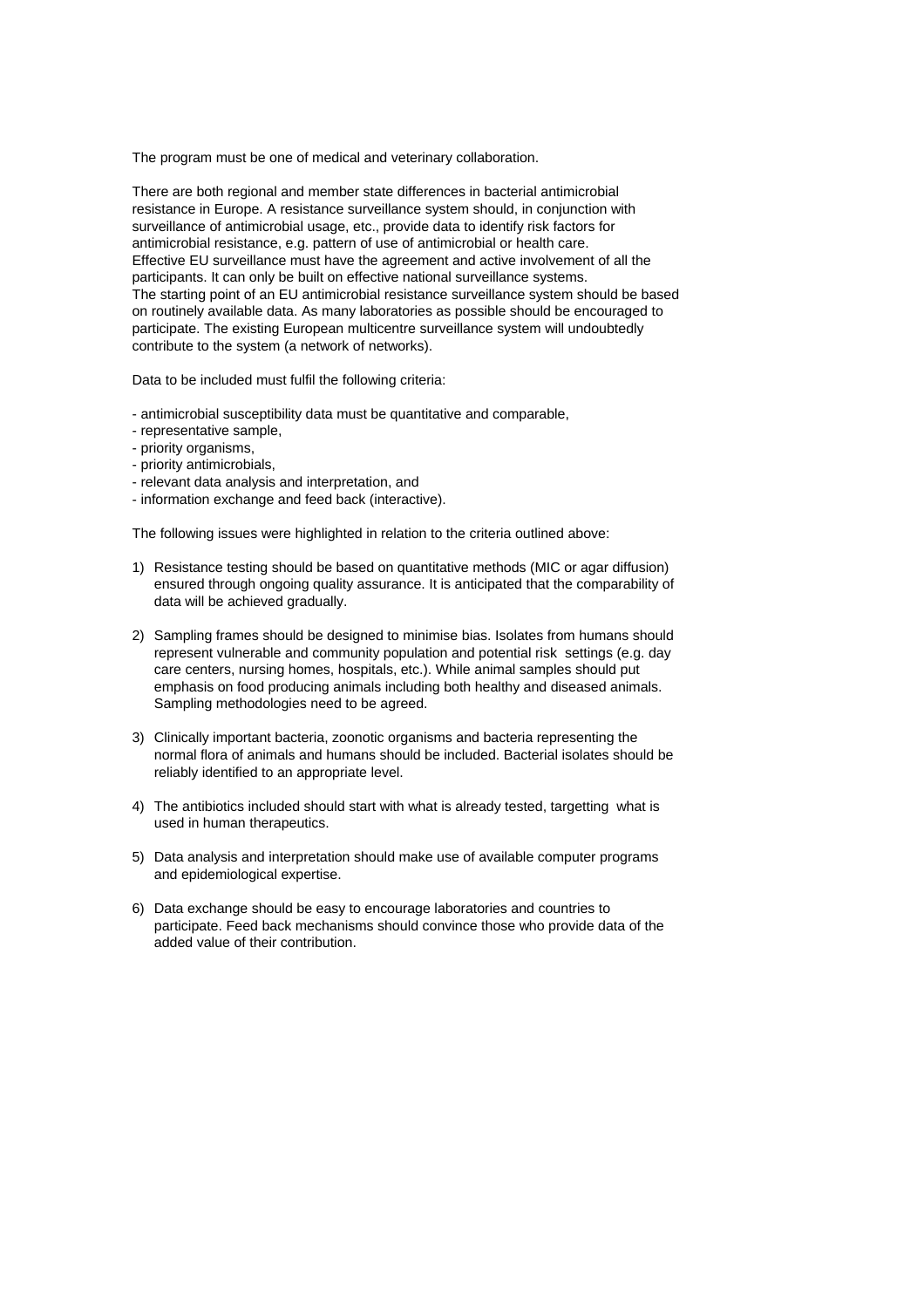Workshop no. 3:

- Recording of:
- the clinical use of antimicrobial agents in human and veterinary medicine
- other use of antimicrobial agents including animal feeding practices in the EU Member States

### List of participants

Chairman: Jussi Huttunen, National Public Health Institute, Finland Co-Chairman: P. Davey, University of Dundee, United Kingdom Secretary: Lasse Larsen, Danish Medicines Agency, Denmark

Jacques F. Acar, Fondation Hôpital Saint- Joseph, Paris, France Carlo Beretta, Instituto di Farmacologia e Tossicologia Veterinaria, Milano, Italy N. Boisseau, Centre National d'Etudes Vétérinaires et Alimentaires (CNEVA), Fougere, France P. Clappison, Department of Health, United Kingdom Mário Simões Costa, Direccão General de Veterinária, Portugal Albert Costelloe, Department of Agriculture and Food, Ireland Miguel Forte, INFARMED - National Drug Agency, Portugal Herman Goossens, UZ Antwerpen, Belgium R. Helmuth, Bundesinstitut für Gesundheitlichen Verbraucherschutz & Veterinärmedizin, **Germany** Rikke Hoff-Jørgensen, Danish Veterinary Laboratory, Denmark Albert Huberty, Administration des Services Veterinaires, Luxembourg Hans Kemmler, Bundesinstitut für Arzneimittel und Medizinal Produkte, Germany Timo Klaukko, Social Insurance Institution, Finland Stany Lens, Fedesa, Belgium Herbert Lundstrom,Federation des Veterinaires d'Europe, Sweden E. Bisgaard Madsen, Danske Slagterier, Denmark Carmen Torres Manrique, Universidad de La Rioja, Spain Noel McCarthy, Food Safety Authority of Ireland, Ireland Jacques Poirier, FEFANA, France A. Püpers, University of Utrecht, The Netherlands Benoit Schlemmer, Hopital Saint Louis, Paris, France E. Stobberingh, Academic Hospital Maastricht, The Netherlands Klaus Stöhr, World Health Organization, Switzerland Thomas Lund Sørensen, State Serum Institute, Denmark Olavi Tokola, National Agency for Medicines, Finland Maria Ruiz Tovar, Instituto de Salud Carlos III, Spain Roy Vancauwenberghe, Pharmaceutical Inspectorate, Belgium Anders Wessling, Pharmaceutical Affairs, Sweden Tiina Ööpik, Estonian Agricultural University, Estonia

#### *Topic:*

In order to investigate how antibiotic consumption may influence the resistance development it is essential to have access to data regarding antibiotic consumption. These data are also essential if a change in consumption is recommended in the antibiotic policy. The present situation regarding registration of antibiotic consumption for treatment of humans and animals and for growth promotion does not give comparable data within the EU Member States, and the information that can be obtained differs widely.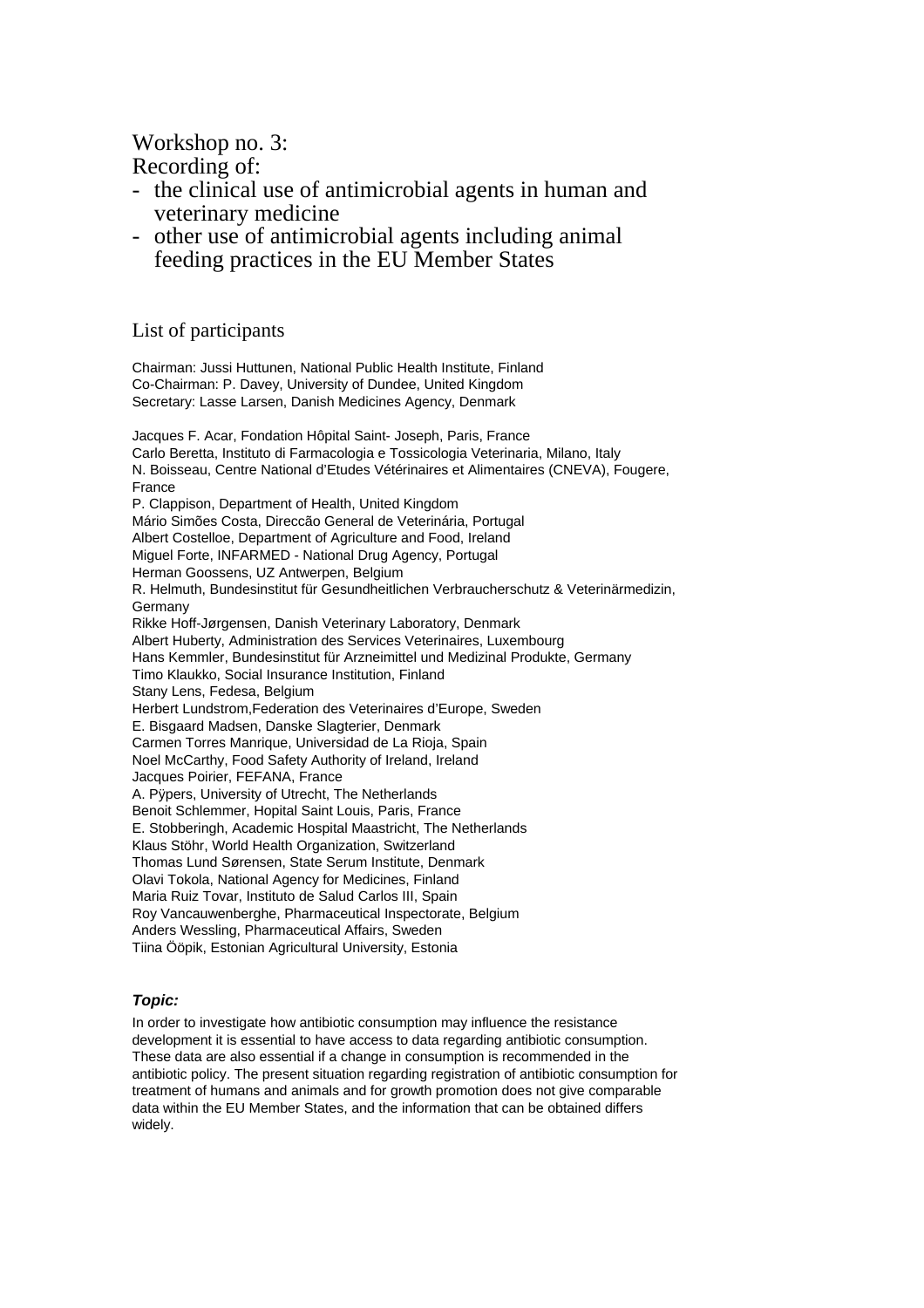## Synopsis on introductory papers for workshop no. 3 regarding the specific questions

#### *How do we provide a simple, uniform and comprehensive registration of data on the consumption of antimicrobial agents in the EU Member States*

Based on the public health problems caused by antibiotic resistant micro-organisms and the correlation between antibiotic consumption and resistance development this workshop should cover the problems around antibiotic consumption. The workshop should summarise the data at present collected and available in each of the EU Member States regarding antibiotic consumption divided in usage for human as well as animal treatment and as growth promoters. Describe how detailed these data are (divided on hospitals, wards, herds, counties etc.) and discuss if they are valid and comparable from country to country. Based on these information outline what the minimum requirements should be for a registration system covering anti-microbial agents used for treatment of humans, animals and for growth promotion. Discuss the possibility for using the international code-numbers for antibiotics and the "Defined Daily Dosages" system. Evaluate the problems in bringing such a system into function and describe the relevant different steps in the establishment of such a system.

#### *How do we extend such a monitoring system to the clinical use (e.g. hospitals, general practice) in human and veterinary medicine and other use including animal feeding practices*

Discuss the possibilities for ascribing the usage:

- in humans: to patients, wards, hospitals, general practice, certain infectious diseases etc.
- in animals: to therapeutic treatment of herds, different production units/ methods, areas, different animal species etc.
- for growth promotion divided in animal species and period of production. Evaluate which data would be valuable in an ongoing recording, and which should be collected only during project periods. State the reason for the usefulness of the different data and if relevant place them in priority.

#### *How do we make these data available for the authorities and other relevant bodies in order to support and follow the implementation of "Good Antibiotic Practice"*

Describe and argue the number and content of reports of relevance at the local level, at national levels as well as at EU level. Discuss how to co-ordinate the reports regarding human treatment with the reports regarding animal treatment as well as the usage for growth promotions. Consider if an annual EU paper with these informations and with comparison within countries be of relevance?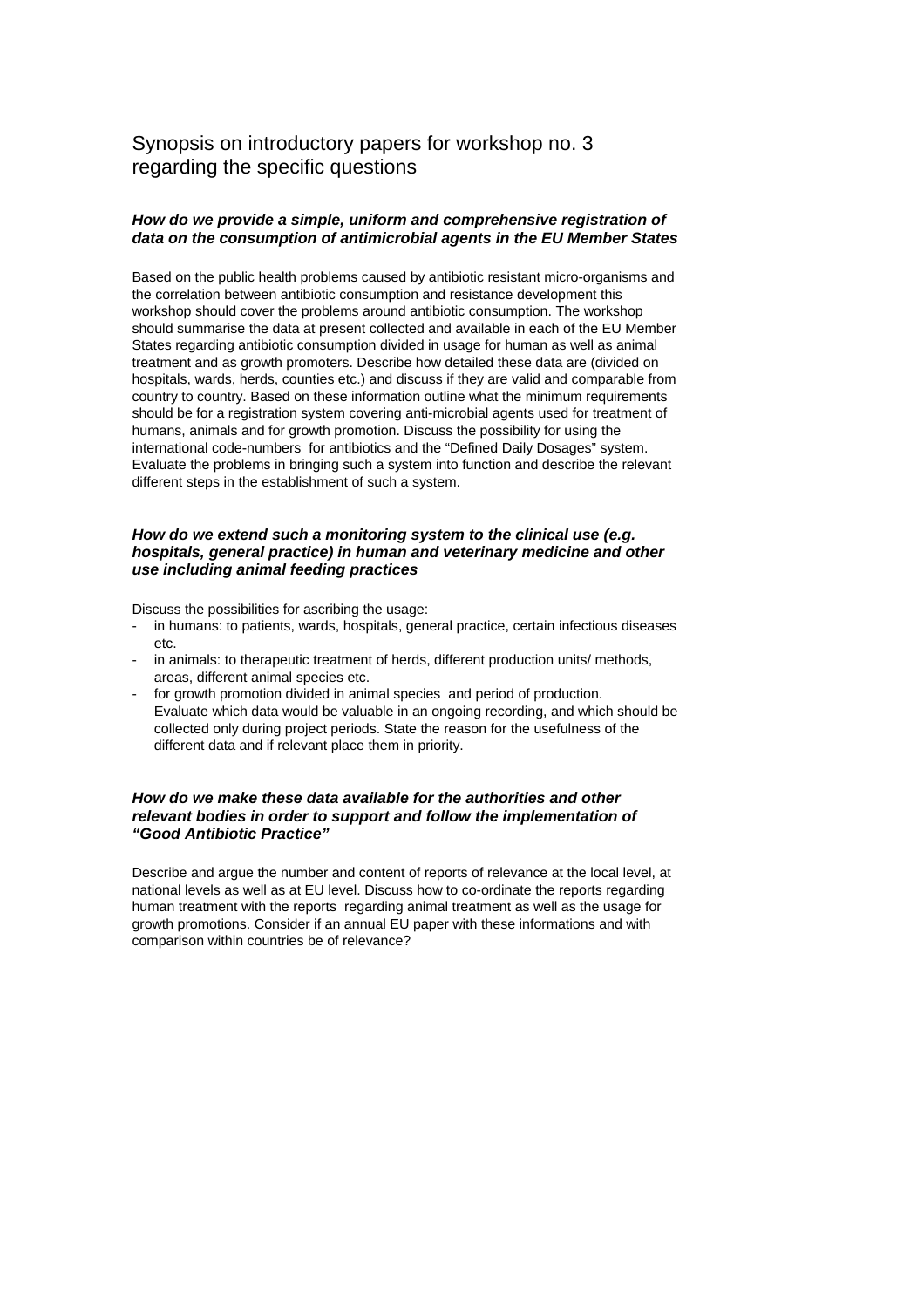## Workshop no. 3. Conclusion paper

#### *Monitoring the use of antimicrobial agents*

Justification for the collection of information about antimicrobial supply and consumption, and for the involvement of the European Union in data collation:

- Antimicrobials have had major beneficial effects on human and animal health but the value of antimicrobials is threatened by the emergence of antimicrobial resistance.
- There is an established, but complex relationship between the consumption of antimicrobials and the prevalence of drug resistance in bacteria.
- Collection of information about national supply of antimicrobials reveals changes over time and differences between countries. These are important triggers for action and investigation.
- Evaluation of the benefits and risks of antimicrobials is dependent on the collection of detailed information about their consumption by animals or humans and about their use in aquaculture or horticulture.
- Benchmarking by comparison between clearly defined, comparable peer groups is an important stimulus to quality improvement.
- Development and implementation of guidelines requires information about current practice, including variations within and between countries.
- Collation of data to compare practices between countries will not occur unless there is a clear strategy for ensuring transparency and compatibility between national data.
- A comprehensive quality control program must be able to measure current practice against evidence from published research in order to identify targets for continuing education.
- The problem of antimicrobial resistance crosses bounderies and requires common action in all EU Member States.

#### *1. How do we provide a simple, uniform and comprehensive collection of data on the supply of antimicrobial agents in the EU Member States ?*

- *1.1. Background*
- 1.1.1. All countries require licensing for manufacturers, importers and suppliers of antimicrobials. It should herefore be possible to identify these companies and then to collect data from them.
- 1.1.2. Nonetheless, information is currently difficult to obtain, particularly about the supply of antibiotics for veterinary practice.
- 1.1.3. Assembling data about the total supply of antimicrobials at the national level within each member state is not a substitute for collection of more detailed, local information about human and veterinary utilisation.
- 1.1.4. Collection of "top down" information about total national sales is an important quality check for the completeness of the "bottom up" data collection processes described under 2 below.
- *1.2.Recommendations*
- 1.2.1. Collection of national supply data should be achievable by every member state and will reveal important variations between countries, as well as within countries over time.
- 1.2.2. The information must clearly separate:
	- To hospital pharmacies.
	- To community pharmacies or doctors licensed for dispensing to humans.
	- To community pharmacies, veterinary practitioners, animal feed manufacturers and others licensed to dispense or supply antibiotics for animal consumption.
	- To suppliers of antimicrobial agents for aquaculture or horiculture.
- 1.2.3. Governments should collect, use and publish data about the supply of antimicrobial agents.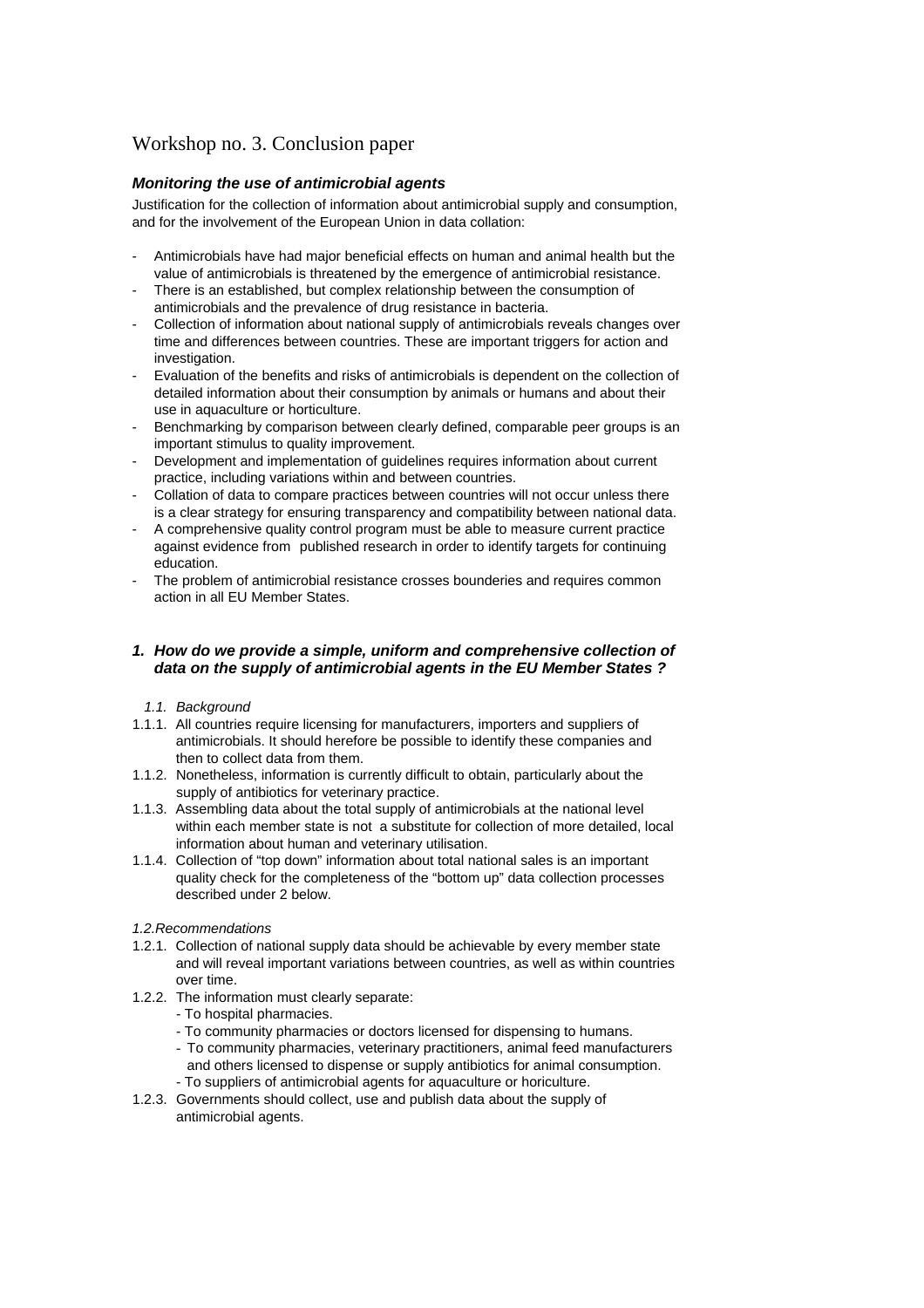#### *2. How do we extend such a monitoring system to the clinical use (e.g. hospitals, general practice) in human and veterinary medicine and other use including animal feeding practices ?*

- 2.1. *Background*
- 2.1.1. Monitoring of clinical use requires more detailed information than can be obtained from the supply data outlined in 1 above.
- 2.1.2. Collection of more detailed information about consumption will inform local or national prescribing policies. There is also an opportunity to collate national information to compare practice between countries. Ideally data collection systems should be able to meet both objectives.
- 2.2. *Recommendations*
- 2.2.1. All EU member states will require a national database that contains information about all packages or vials of antimicrobials that are licensed and could be on the market. This provides a basis for uniform collection of information about antimicrobial agents dispensed.
- 2.2.2. This national database should be applicable to dispensing of antimicrobial agents under the following headings:
	- For human consumption in the community or in hospitals.
	- For animal consumption in the treatment of infections, either by individual animals or by groups of animals.
	- For animal consumption for the purpose of growth promotion.
	- For use in aquaculture or horticulture.
- 2.2.3. Commercial systems for collection of information about human consumption of antimicrobial agents are based on samples which are not necessarily representative of the total population. While these data collection systems may be important for research, they should not form an important part of routine data collection.
- 2.2.4. Meaningful assessment of clinical use of antimicrobials requires information about the treatment of individual patients, including the indication for treatment.
- 2.2.5. There was complete consensus about the need for governments and the EU to support research databases which can provide detailed information about the indications for prescribing to individual patients. The support must be political, emphasising the important public health role of such databases, as well as financial.
- 2.2.6. Consensus could not be achieved on a strategy for national collection of patient specific data by all member states. The issues which could not be resolved concerned feasibility, confidentiality and the value of the additonal data relative to the cost of its collection.

#### *3. How do we make these data available for the authorities and other relevant bodies in order to support and follow the implementation of "Good Antibiotic Practice" ?*

- 3.1. *Background*
- 3.1.1. National databases are likely to use different systems for drug classification and for measurement of antibiotic consumption.
- 3.1.2. Implementation of Good Antibiotic Practice within the EU requires information about practice within member states which can be integrated into an overall strategy for training, quality improvement and clinical effectiveness.
	- 3.2. *Recommendations*
- 3.2.1. Collation of data to compare practices between countries will not occur unless there is clear EU strategy for ensuring transparency and comparability between national databases. Collection of national consumption data should remain the responsibility of the individual member states, but a central strategy is required to develop a multinational database.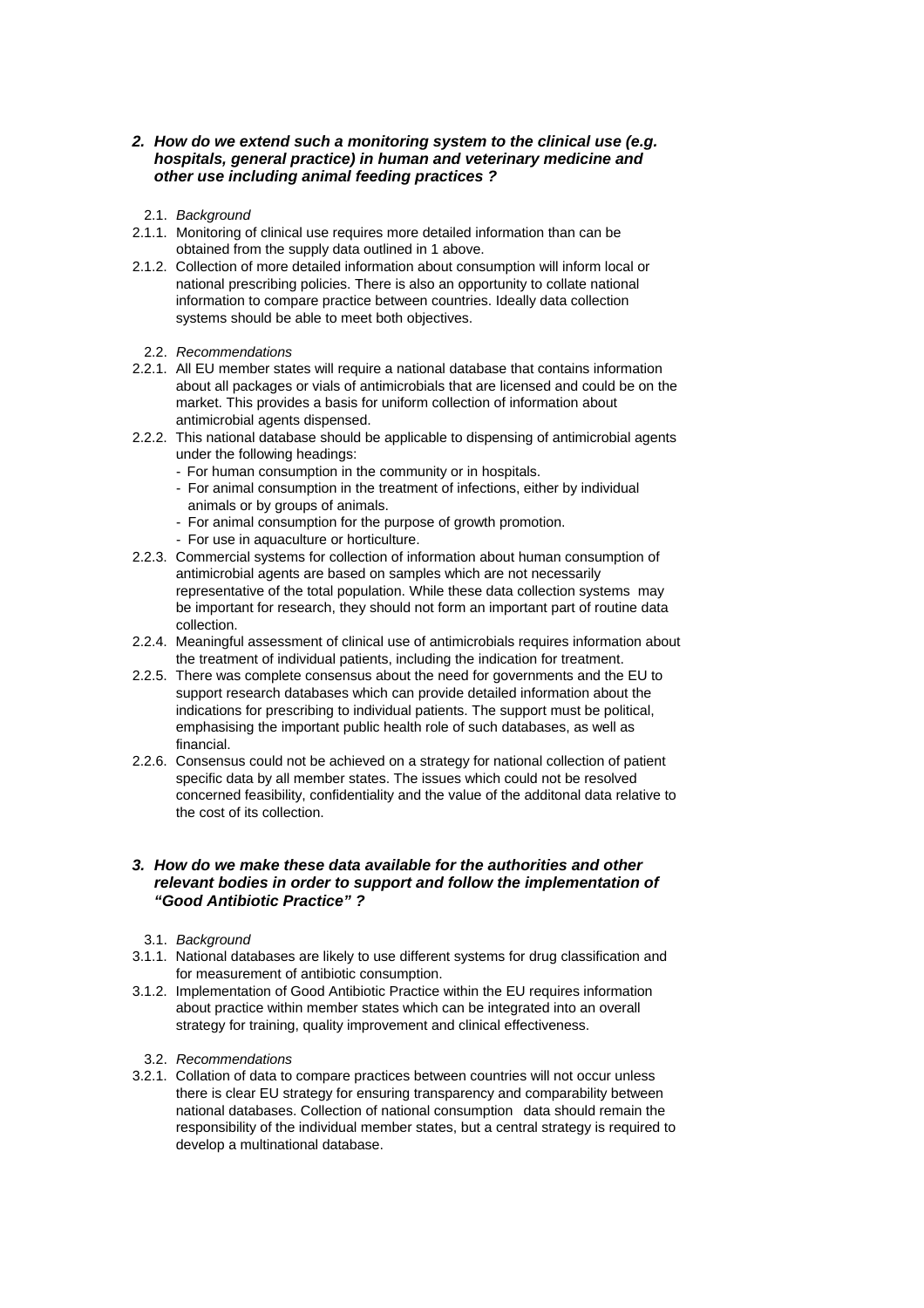- 3.2.2. National data must be made available equally to all those involved in its collection, while maintaining confidentiality.
- 3.2.3. Quality standards should be developed to define the key information that is required to monitor the use of antimicrobials to ensure the implementation of evidence based guidelines about best clinical practice.
- 3.2.4. These standards should be a part of a comprehensive policy that includes continuing education, implementation of the results of published clinical research and monitoring of antimicrobial resistance.
- 3.2.5.It is important that quality standards for information allow flexibility to take account of existing data collection systems and differences in drug classification between countries.
- 3.2.6. Patient specific databases are maintained for research purposes in several member states. These should be supported and maintained to provide the basis for research, e.g.:
	- Linking information about prescribing and resistance and validating the use of measures of prescription which can be used in routine data collection (e.g. DDD/1000 population).
	- Quantifying the value of data about patient specific prescribing or indication for prescription which may be used to review the potential for routine collection of these data.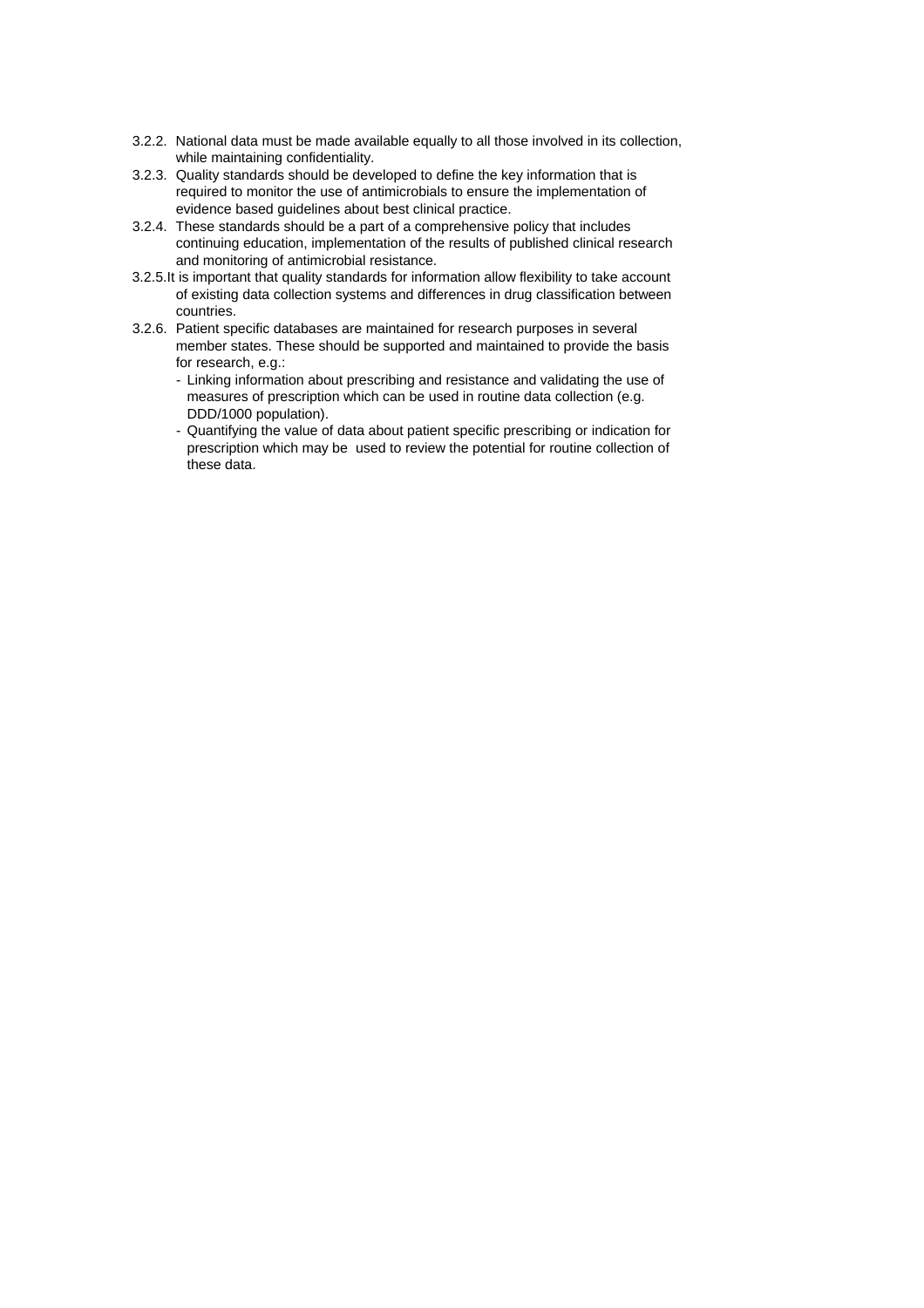# Workshop no. 4: Elements of good practice in the use of antimicrobial agents

## List of participants

Chairman: Jeremy Metters, Department of Health, United Kingdom Co-Chairman: Otto Cars, University Hospital, Uppsala, Sweden Secretary: Niels Frimodt-Møller, State Serum Institute, Denmark

Isabelle Bauraind, Ministry of Social Affairs Public Health and Environment, Belgium André Bryskier, Hoechst Marion Roussel, France Robin Bywater, Fedesa, Belgium Antonio Saenz Calvo, Instituto de Salud Carlos III, Spain Roberto Cauda,Universitá Cattolica del Sacro Cuore, Roma, Italy Pierre Choraine, Federation des Veterinaires d'Europe, Belgium Teresa Coucello, Direccão-Geral da Saúde, Portugal Helen Giamarellou, Athens University School of Medicine, Greece J. Gilley, British Medical Association, United Kingdom Bart Gordts, A.Z. Sint Jan, Belgium Beatriz Pérez Gorricho, Hospital del Niño Jesús, Madrid, Spain Danielle Hansen-Koenig, Direction de la Sante, Luxembourg Mary Horgan, Cork University Hospital, Ireland Sven Erik Jorsal, Danish Veterinary Laboratory, Denmark G. Kreutz, Bundesinstitut für Arzneimittel und Medizinprodukt, Germany Karl G. Kristinsson, National University Hospital, Iceland B. J .Kullberg, Academic Hospital Nejmegen, The Netherlands Jens K. Møller, Aarhus University Hospital, Denmark Sigvard Mölstad, University Hospital MAS, Malmö, Sweden Jan Nagler, Cabinet of the Minister of Public Health, Belgium Leena Nünistö, Health & Social Welfare Department, Vontee, Finland M. Powell, Medicines Control Agency, United Kingdom Peter Rudman, Agriculture House, United Kingdom Pascal Sanders, Centre National d'Etudes Vétérinaires et Alimentaires, Fougeres, France Melico Silvestre, Hospitais da Universidade de Coimbra, Portugal David J. Taylor, University of Glasgow Veterinary School, United Kingdom A. van den Bogaard, University of Limburg, The Netherlands Agnes Wechsler-Fördös, Rudolfstiftung, Austria

#### **Topic:**

The antibiotic policies in the different EU Member States as well as within each member state differ considerably. A number of different elements could be used in order to change the usage of antimicrobial agents and the occurrence of resistant microorganisms. This might include: pre- and postgraduate training, availability of data on consumption and resistance, local and nation-wide recommendations, reim-bursement policy of selected antibiotics, committees, guidelines etc. The workshop should not prepare guidelines for the good practice.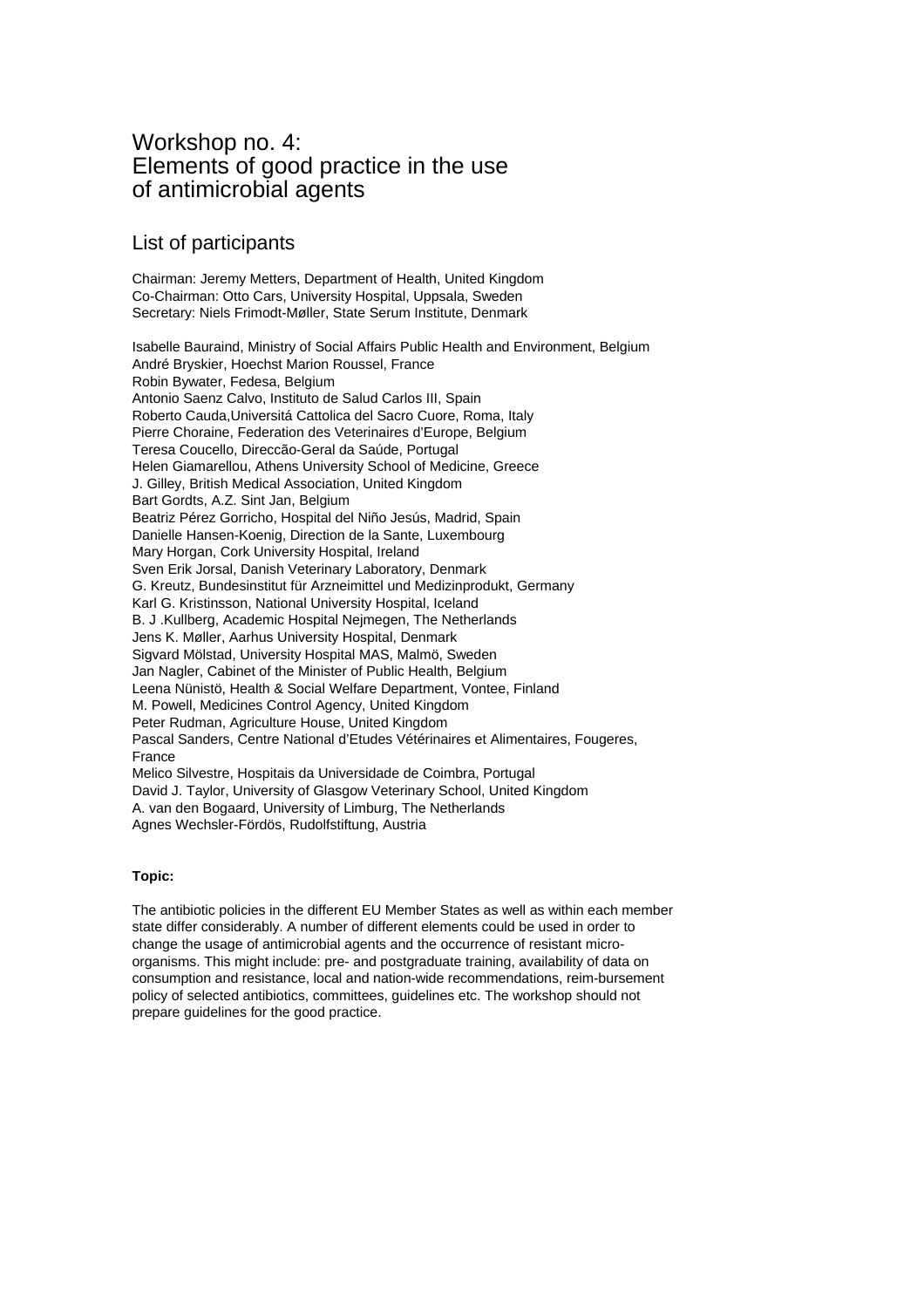# Synopsis on introductory papers for workshop no. 4 regarding the specific questions

#### *Which elements should be considered to support an antibiotic policy towards more prudent use of antimicrobial agents in humans and animals*

Describe briefly the main elements of a prudent antibiotic policy for human and animal usage (relevantly prescribed antibiotics, preferable narrow spectrum usage of the old before the new etc.) and their legislative background. Present and evaluate pros & cons for each of the elements described below, consider which are applicable in the human and the animal field or both, respectively.

- The role of restricted registration, mandatory prescription and reimbursement.
- The usefulness of national recommendations/guidelines for human and animal usage.
- Recommendations by local committees at hospitals, in general practice and for specific animal usage.
- The importance of microbiological diagnostic investigations and the availability of specific as well as general information on antibiotic resistance.
- Presentations of local consumption and resistance data (wards, hospitals general practice, herds) comparison with data from other areas/countries.
- Does marketing including advertising and promotion play a role? Should ethical rules be considered?
- General information in journals, news letters and at meetings to the professionals.
- Information and campaigns towards the public (news papers, TV etc.).
- Pre- and post-graduate training of medical doctors and veterinarians, revision of curriculum.
- Consider who should be responsible for the three above-mentioned information and teaching activities.
- More focus on prudent usage at scientific congress and conferences.
- Audit in wards/hospitals, in general practice and among veterinarians.

#### *How could the Commission and the EU Member States collaborate in establishing guidelines to support this*

Discuss measures and recommendations that could support a prudent antibiotic usage in the EU Member States. Discuss the possibility of EU recommendations as well as national recommendations. Try to spot cases/examples where local or national guidelines have worked. Consider whether the formation of an EU expert group might

### Workshop no. 4. Conclusion paper

#### *Introduction*

The present pattern of antimicrobial usage in human and animal health care not only encourages the development of resistance with the long term disadvantage that will follow, but also adds unnecessary extra costs to the treatment of human and animal diseases.

We realize that any change from the present practice will require additional financial and human ressources, but these will be more than recovered through more cost effective use of antimicrobials with reduction in expenditure, and will also reduce the rate of development of antimicrobial resistance. The workshop recognizes, however, that the development of resistance could not be entirely prevented.

This workshop was asked to consider the following two questions:

1. Which elements should be considered to support an antibiotic policy towards more prudent use of antimicrobial agents in humans and animals, and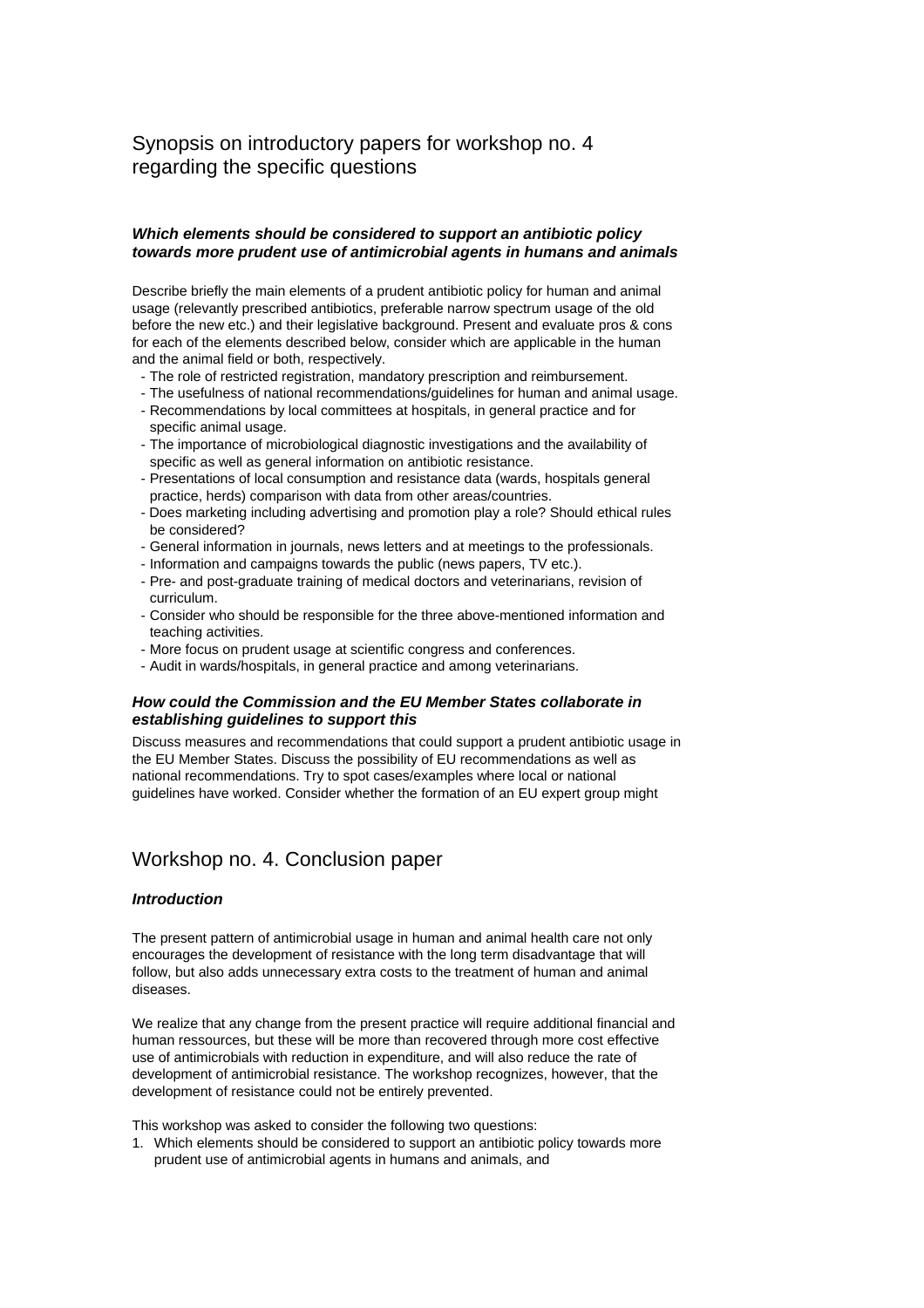2. How could the Commission and the EU Member States collaborate in establishing guidelines to support this?

### **1) Elements to be considered to support an antibiotic policy towards more prudent use of antimicrobial agents in humans and animals**

#### **Education and training**

A major element in improving practice in the use of antimicrobial agents must follow from educational initiatives for both health professionals (human and animal) and of the general public, who have in many countries come to expect antibiotics as a routine automatic treatment for any infectious disease.

The opinion of the workshop is that the level of knowledge among the general public and many health professions needs to be improved, particularly regarding the benefits and disbenefits of antibiotics. They are not the routine treatment for any infectious illness that many people believe. It follows that action should be taken to inform, educate and improve the public knowledge of the reasons for antimicrobial use and the circumstances, where antimicrobials are of no value. In this way the public will gain a more realistic understanding of the rational use of antimicrobial treatment.

#### **Improving public knowledge of the use and place of antibiotics**

Insufficient is known of how to modify public perception of antimicrobials and their use. We need more and better information concerning this issue bringing in expertice from sociology and other areas. However, in the meantime it is important to work with the media to influence expectations, that for example, any child with a cough and common cold should automatically be given an antibiotic.

#### **Improving health professionals´ knowledge and attitudes**

It is important to begin the education of health professionals, doctors, veterinarians, nurses, pharmacists and all others involved in the administration of antimicrobials at an early stage of their training. The member states should ensure that the authorities responsible for the education and training curricula of all these health pro-fessionals are kept up-to-date with regard to the benefits and risks of antimicrobials. The universities have an important role in the education of undergraduates and postgraduates.

Similarly all health professionals have a personal responsibility, and bodies responsible for their registration have a corporate responsibility to ensure that practitioners' up-todate knowledge of antimicrobials is maintained.

#### **Availability of antimicrobials**

The workshop was concerned that for therapeutic use all antibiotics should remain prescription-only medicines. We were aware that in some member states other antimicrobials were available over the counter (OTC) and of the potential that this has for development of resistance to fungi and viruses. At the next review of the license for such products the potential for development of resistance should be taken into consideration before continued availability OTC is authorized.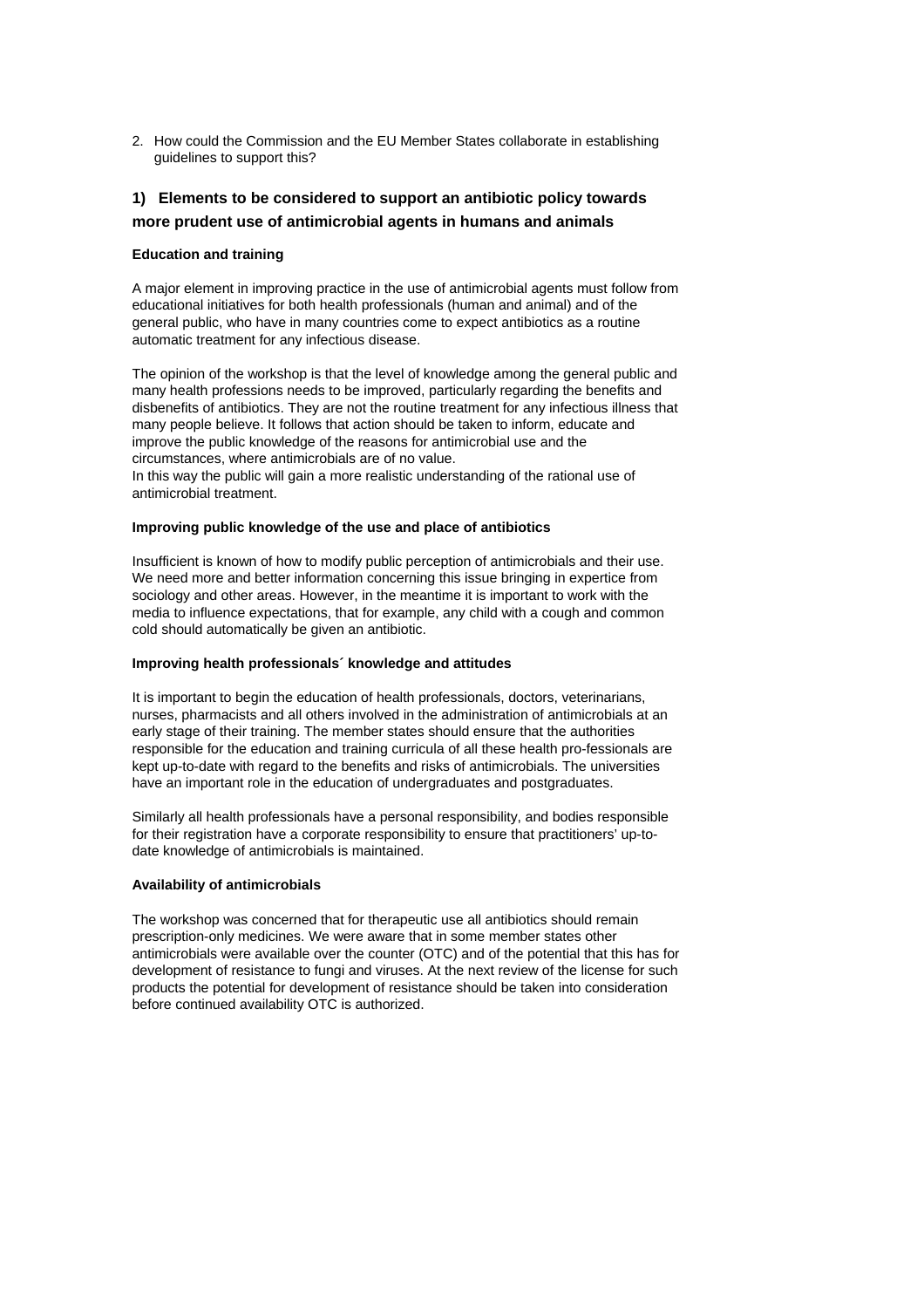#### **Better data to improve prescribing**

In many hospitals and some localities commendable steps have been taken to allocate resources so that surveillance of antibiotic usage and the prevalence of resistance can be monitored at the local level, and the results fed back this data to prescribers whose practice is thereby improved. Regrettably, these opportunities to enhance prescribing patterns by such measures are not widespread.

In the opinion of the workshop improved surveillance preferably on the community rather than solely hospital basis with subsequent collation analysis and feedback to the prescriber should become routine throughout the EU.

In some hospitals infection-control teams have proved to be effective in reducing the spread of hospital acquired infection and limiting the development of antimicrobial resistance. However, they do not often have the necessary power to control antimicrobial prescribing practice. In the opinion of the workshop "antibiotic teams" (e.g. including clinical microbiologists and infectious disease specialists) should be introduced in every hospital and given the authority to modify antimicrobial prescription of individual clinicians in accordance with predetermined, locally approved guidelines, but always taking account of the needs of the patient. Clinicians should be given an opportunity to approve the remit and recommenation of the team. Ideally, the antibiotic team should cover the hospital and the community it serves, including nursing homes and other residential institutions (e.g. old peoples homes). Feedback should be provided to clinicians.

The antibiotic team should supervise arrangements for antimicrobial policies to cover the primary/secondary care interface in the locality they serve. Where antibiotic teams and infection control groups exist in the same insitution they will need to work very closely together.

#### **Guidelines**

Historically each prescriber has had the right to decide on the antimicrobial of his own choice. Until resistance occurred such a policy was accepted but this degree of clinical freedom is no longer tenable.

Formularies and guidelines are now widespread but mainly confined to hospitals and rare in veterinary practice.

In view of the workshop guidelines for appropriate antimicrobial usage should be introduced everywhere and become the norm. The workshop agreed upon the following description of appropriate antimicrobial use: Treatment should be limited to bacterial infections,using antibiotics directed against the causative agent, given in optimal dosage, dosage intervals and lentgh of treatment with steps taken to ensure maximum patient concordance with the treatment regimen, and only when the benefit of the treatment outweighs the individual and global risks. In any locality they should cover both hospital and community. Guidelines should be readily accessible, drawn up with multidiciplinary prescriber involvement, subject to peer review and compatible with national guidelines, where these have been adopted.

The "antibiotic team" should be responsible for ensuring compliance with the guide-lines locally agreed. Adoption of guidelines, while placing some limits to the clinical freedom of the individual clinicians will in the workshops' view be in the best interest of patients by reducing the development of resistance. The guidelines must not be so restrictive that a patient is denied an antimicrobial needed for his care.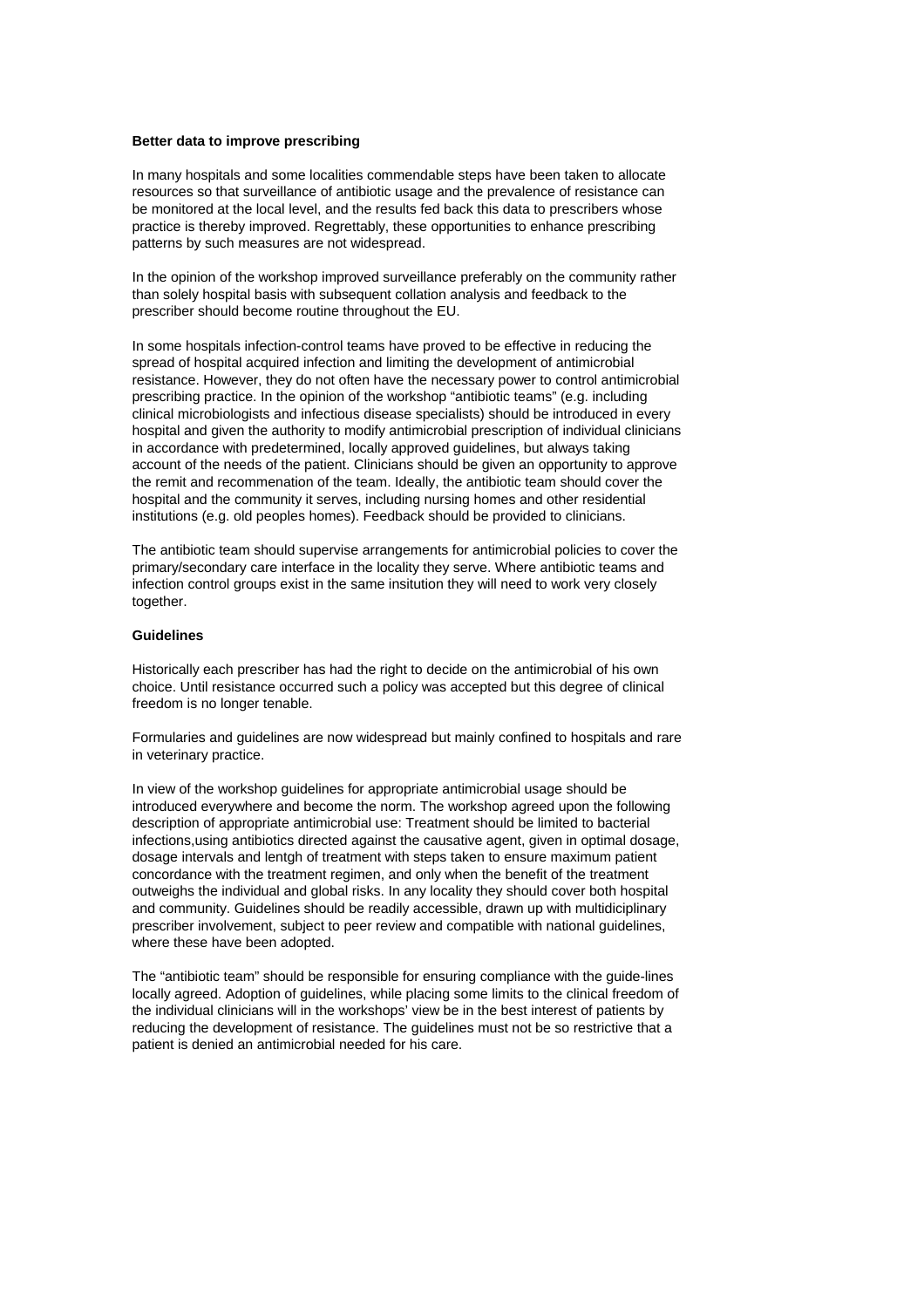#### **Diagnostic tests**

While access to diagnostic tests in hospitals are regularly available in the community there is insufficient access. This can be a serious disadvantage to logical antimicrobial treatment. While many infections treated in the community do not need diag-nostic workup before treatment is commenced, an expansion of diagnostic testing for community care is needed in many settings. The workshop recognized the impor-tance of providing adequate facilities for diagnostic testing. Separately there is an important need for the development of rapid diagnostic tests that can be applied in community care.

#### **Reimbursement**

Policies for reimbursement vary widely among different member states of the EU. An objective of some reimbursement policies have been to reduce the drug budget. The workshop recognized that prescribing patterns can be modified through reimbursement. It follows that reimbursement policies may be used to reduce the development of antimicrobial resistance. This should only be utilized where a structured risk assessment or clear evidence shows that reimbursement has a role to play in encouraging appropriate antimicrobial usage.

#### **Registration**

It has been suggested that change in registration procedure could be used to restrict the licensing of medicines where there is a wide therapeutic choice. Current legislation criteria are founded on the quality, safety and efficacy of any medicinal product submitted for registration.

The workshop agreed that there was no reason to change these criteria which are set out in EU registration. However, if restrictions were to be placed on the availability of an antimicrobial this should be achieved through national arrangements and in accordance with nationally agreed prescribing guidelines. In the context of development of resistance to antimicrobials all relevant information should be included in the dossier submitted to the medicines regulatory authority prior to registration and before the five yearly renewal of a product license. All information available on the development of resistance should in the opinion of many members of the workshop be made available to those with a scientific interest. Also, the workshop participants have identified antibiotic dosage and length of treatment as an area where basic knowledge is still lacking. An increased interaction between academia, pharmaceutical industry and regulatory authorities is necessary to gain more information on how these drugs should be dosed to minimise the risk for emergence of resistance.

#### **Advertising and promotion**

Different practices apply in member states of the EU regarding advertising and promotion of antimicrobial agents. Some members of the workshop were concerned about direct promotion of antimicrobials to lay audiences particularly in the veterinary field.

In the workshops' view the advertising and promotion of licensed antimicrobial agents should be strictly in accordance with the Summary of Product Characteristics (SPC). Any advertisement for antimicrobials should be only in terms allowed by EU legislation and in compliance with WHO criteria for ethical drug promotion. Each member state should have in place arrangements to ensure observance.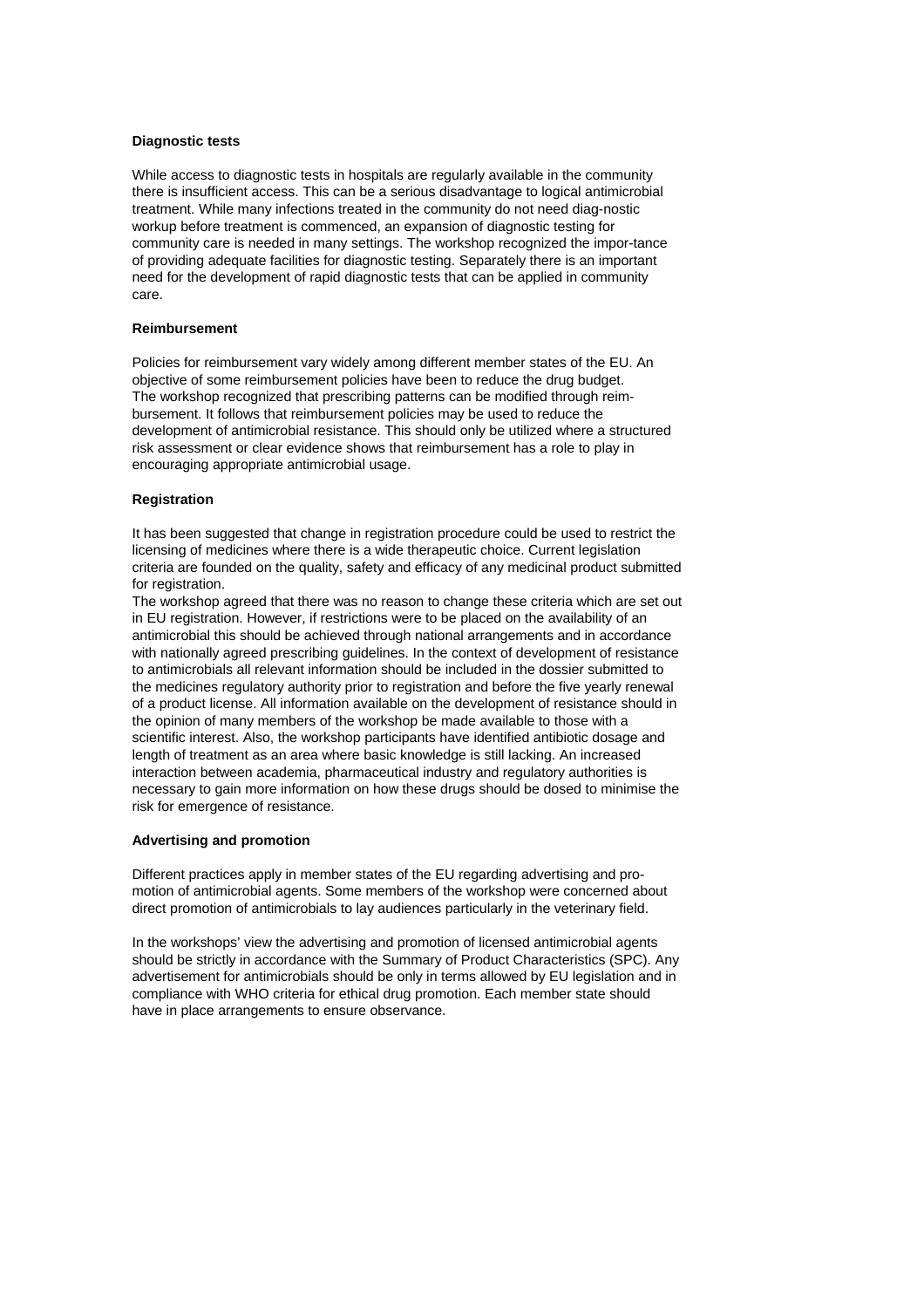#### **Use of antimicrobials as growth promoters**

For many years antibiotics have been used in animal husbandry as growth promotors. The potential for resistance development is our particular concern where similar or closely related antibiotics are or will be developed for use both as growth promoters and for the treatment of human infectious disease. The workshop recog-nized that this was a controversial subject. The large majority of the workshop considered the use of antibiotics for growth promotion was not justified and agreed with the opinion of the WHO expert meeting that "increased concerns regarding risks to human health resulting from the use of antimicrobial growth promoters indicate that it is essential to have a systematic approach towards replacing growth promoting antimicrobials with safer non-antimicrobial alternatives"; and recommendations from the Economic and Social Committee of the EU (ECOSOC), that "the emphasis should be first and foremost on limiting the use of antibiotics that can provoke cross resistance to drugs that are or will become relevant to human health care". Several members felt that before an antibiotic is permitted as a growth promoter its lack of any risk for human health should be demonstrated. The workshop was, however, unanimous that the use of an antibiotic as a growth promoter should be stopped whenever there was a clear evidence of a significant risk to human health from such usage.

# 2) How could the Commission and the EU Member States collaborate in establishing guidelines to support this?

In the opinion of the workshop the Commission and the member states individually have a vital role in improving the pattern of use of antimicrobials throughout the EU and in the adoption of strategies for the avoidance of antimicrobial resistance. In the workshops' view the treaty of Maastricht had empowered the Commission to coordinate initiatives to improve and protect public health. The Commission also has responsibilities with regard to promotion of animal welfare. The Commissions opportunities to strengthen public health will be strengthened when the treaty of Amsterdam is ratified.

The workshop noted that a number of directorates general (DG's) have responsibilities that effect the use and regulation of antimicrobials for human and animal health. In the workshops' view in respect of antimicrobials these responsibilities and initiatives need to be coordinated, and the lead should fall to the DG responsible for human health.

The workshop believes the Commission working closely with the member states should coordinate action to collect, analyse and disseminate information on:

- antimicrobial usage,
- strategies to identify resistance,
- incidense of resistance,
- strategies to reduce resistance,
- development of guidelines,
- the effectiveness of different intervention methods,
- adoption of common definitions,
- promotion on education and research strategies.

As a start the commission might sponsor a conference of member states to consider optimal strategies to reduce inappropriate use of antimicrobials in the human and animal fields.

The commission also has an important lead in cooperating with other international agencies and in developing policies with other European countries outside the Union, as infectious disease does not respect geographical boundaries. Member states can encourage and support the strategies the workshop has proposed in Section 1 of this document.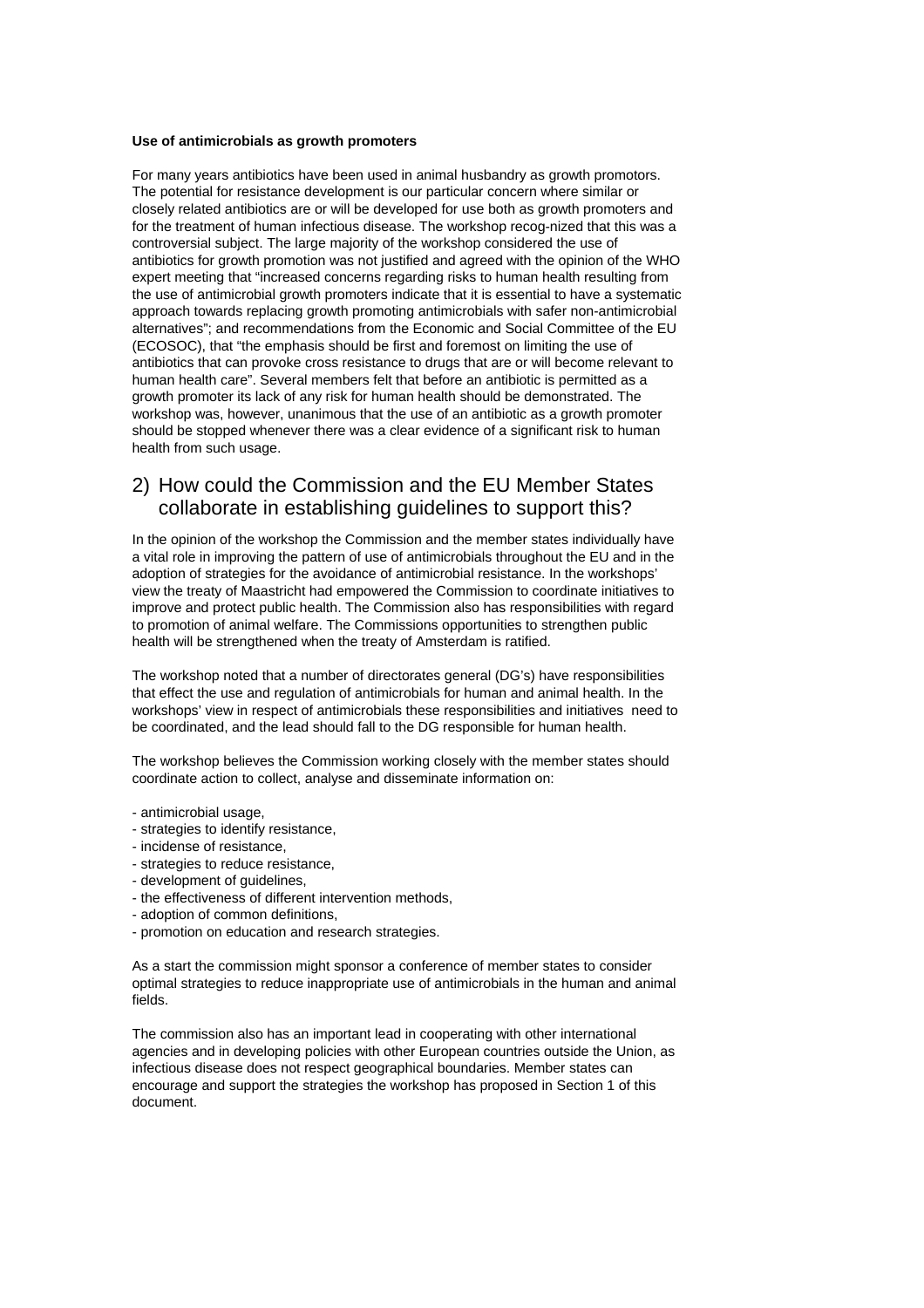The workshop realize that this is a large and challenging agenda with significant human and financial ressource implications, but leave it to be fully justified if the microbial threat is not to become the microbial disaster.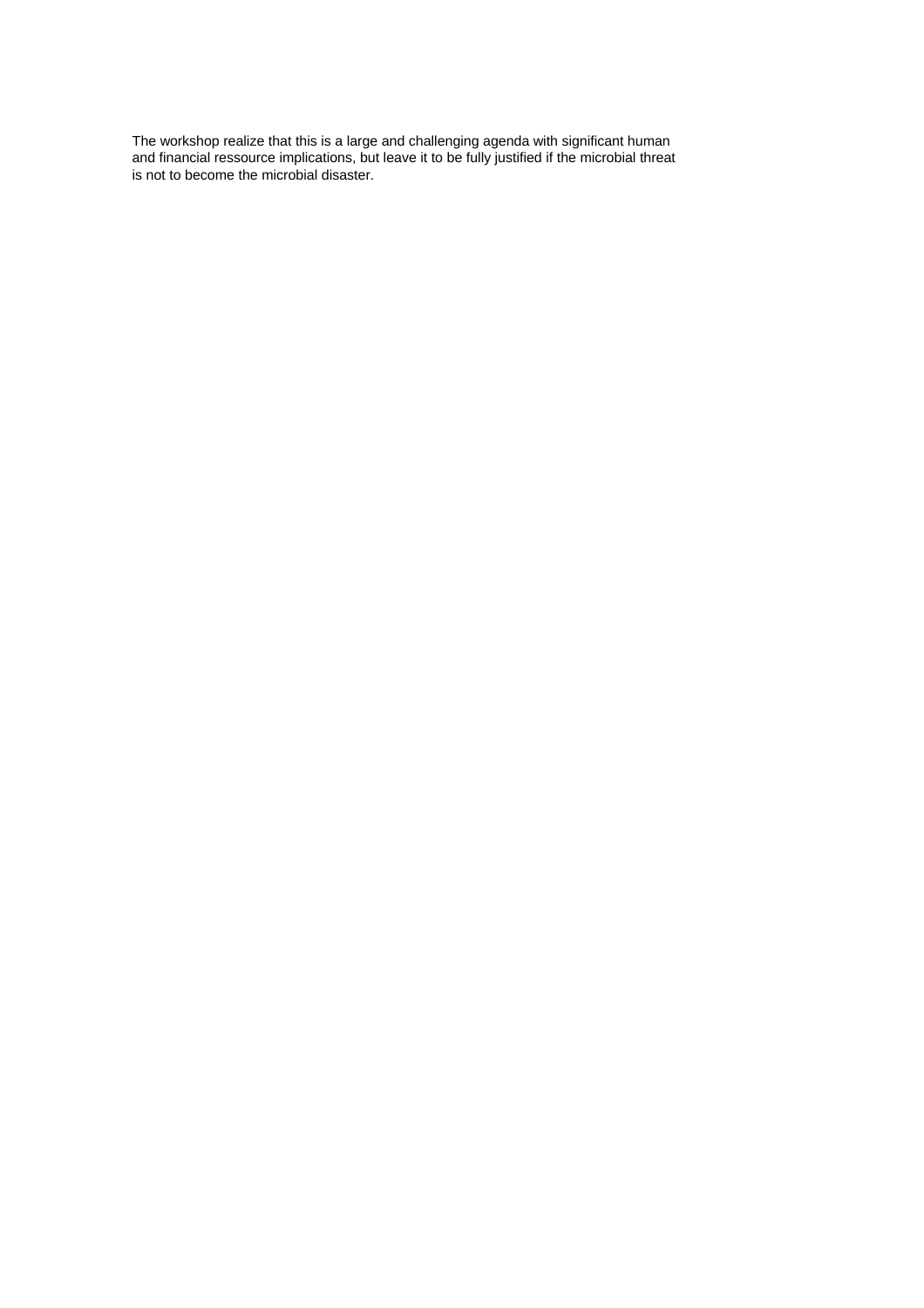# Workshop no. 5: Framework for development of guidelines for research programmes to prevent the emergence and spread of antimicrobial resistant micro-organisms

### List of participants

Chairman: Jacques A. Drucker, Direction Génerale de la Santé, France Co-Chairman: Steven van Hoogstraten, Director of Public Health, The Netherlands Secretary: Nils Strandberg Pedersen, State Serum Institute, Denmark

Preben Aavitsland, Statens Institut for Folkehelse, Norway Mary Couper, World Health Organization, Switzerland Kees de Joncheere, WHO/ Euro, Denmark C. Dougan, University of London, United Kingdom Youri Glupgzynski, Cliniques Universitaire UCL de Mont-Godinne, Belgium Christina Greko, National Veterinary Institute, Sweden F. Haesebrouck, University of Gent, Belgium Peter Hohl, Hoffmann-La Roche, Switzerland R. Hone, Mater Misericordiae Hospital, Dublin, Ireland Pentti Huovinen, National Public Health Institute, Finland Guiseppe Ippolito, Centro di Riferimento AIDS, Roma, Italy Jean Paul Klein, BMAGS, Austria J. P. Lafont, Station de Pathologie Aviaire, Monnaie, France Jorge Ricardo, Instituto Nacional de Saúde, Portugal Manfred Lützow, FEFANA, Switzerland Alasdair P. MacGowan, Southmead Hospital, Bristol, United Kingdom Emilia Cercenado Mansilla, Hospital General Universitario, Madrid, Spain J. v. d. Meer, Academic Hospital Nejmegen, The Netherlands Fernando Baquero Mochales, Hospital Ramón y Cajal, Madrid, Spain Dominique Monnet, State Serum Institute, Denmark Eric Mulvihill, St. James's Hospital, Dublin, Ireland Staffan Normark, Swedish Institute for Infectious Disease Control, Sweden John Elmerdahl Olsen, The Royal Veterinary and Agriculture University, Denmark Ørjan Olsvik, University of Tromsø, Norway Hervé Richet, Institut de Biologie des Hopitaux de Nantes, France

#### **Topic:**

In order to support the development towards a better antibiotic policy with less development of resistance, investigations and research projects addressing this area are essential. They should deal both with the human aspect as well as with the food and animal aspect. Special attention should be given to applied projects and international collaborations as these problems cross borders.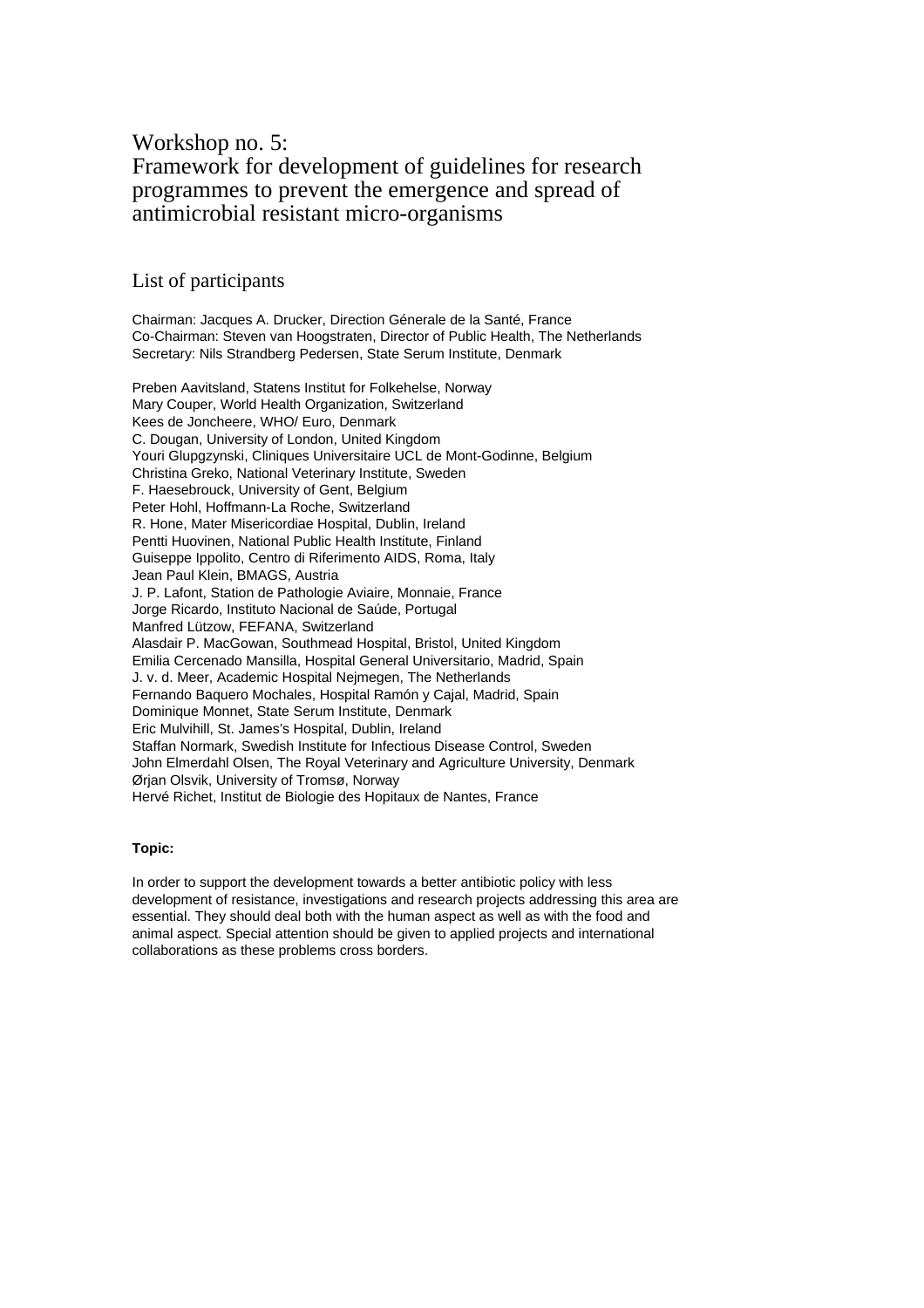# Synopsis on introductory papers for workshop no. 5 regarding the specific questions

#### **Describe the present situation for such research projects and major obstacles**

Collect information and summarise EU and WHO supported projects in this field already in progress and projects and plans supposed to start within the next year or two. By contact with local experts in the EU Member States describe other major international projects in this field; these projects should include a high percentage of EU Member States. From the same source collect information on major national projects. Based on these projects summarise the major obstacles for future research in this area. Describe whether all these projects comprise the following items:

- Data on antibiotic resistance over time or prevalence.

- Consumption data over time or prevalens.
- Correlation between consumption and resistance.
- Intervention studies.
- Hospital hygiene elements.
- Epidemiological typing in order to investigate mechanism of spread.
- Information on resistance from animal and food isolates.
- Information of veterinary consumption for therapy and growth promotion.

#### **Which areas future research projects should especially focus on**

Based on the above mentioned picture given by the answer of the first question, describe which areas need further support in order to obtain new knowledge supporting future initiatives aiming at less antibiotic resistance. Contact before and during the workshop the other 4 workshops (chairpersons and secretary) in order to gain information about areas which the other workshops have disclosed as important research areas. If possible try to put priority to the proposed future projects.

#### **How such projects could be established and financed**

Describe which bodies (international, EU or national) should be responsible for the initiative to plan and obtain sufficient funding for the research projects described above. Detect in which of the EU areas ( DG....) future research projects are best placed and describe the added values obtained by EU collaboration. Recommend a future frame for the EU and national support for research programmes to prevent the emergence and spread of antimicrobial resistant micro-organisms.

### Workshop no. 5. Conclusion paper

The continuous worldwide emergence and dissemination of antimicrobial-resistant microorganisms during the last decades clearly demonstrates that knowledge and information, when available, have not been used in adequate control programmes. This emphasises the urgent need to implement research programmes that can create a basis for interventions to control antimicrobial resistance in humans and animals.

#### **Present status of research**

In preparation for the workshop, characteristics of multicenter surveillance and research projects on antimicrobial resistance have been identified and reviewed (1-3). This review shows that the majority of projects is within the field of surveillance, and a smaller number of projects is dealing with research. These research projects generally aim at a better understanding of the genetic basis, the emergence, and the spread of resistance. Projects aiming at the implementation and evaluation of interventions to control antimicrobial resistance are rare. Research projects in veterinary medicine are also rare, but generally include both the human and animal aspects of the problem. There is a difference between the United States and Europe since European research projects are less often integrated in surveillance systems.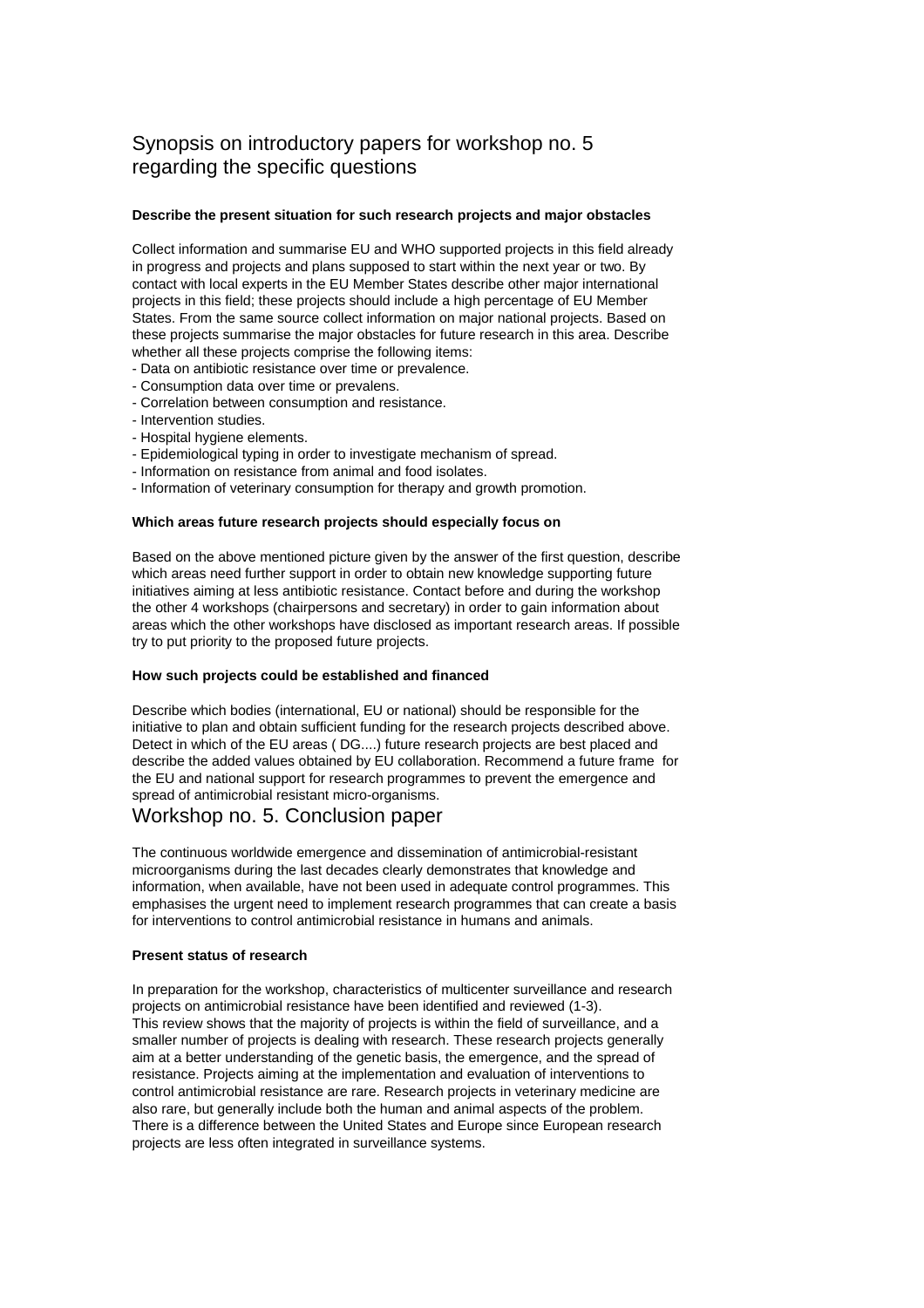Financial support for research is provided:

- at the national level, by governmental bodies, public health institutes, veterinary research institutes, universities, professional societies, charity funds, pharmaceutical/animal health industry,
- at the multi-national level, under the 4th Community RTD framework programmes by major specific programmes such as BIOMED, BIOTECH, and FAIR, professional societies, pharmaceutical/animal health industry, and by international organizations such as WHO.

#### **Obstacles**

Historically, Europe has put too much confidence in the power of antimicrobial agents. Antimicrobials have been considered as other drugs, without taking into account that antimicrobial resistance is a multifactorial problem and that microorganisms are able to adapt to their environment. Several points have been identified as obstacles for rational research in the past. Genetical, biochemical and epidemiological studies describing antimicrobial resistance form the basis for our current understanding of this problem. However, research has not focused on finding the reasons for the emergence of resistance, its evolution and its geographical distribution.

The available surveillance data have only found limited use for a rational control of antimicrobial resistance. The lack of a European reference method and interpretative criteria for quantifying resistance is still an obstacle for cooperation between laboratories and between countries in Europe. Furthermore, different levels in recognition of the problem among medical specialties, between human and veterinary medicine, decision makers, scientists, pharmaceutical industry, and among countries, have been an obstacle. Finally, there has been a lack of coordination of research, including funding. As a consequence, more coherent and well-funded research initiatives are needed.

#### **Areas of future research**

To document the impact of antimicrobial resistance on society, priority should be given to studies on human morbidity and mortality, including risk assessment and the estimation of the cost of infections due to resistant microorganisms (TOP PRIORITY)

Additional research is needed on the quantification of the ecological and epidemiological aspects of antimicrobial resistance in humans and animals such as studies on:

- the genetic background and mechanisms of emerging resistance, the possible reversibility of such resistance, the development and spread of resistant genes including marker genes, the selection of specific clones, and the relationship between resistance and virulence;
- the antimicrobial-driven ecological modifications of normal microbial populations in humans and animals, as well as alterations in the normal microbial gene pool;
- the effect of the release of antimicrobials and resistant microorganisms in the environment on resistance.

More research is needed to investigate human and veterinary use of antimicrobials such as studies on:

- optimal antimicrobial use practices, in humans and animals, that minimize the risk of development of resistance, including the influence of the type of drug, the dose, the mode and timing of administration, the duration of treatment, and total amount of drug used (TOP PRIORITY);
- the correlation between genetic background or minimal inhibitory concentration (MIC) of antimicrobials, and clinical outcome of antimicrobial treatment;
- the influence of other factors such as individual risk factors or infection control practices;
- the effect of antimicrobials used for other purposes than the treatment or prevention of infections in humans, i.e. antimicrobials used as growth promoters in animals, in fish farming, and in agriculture, on the development of antimicrobial resistance and on the emergence of antimicrobial-resistant microorganisms in humans (TOP PRIORITY);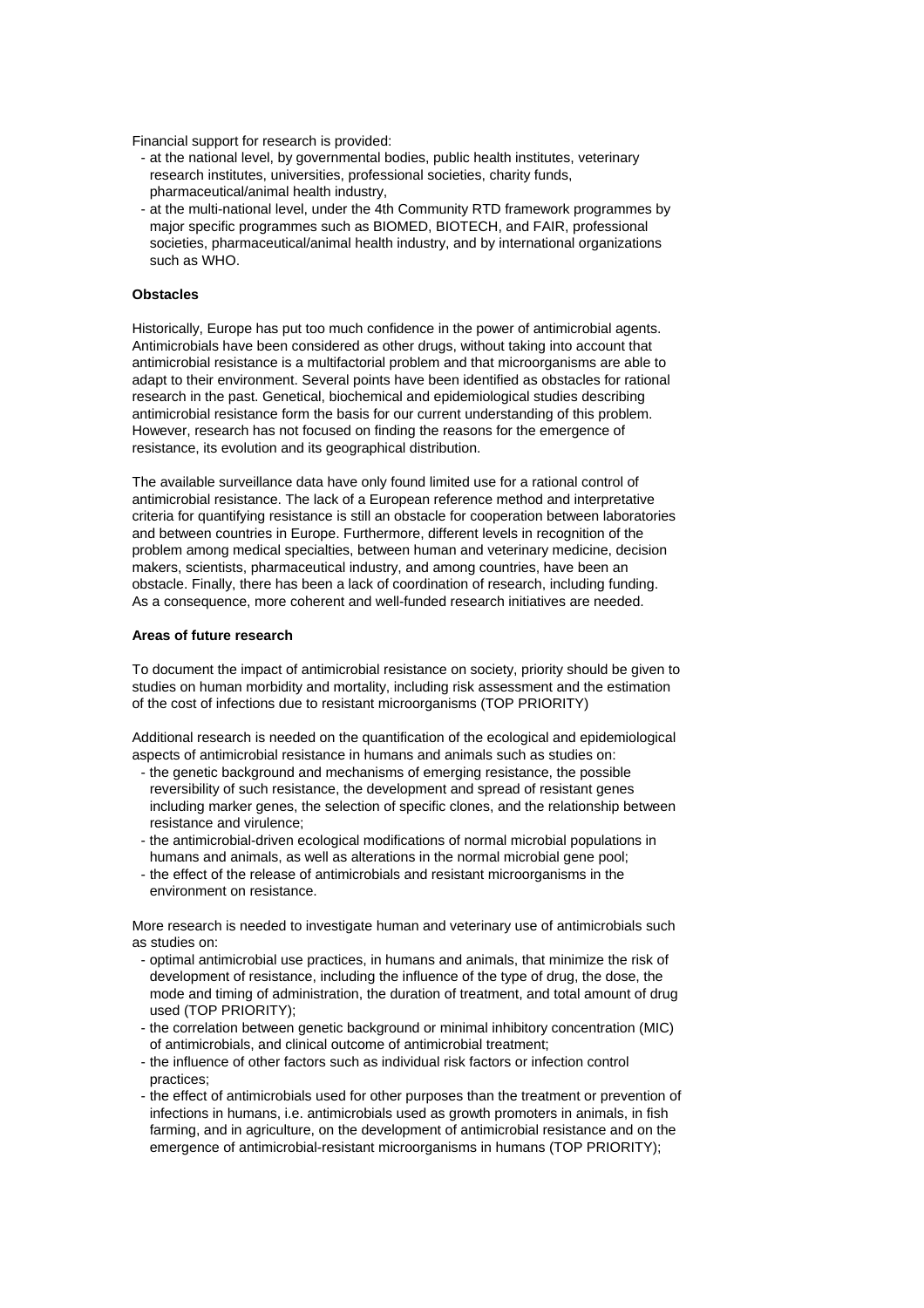- the evaluation of the necessity for antimicrobials in the treatment of common infections such as otitis media, sinusitis or bronchitis, thus encouraging evidencebased decisions in clinical practice (TOP PRIORITY);
- changing prescribing behaviours of physicians and other health care professionals, and improving compliance of patients to treatment (TOP PRIORITY);

New methods, strategies and products must be developed such as:

- methods for the rapid identification of microorganisms, their antimicrobial susceptibility patterns, and their resistance mechanisms, to be used in the inpatient and outpatient settings, and in animal husbandry;
- a European (global) reference method for susceptibility testing and interpretative criteria for quantifying resistance, that can be used to harmonize existing methods and criteria;
- novel treatment principles for humans and animals, e.g. targeted antimicrobials, targeted vaccines, virulence inhibitors, probiotics, resistance inhibitors, immunomodulators, immunotherapy, gene therapy of antimicrobial-resistant microorganisms (anti-sense therapy) (TOP PRIORITY);
- better criteria to define clinical diagnoses, algorithms for patient management, and assessment of clinical outcome (TOP PRIORITY);
- mathematical models for a better prediction of future trends, i.e. the emergence of novel resistance determinants and the possible disparition of existing ones;
- communication tools and techniques, e.g. ways to promote guidelines, education material, software, for physicians, veterinarians, and the general public.

#### **Finally, we strongly need to implement and evaluate the effect and the costeffectiveness of interventions to control antimicrobial resistance in humans and animals (TOP PRIORITY).**

These interventions should include:

- implementation of measures to control cross-transmission,
- implementation of antimicrobial control programmes,
- implementation of optimal antimicrobial use practices,
- factors influencing antimicrobial prescribing decisions,
- review of antimicrobials used as growth promoters.

### **Recommendations for establishment and funding of future projects**

Antimicrobial resistance is a global problem. No country is spared and antimicrobialresistant organisms are likely to spread from a country to another. Therefore, international cooperation is needed within Europe, with the United States, with developing countries, with WHO and other relevant international organizations. Administrative procedures for research funding are complex because the field of antimicrobial resistance encompasses many areas of research study, and therefore involves different administrative bodies.

A multidisciplinary approach integrating epidemiology, laboratory aspects, and interventions should be promoted. Projects should involve disciplines such as clinical microbiology, clinical medicine, epidemiology and public health, social sciences, medical informatics, veterinary medicine, pharmacy, etc. Data from existing surveillance projects should lead to relevant research projects.

It is strongly recommended that coordinated research on antimicrobial resistance, as defined in this workshop, should be made a high priority and that adequate resources should be allocated for this type of research, both at the European level through EU programmes, and in individual countries through national research councils. The European Commission through its different DG should propose and implement a coordinated research programme, avoid funding of redundant projects, and simplify administrative procedures.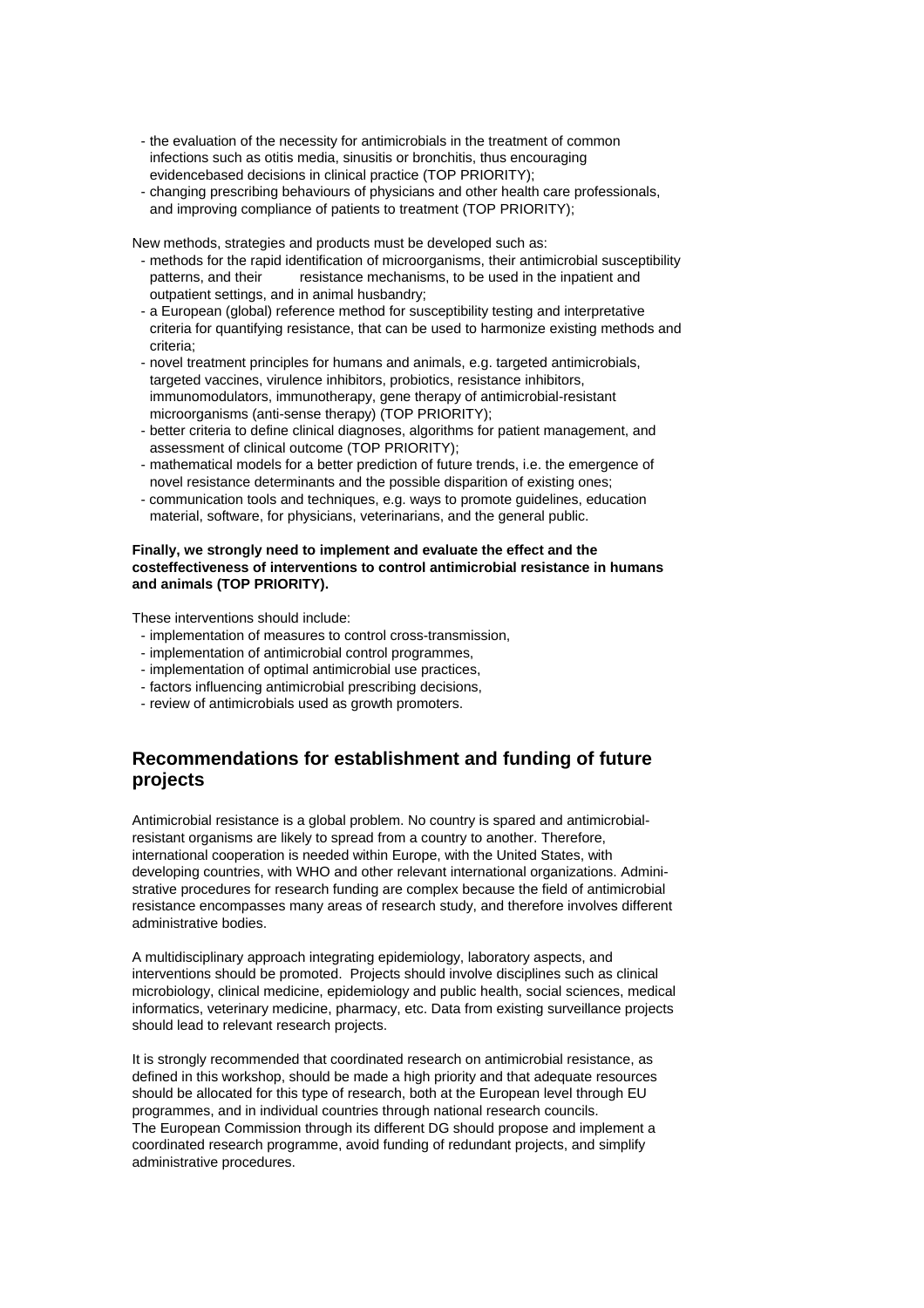We learned that a multidisciplinary scientific advisory group has recently been created at the EU level. This consultative body should identify areas of research in which information is lacking, design call for research proposals, and evaluate the results of the research programmes financed by EU. It should evaluate both surveillance and research projects in this field.

### **References**

- 1. The current status of antimicrobial resistance surveillance in Europe: report of a WHO workshop held in collaboration with the Italian Associazione Culturale Microbiologia Medica, Verona, Italy, 12 December 1997î. WHO/EMC/BAC/98.1
- 2. The medical impact of the use of antimicrobials in food animals. Report of a WHO meeting, Berlin, Germany, 13-17 October 1997. WHO/EMC/ZOO/97.4
- 3. Characteristics of multicenter surveillance and research projects on antimicrobial resistance in Europe and the United States. Preparatory document for "The Microbial Threat" Workshops and Conference.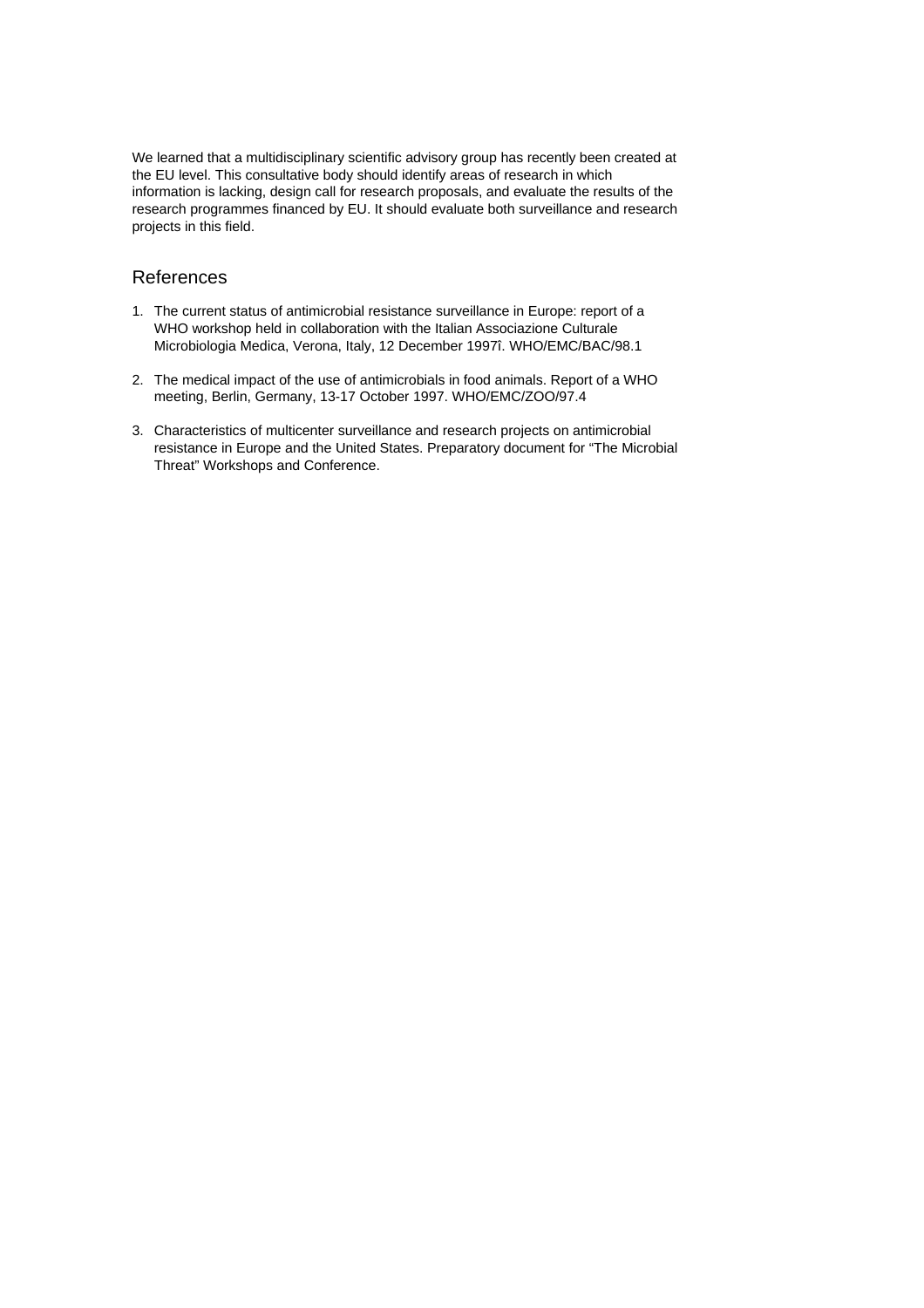### **List of participants in the conference**

### Host organization

#### **Presidency**

Minister for Health, MP, Carsten Koch, Denmark Minister for Food, Agriculture and Fisheries, MP, Henrik Dam Kristensen, Denmark

#### **Vicepresidents**

W. J Hunter, European Commission, Public Health and Safety at Work, Luxembourg Einar Krag, National Board of Health, Denmark

#### **General Rapporteur**

Richard Smith, British Medical Journal, United Kingdom

#### **Programme Committee**

Jussi Huttunen, National Public Health Institute, Finland Jens Ole Nielsen, Hvidovre Hospital, Denmark Knud Børge Pedersen, Danish Veterinary Laboratory, Denmark Jørgen Bartels Petersen, Ministry of Health, Denmark (Chairperson) Vibeke Thamdrup Rosdahl, State Serum Institute, Denmark (Vice-chairperson) Peet Tüll, Socialstyrelsen, Sweden

#### **Local Organizing Committee**

Maiken Bork Clausen, Ministry of Health, Denmark Lisa Kronvang, National Board of Health, Denmark Michael Nakskov, Ministry of Food, Agriculture and Fisheries, Denmark Jette Nedergaard, Ministry of Health, Denmark Gunnar Schiøler, National Board of Health, Denmark (Chairperson) Henrik Vestergaard, Ministry of Health, Denmark

#### **Press Secretary**

Susanne Louw, Denmark

#### **Advisory Board**

Herman Goosens, Laboratory for Microbiology, Belgium Isabelle Bauraind, Ministry of Social Affairs, Public Health and Environment, Belgium F. Haezebrouck, University of Gent, Belgium Martti Vaara, Department of Bacteriology, Finland Pentti Huovinen, National Public Health Institute, Finland Timo Klaukka, Social Insurance Institution, Finland Antoine Andremont, Service de bactériologie, France J. P. Lafont, Station de Pathologie Aviaire, France D. Bitter-Suermann, Institut für Medizinische Mikrobiologie, Germany K. Naber, Urologische Klinik St. Elisabeth Krankenhaus, Germany Ungemach, Institut für Pharmakologie und Toxikologie der Veterinär Medizinische Fakultät der Universität, Germany Mary Horgan, Cork University Hospital, Ireland C. T. Keane, Dept. of Microbiology, Central Pathology, St. James's Hospital, Ireland Carlo Beretta, Instituto di Farmacologia e Tossicologia Veterinaria, Italy Donato Greco, Instituto Superiore di Santá, Italy Giuseppe Ippolito, Centro de Riferimento AIDS, Italy Robert Hemmer, Centre Hospitalier de Luxembourg, Luxembourg A van den Bogaard, University of Limburg, The Netherlands J. E. Degener, Academic Hospital Groningen, The Netherlands Francisco Antunes, Hospital de Santa Maria, Portugal Melo Christino, Hospital de Santa Maria, Portugal Miguel Forte, INFARMED, National Drug Agency, Portugal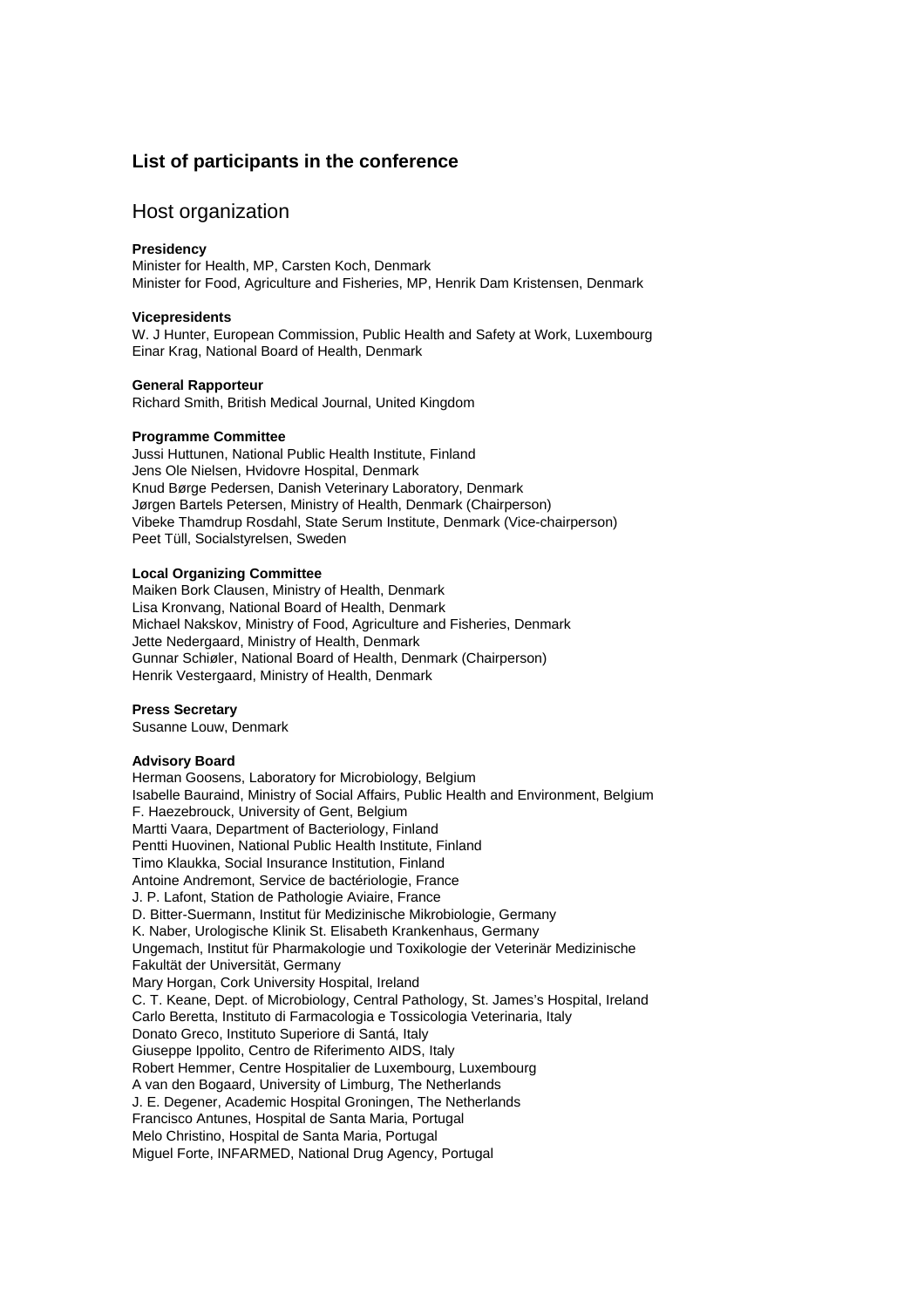Fernando Baquero, Hospital Ramón y Cajal, Spain José Campos Marquès, Instituto de Salud Carlos III, Spain Staffan Normark, Swedish Institute for Infectious Disease Control, Sweden Mats Kalin, Karolinska Hospital, Sweden Ragnar Norrby, University Hospital, Sweden

# Country delegations

#### **Austria**

Franz Allerberger, Bundesstatliche bakteriologisch-serologische Untersuchungsanstalt Christoph Aspöck, Vienna General Hospital Werner Brueller, Republik Österreich Bundeskanzleramt Helga Halbich-Zankl, Bundesministerium für Arbeit, Gesundheit und Soziales Oskar Janata, Donauspital Jean Paul Klein, BMAGS Johann Krutzler, Bundesministerium für Land- und Forstwirtschaft Uwe Kønig, Hanusch Krankenhaus Barbara Streicher, Institute for Microbioloy and Genetics, Vienna Biocenter Werner Thiel, National Salmonella and Meningocco Center Agnes Wechsler-Førdøs, Rudolfstiftung

#### **Belgium**

Isabelle Bauraind, Ministry of Social Affairs Romain Bogaerts, Ministry of Public Health Baudouin Byl, Erasme Hospital Patrick De Mol, University of Liege Marc Dejongh, Kliniek M. Middelares Benedicte Delmere, U.C.L. Youri Glupgzynski, Cliniques Universitaire UCL de Mont-Godinne Herman Goossens, UZ Antwerpen DBart Gordts, A.Z. Sint Jan F. Haesebrouck, University of Gent Hein Imberechts, Zoonoses Section, Veterinary and Agrochemical Research Centre Sabine Lauwers, Academisch Ziekenhuis Vrije Jan Nagler, Cabinet of the Minister of Public Health Hugo Robays, University Hospital Gent Marc Struelens, U.L.B. Hospital Erasme Frank Van Loock, Institute of Public Health Roy Vancauwenberghe, Pharmaceutical Inspetorate Gerda Verschraegen, University Hospital Gent Dirk Vogelaers, Universitair Zienenhuis Marc Wyndaele, Ministry of Agriculture

#### **Czech Republic**

Pavla Urbaskova, National Institute of Public Health

#### **Denmark**

Søren Abildgaard, Ministry of Food, Agriculture and Fisheries Kaj Andreasen, Veterinær- og Fødevaredirektoratet Anders Asmind, Ministry of Food, Agriculture and Fisheries Flemming Bager, Danish Veterinary Laboratory Morten Blom, Ministry of Food, Agriculture and Fisheries Niels Frimodt-Møller, State Serum Institute Rikke Hoff-Jørgensen, Danish Veterinary Laboratory Bente Krag Ingvardsen, Danish Medicines Agency Henrik G. Jensen, Veterinær- og Fødevaredirektoratet Helle Landberger Johansen, Danish Medicines Agency Sven Erik Jorsal, Danish Veterinary Laboratory Hans Jørn Kolmos, Hvidovre Hospital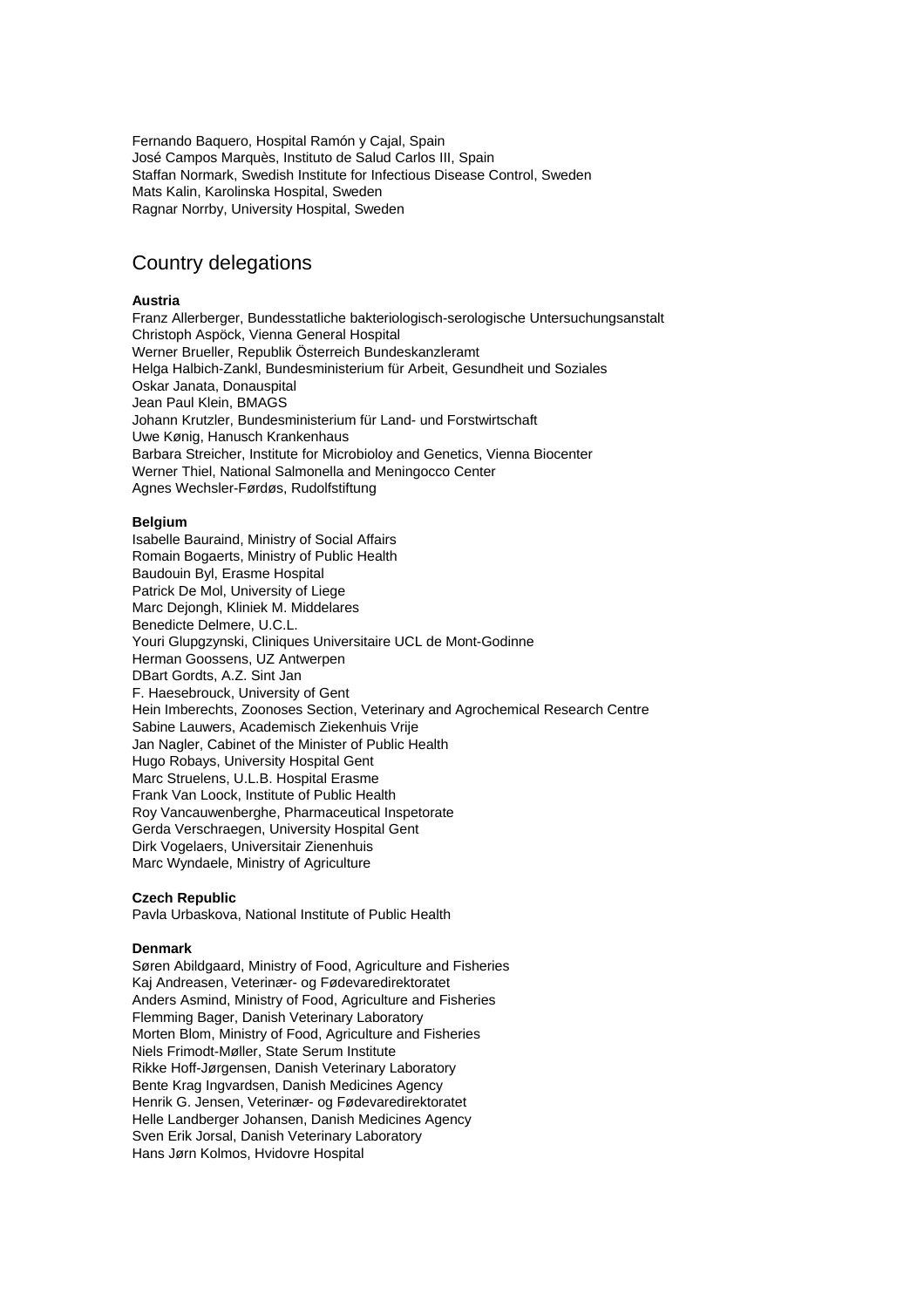Michael Krause, Plantedirektoratet Lasse Larsen, Danish Medicines Agency Alice Moltke Lisberg, Ministry of Health Bo Lumholtz, Danish Medicines Agency Dominique Monnet, State Serum Institute Anette Haurum Munk, Grønlands Hjemmestyre, Greenland Jens K. Møller, Aarhus University Hospital Lise Søe Naldal, Ministry of Food, Agriculture and Fisheries Vagn Nielsen, Ministry of Health John Elmerdahl Olsen, The Royal Veterinary and Agriculture University Poul Ottesen, Ministry of Food, Agriculture and Fisheries Jens Hauge Pedersen, Ministry of Food, Agriculture and Fisheries Morten Frank Pedersen, Ministry of Health Nils Strandberg Pedersen, State Serum Institute Carsten Phillipsen, Königliche Dänisches Botschaft, Austria Anne-Marie Plesner, National Board of Health Jan Renneberg, Danish Medicines Agency Jørgen Schlundt, Danish Veterinary & Food Administration Henrik Schønheyder, Aalborg Hospital South Peter Skinhøj, The National Hospital (Rigshospitalet) Thomas Lund Sørensen, State Serum Institute Ib Valsborg, Ministry of Health Eva Vinding, National Board of Health Bent Toft Viuf, Plantedirektoratet Henrik Wegener, Statens Veterinære Serumlaboratorium Henrik Westh, Hvidovre Hospital Frank Møller Aarestrup, Danish Veterinary Laboratory

#### **Estonia**

Kuulo Kutsar, Health Protection Inspectorate Irina Milerman, Health Protection Inspectorate Katrin Sutt, Ministry of Agriculture Tiina Ööpik, Estonian Agricultural University

#### **Finland**

Pentti Huovinen, National Public Health Institute, Turku Jussi Huttunen, National Public Health Institute Timo Klaukko, Social Insurance Institution Sirpa Kärenlampi, University of Kuopi Päivi Mannerkorpi, Ministry of Agriculture and Forestry Pia Mäkelä, Ministry of Agriculture and Forestry Antti Nissinen, Central Hospital of Central Finland Leena Nünistø, Health & Social Welfare Department, City of Vontee Ulla-Maija Rautakorpi, The National Public Health Institute Olavi Tokola, National Agency for Medicines Martti Vaara, National Public Health Institute

#### **France**

Jacques F. Acar, Fondation Hôpital Saint-Joseph Antoine Andremont, Chu Bichat-Claude Bernard N. Boisseau, Centre National d'Etudes Vétérinaires et Alimentaires (CNEVA) Anne Brisabois, Centre National d'Etudes Vétérinaires et Alimentaines Jean Carlet, Hôpital Saint-Joseph Elisabeth Chaslus-Dancla, Institut National de Recherche Agronomique Patrick Choutet, Hôpital Bretonneau Patrice Courvalin, Institut Pasteur Jean-Claude Desenclos, Reseau National de Santè Publique Jacques A. Drucker, Direction Génerale de la Santé Alain Durocher, Hôpital Albert Calmette Jean Fabry, UHEIM - Paviccon 1 M, Centre Hospitalier Lyon Sud Didier Guillemot, INSERM / Unite 21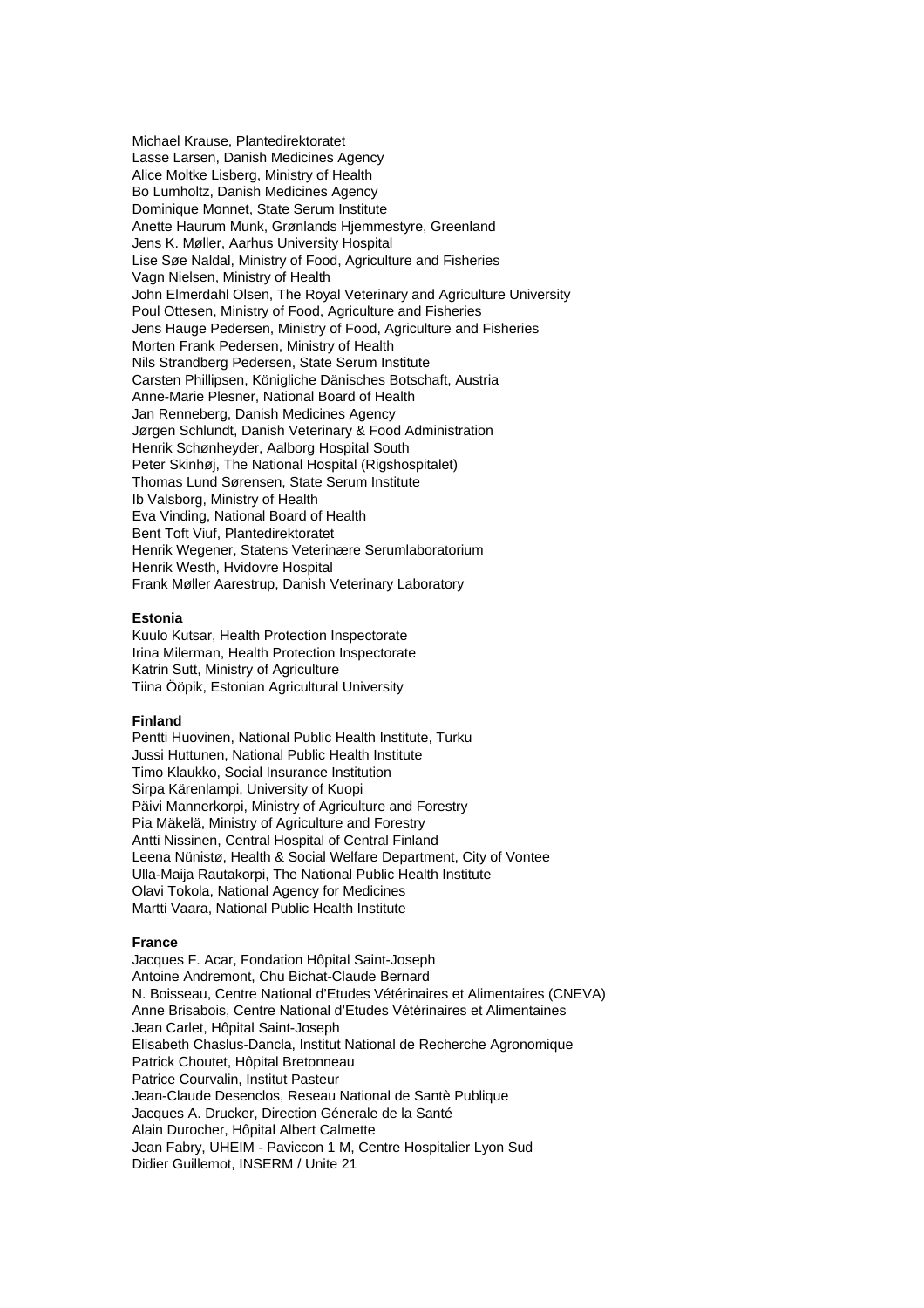Bénédicte Herbinet, Ministére de l'Agriculture et de la PÍche Vincent Jarlier, Laboratoire Central de bactériologie J. P. Lafont, Station de Pathologie Aviaire Roland Leclercq, CHRU de CAEN, Laboratoire de Microbiologie Agnés Lepoutre, Direction Génerale de la Santé Véronique Loncle-Provot, Sanofi Pasteur Frederic Lucht, Hôpital Bellevue Jean-Louis Martel, Centre National d'Etudes Veterinaires et Alimentaires Marie- Hélèle Nicolas, Hôpital Amboise-Paré M. Colin Pierre, Centre National d'Etudes Veterinaires et Alimentaires Thomas Remi, Chu de Rennes Reanimations Médicales Hervé Richet, Institut de Biologie des Hopitaux de Nantes Pascal Sanders, CNEVA-Laboratoire des Mèdicaments Vètèrinaires Benoit Schlemmer, Hôpital Saint Louis Claude-James Soussy, Hôpital Henri Mondor

#### **Germany**

Holger Andreas Elsner, Institut für Medizinische Mikrobiologie, Hamburg Roswitha Füssie, Institut für Medizinische Mikrobiologie, Giessen Heinz Grimm R. Helmuth, Bundesinst. für Gesundheitlichen Verbraucherschutz & Veterinärmedizin Hans Kemmler, Bundesinstitut für Arzneimittel und Medizinal Produkte Gerhard Kothmann, Bundesministerium für Gesundheit G. Kreutz, Bundesinstitut für Arzneimittel und Medizinprodukt H. Lode, Städtlische Klinikum Zehlendorf G. Peters, Institut für Medizinische Mikrobiologie, Münster Ralf Rene Reinert, Institut für Medizinische Mikrobiologie, Aachen Arne C. Rodloff, Institut für Medizinische Mikrobiologie, Leipzig Erika Rosenthal, Frankfurt am Main Andrea Sanwidi, Bundesministerium für Ernärung, Landwirtschaft und Forsten R. Staalmann, Universitätsklinikum "Benjamin Franklin" Christof von Eiff, Institut für Medizinische Mikrobiologie, Münster Jutta Wagner, Institut für Medizinische Mikrobiologie, Berlin Wolfgang Witte, Robert Koch Institute

#### **Greece**

Helen Giamarellou, Athens University School of Medicine Nicolas Iliadis,Veterinary Faculty, Aristotelian University Christos Hadjichristodoulou,University of Athens M. Legakis,University of Athens

#### **Hungary**

Ferenc Fábián, Chief Medical Officers Office

#### **Iceland**

Haraldur Briem, Directorate of Health Karl G. Kristinsson, National University Hospital

#### **Ireland**

Lune Clancy, St. James Hospital Martin Cormican, University College Hospital, Galway Albert Costelloe, Department of Agriculture and Food Darina O. Flanagan, Eastern Health Board Cliodhna Foley-Nolan, Department of Public Health, Cork R. Hone, Mater Misericordiae Hospital Mary Horgan, Cork University Hospital Zachady Johnson, Eastern Health Board, Dr. Stevens Hospital Noel McCarthy, Food Safety Authority of Ireland Eric Mulvihill, St. James' Hospital, Dublin Patrick Salmon, Irish Medicine Board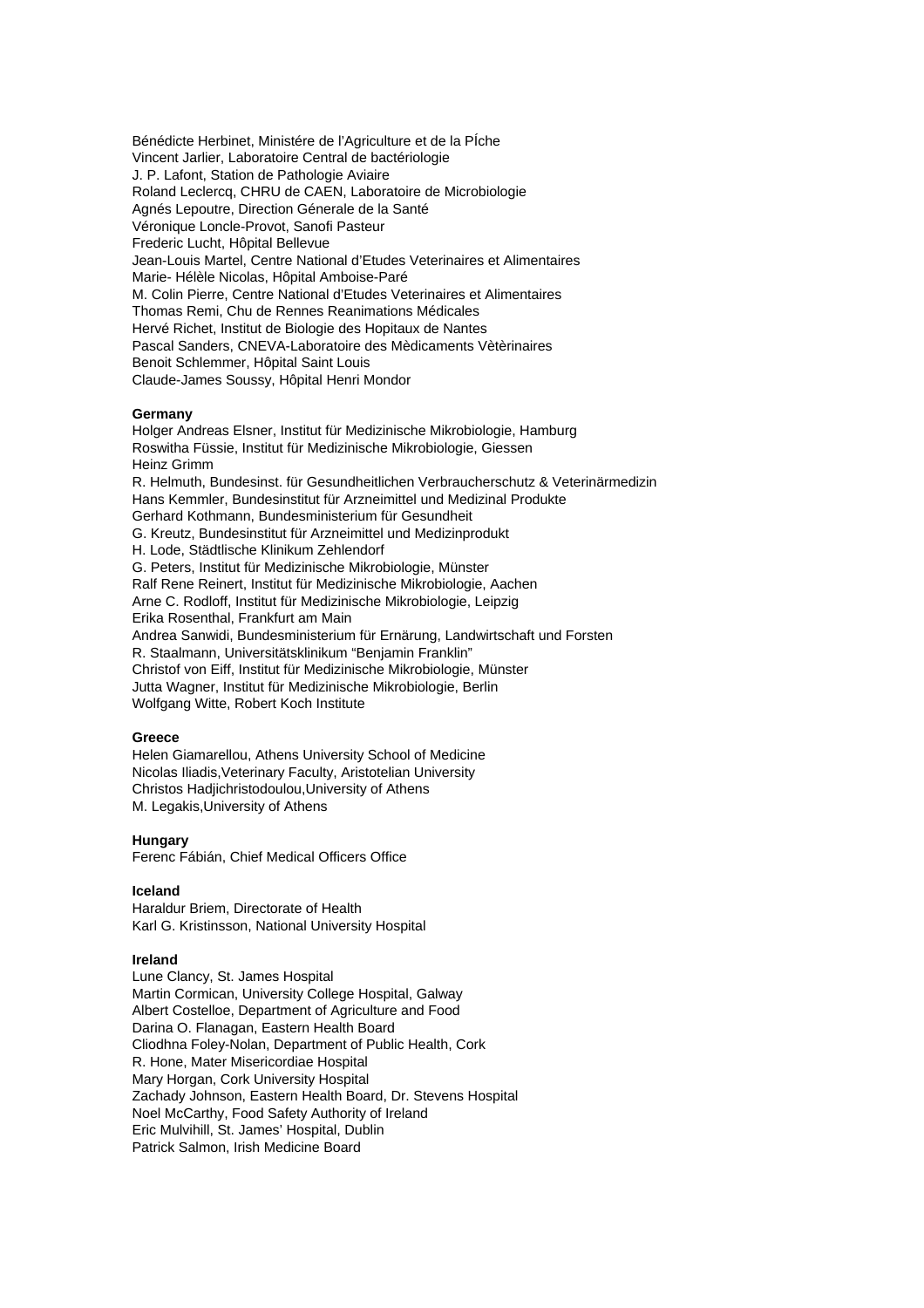#### **Italy**

Carlo Beretta, Instituto di Farmacologia e Tossicologia Veterinaria, Milano Antonio Cassone, Laboratorio de Batteriologia e Micologia Medica, Roma Roberto Cauda, Instituto di Clinica delle Malatine Infettive, Roma Marta Di Gennaro, Ministry of Health Donato Greco, Instituto Superiore di Santá, Roma Guiseppe Ippolito, Centro di Riferimento AIDS, Roma Guiseppe Nanni, Univ. Cattolica S. Cuore Annalisa Pantosti, Laboratory of Medical Bacteriology and Micrology

#### **Latvia**

Rasa Andersone, Latvian Food Center

#### **Lithuania**

Rolanda Volintéliené, Institute of Hygiene

#### **Luxembourg**

Danielle Hansen-Koenig, Direction de la Sante Robert Hemmer, Service National des Maladies Infectieuses Albert Huberty, Administration des Services Veterinaires Pierette Huberty-Krau, Direction de la Sante

#### **Norway**

Anne Alvik, Norwegian Board of Health Bodolf Hareide, National Institute of Public Health Stig Harthug, Haukeland Sykehus Idar Magne Holme, Social and Health Department Steinar Høie, Det Kongelige Landbruksdepartement Ørjan Olsvik, University of Tromsø Andreas Skulberg, Norwegian Board of Health Preben Aavitsland, Statens Institut for Folkehelse

#### **Portugal**

Francisco Antunes, Hospital de Santa Maria Mário Simıes Costa, Veterinarian Services Animal Feeding Teresa Coucello, Direccão-Geral da Saúde Melo Cristino, Hospital de Santa Maria Miguel Forte, INFARMED - National Drug Agency Maria Paula Lavado, Instituto Nacional de Saúde Dr. Ricardo Jorge José Aguiar Nogueira, Hospital de S. João, Porto Constantino Sakellarides, Direccão-Geral da Saúde Antonio Sarmento, Hospital Pedro Hispano Melico Silvestre, Hospitais da Universidade de Coimbra João Carlos Sousa, Faculdade de Farmácia do Porto

#### **Slovak Republic**

Deputy Minister for Agriculture Norbert M. Benuska Ingrid Jenezova, Ministry for Agriculture Leon Langsadl, National Public Health Institute Jozef Sokol, Ministry for Agriculture

#### **Slovenia**

Zoran M. Arnez, Ministry of Health Joze Bemec, Ministry for Agriculture, Forestry and Food Franc But, Ministry for Agriculture, Forestry and Food Vesna Ciusek, Ministry for Agriculture, Forestry and Food Evelyn Dreo, Ministry for Agriculture, Forestry and Food Boris Jez, Ministry for Agriculture, Forestry and Food Zoran Kovac, Ministry for Agriculture, Forestry and Food Minister for Agriculture, Forestry and Food Ciril Smrkolj Marko Verbic, Ministry for Agriculture, Forestry and Food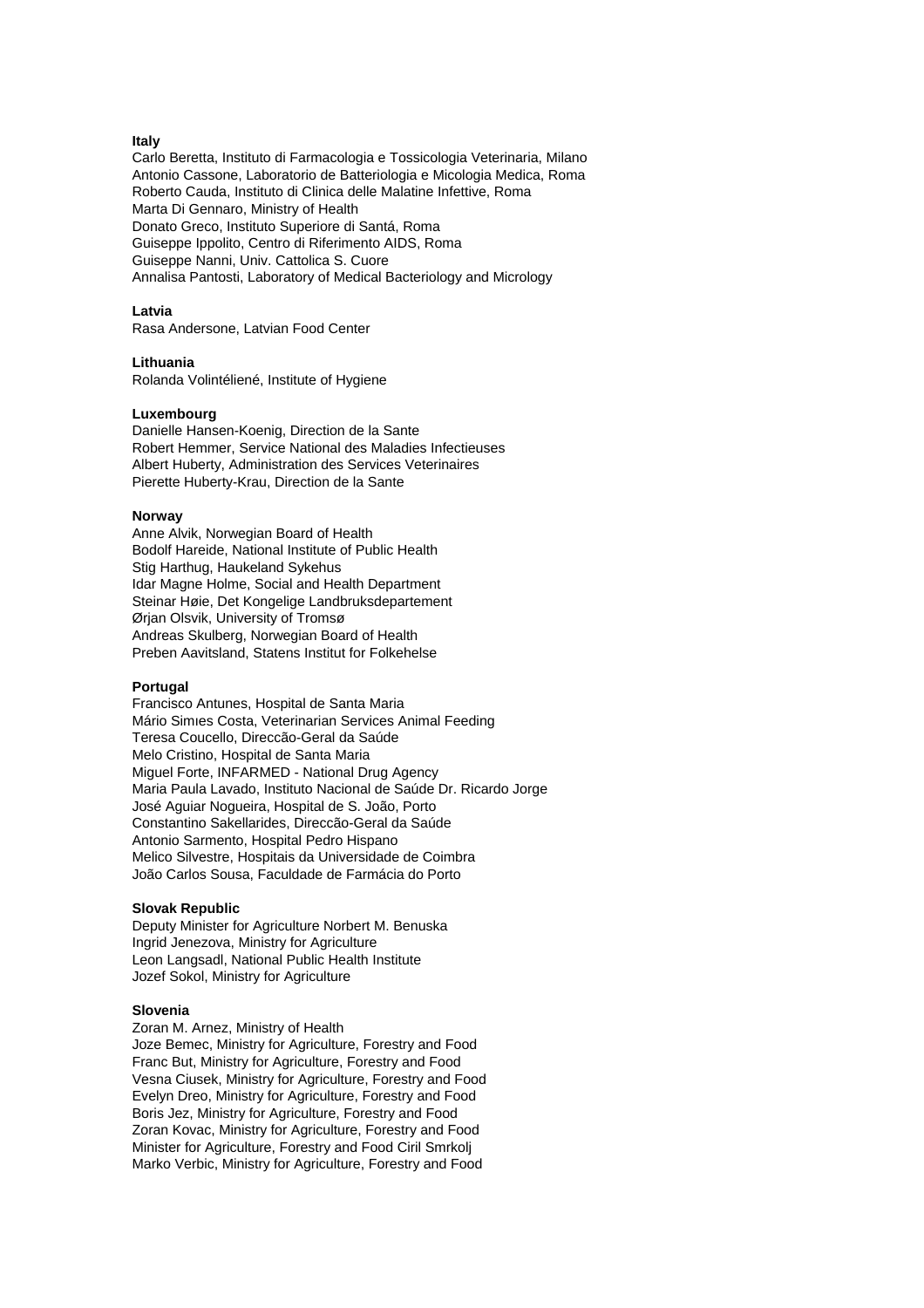#### **Spain**

Ana Ruiz Bremon, Instituto de Salud Carlos III Antonio Saenz Calvo, Instituto de Salud Carlos III Carlos Cuenca, Ministry of Agriculture Javier Garau, Hospital Mutua de Terrassa Beatriz Pérez Gorricho, Hospital del Niño Jesús, Madrid Carlos Lymbreras, Hospital "Doce de Octubre", Madrid Carmen Torres Manrique, Universidad de La Rioja, Logroño Emilia Cercenado Mansilla, Hospital General Universitario Gregorio Marañon José Campos Marqués, Instituto de Salud Carlos III Fernando Baquero Mochales, Hospital Ramón y Cajal, Madrid Juan Antonio Sáez Nieto, Instituto de Salud Carlos III Jesus Martinez Ruiz, Subdireccion General de Sanidad Exterior y Veterinaria Maria Ruiz Tovar, Instituto de Salud Carlos III

#### **Sweden**

Otto Cars, University Hospital, Uppsala Lars-Erik Edquist, Statens Veterinärmedicinska Anstalt Anders Franklin, National Veterinary Institute Christina Greko, National Veterinary Institute Gunnar Kahlmeter, Central Hospital, Växsö Mats Kalin, Karolinska Hospital, Stockholm Sigvard Mölstad, University Hospital MAS, Malmö Marie Nordén, Swedish Ministry of Agriculture, Food and Fisheries Erik Nordenfelt, Swedish Institute for Infection Disease Control Staffan Normark, Swedish Institute for Infectious Disease Control Ragnar Norrby, University Hospital, Lund Aase Tronstad, Swedish Ministry of Agriculture, Food and Fisheries Peet Tüll, Socialstyrelsen Ingrid Uhnoo, Medical Products Agency (MPA) Anders Wessling,Pharmaceutical Affairs Ulrika Winroth,Ministry of Health

#### **Switzerland**

Andre P. Burnens, University of Berne Daniel Guidon, Swiss Federal Research Station for Animal Production Jean-Claude Piffaretti, Istituto Cantonale Batteriosierologico, Lugano Anne Florence Piquet, Swiss Federal Veterinarian Office Pierre-Alain Raeber, Swiss Federal Office of Public Health The Netherlands L. Abelsma, Ministry of Agriculture M. Bilkert-Mooiman, Inspectorate of Health Care Th. Daha-Vuurpijl, Academic Hospital Leiden A. J. de Neeling, National Insitute of Public Health & Environment J. E. Degener, Academic Hospital Groningen M. I. Esveld, Ministry of Public Health, Welfare and Sports R. G. W. Huibers, Ministry of Agriculture, Nature Management and Fisheries B. J. Kullberg, Academic Hospital Nejmegen J. A. Lisman, Ministry of Health, Welfare and Sport J. v. d. Meer, Academic Hospital Nejmegen D. J. Mevius, ID - DLO J. H. M. Nieuwenhuis, Inspectorate of Veterinary Health J. F. M. Nouws, Rikilt- DLO

Arie Ottevanger, Dept. Public Health, Welfare and Sports

A. Pÿpers, University of Utrecht

M. J. W. Sprenger, National Institute of Public Health & the Environment

E. Stobberingh, Academic Hospital Maastricht

A. van den Bogaard, University of Limburg

P. J. van den Broek, Academi C. Hospital Leiden

A. J. van Hof, Ministry of Health, Welfare and Sport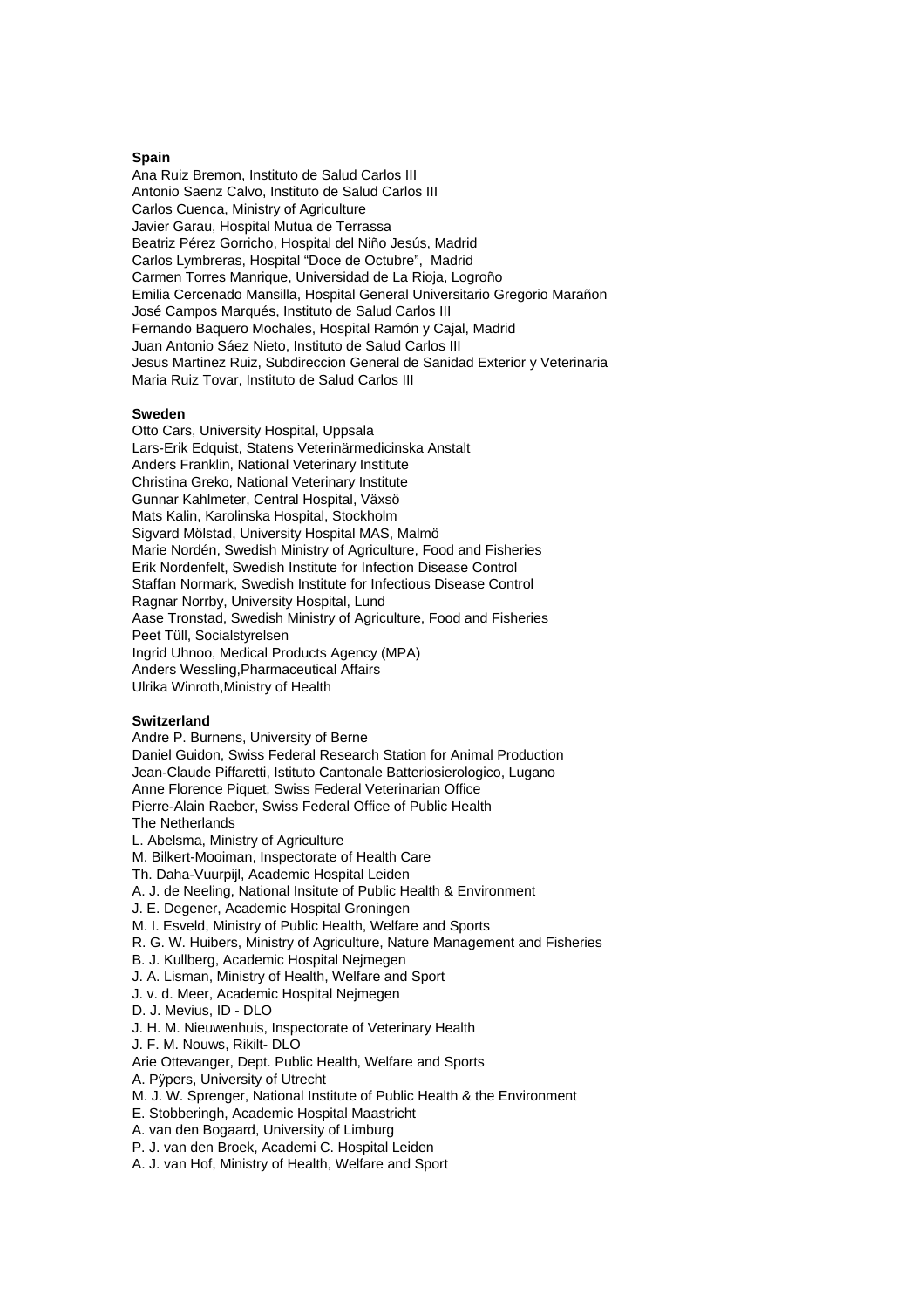Steven van Hoogstraten, Ministry of Health, Welfare and Sport J. K. van Wijngaarden, Inspectorate of Health Care H. A. Verbrugh, Erasmus University, Rotterdam Desiree Beaujean, University Hospital Utrecht C. J. G. Wever, National Reference Centre for Agriculture

#### **United Kingdom**

P. Clappison, Department of Health J. Cooke, Withington Hospital, Manchester M. Cooke, Department of Health Barry Cookson, PHLS Central Public Health Lab. P. Davey, University of Dundee C. Dougan, University of London B. Duerden, Public Health Laboratory Service, London Alison B. Ewing, Countess of Chester Hospital Robert Fenner, Department of Health R. Finch, Nottingham City Hospital NHS Trust I. M. Gould, Aberdeen Royal Infirmary Judith Hilton, Department of Health Aileen Keel, The Scottish Office, Department of Health Karl Linklater, Veterinary Services, Scottish Agricultural College Alasdair P. MacGowan, Bristol Centre for Antimicrobial S. Macqueen, Great Ormond Street Childrens Hospital Quentin McKellar, Moredun Research Institute, Edinburgh Jeremy Metters, Department of Health M. Powell, Medicines Control Agency Peter Rudman, Agriculture House J. M. Rutter, Veterinary Medicines Directorate Norman Simmons, Guys and St. Thomas Hospital Trust David J. Taylor, University of Glasgow Veterinary School M. Wale, Public Health Laboratory, Nottingham J. Weinberg, Public Health Laboratory Service P. Wilkie, Standing Medical Advisory Committee R. Wise, City Hospital, Birmingham,United Kingdom

#### **USA**

David M. Bell, Centers for Disease Control Gary K. Chikami, Division of Anti-Infective Drug Products, FDA

### **Organizations**

Karin Andresen, Forbrugerrådet, Denmark Richard Bax, SmithKline Beecham Pharmaceuticals, United Kingdom Gunnar Berge, FEFANA, c/o Alpharma, Norway P. Biggs, British Veterinary Association, United Kingdom André Bryskier, Hoechst Marion Roussel, France Robin Bywater, Fedesa, Belgium Mireille Chaton-Schaffner, Fedesa, Belgium Pierre Choraine, Federation des Veterinaires d'Europe, Belgium Alexander Døring, FEFAC, Belgium Jeffry Edwards, Zeneca Pharmaceuticals, Cheshire,United Kingdom Anette Espersen, Forbrugerrådet, Denmark Ghislain Follet, Fedesa, Belgium J. Gilley, British Medical Association, United Kingdom Eggert Gunnarsson, The Icelandic Veterinary Association, Iceland Toon Hoek, Fedesa, Belgium Mikael Hoffmann, Swedish Medical Association, Sweden Peter Hohl, Hoffmann- La Roche, Switzerland Marjut Hämäläinen, The Finnish Veterinary Association, Finland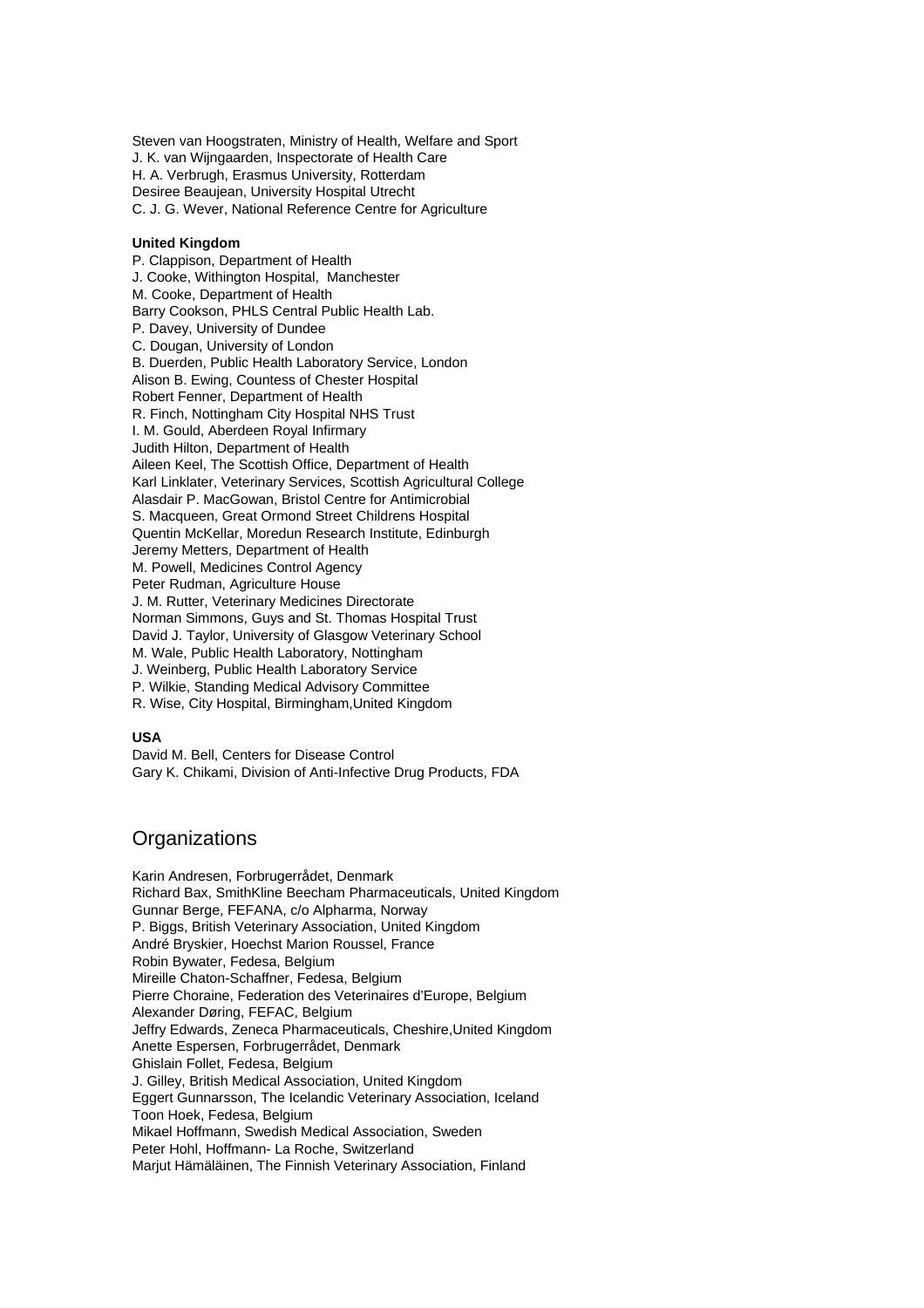Jens Ingwersen, Leo Animal Health A/SB, Denmark Erik Jacobsen, Danmarks Apotekerforening, Denmark A. Johnston, Royal Veterinary College, United Kingdom Børge Jørgensen, Den Danske Dyrlægeforening, Denmark H. P. Kluza, Fachverband der chemische Industrie, Austria Erik Kirkegaard, Løvens Kemiske Fabrik A/S, Denmark Christina Krasemann, Bayer AG, Germany Michael Kresken, Rhone Poulenc Rorer GmbH, Germany H. Lablschinski, Forschungszentrum Bayer AG, Germany Stany Lens, Fedesa, Belgium Herbert Lundstrom, Federation des Veterinaires d'Europe, Belgium Manfred Lützow, FEFANA, Switzerland E. Bisgaard Madsen, Danske Slagterier, Denmark Anthony Mudd, FEFANA, United Kingdom Ulf Nonboe, FFFF, Denmark Ian Phillips, ESMID, United Kingdom Franz Pirro, Fedesa, Belgium Jacques Poirier, FEFANA, France Jürgen Reden, EFPIA, Belgium Anguera Sanso, Consejo General de Colegios Veterinarios de Espana, Spain Peter Schmid, FEFANA, Germany Tom Shryock, Fedesa, Belgium Knud Siboni, Odense Universitetssygehus, Denmark Olli Soininen, The Finnish Veterinary Association, Finland Runa Sturlason, Danish Medical Association, Denmark Gunnela Ståhle, Federation of Swedish Farmers, Sweden Valerie Thomas, Fedesa, Belgium Herman Valgaeren, FEFANA, Belgium Johan Vanhemelrijck, Fedesa, Belgium Jorunn Vormeland, The Norwegian Veterinary Association, Norway John Walthers, FEFANA, United Kingdom Jochen Wieda, FEFANA, Germany Kevin Woodward, Fedesa, Belgium

### European Commission

Henri Belveze, European Commission DGXXIV-1, Belaium H. Buchow, European Commission, DG V, Luxembourg Gudrun Gallhoff, European Commission DGIII E3, Belgium Lene Mølsted Jensen, The Permanent Representation of Denmark to the EU, Belgium Anna Lønnroth, European Commission DG XII, Belgium Dorothée Andre Schoboboda, European Commision DGVI, Belgium Turid Strøm, Economic and Social Committee of the EU, Belgium Annika Søderberg, Swedish Permanent Representation to the EU, Belgium Robert Vanmoorde, European Commission DGXXIV-B3, Belgium Kerstin Ödman, Swedish Permanent Representation to the EU, Belgium

# World Health Organization

Jo Asvall, WHO Regional Office for Europe, Denmark Sieghart Dittmann, WHO Regional Office for Europe, Denmark Massimo Ciotti, WHO Regional Office for Europe, Denmark Kees De Joncheere, WHO Regional Office for Europe, Denmark Serguei K. Litvinov, WHO Regional Office for Europe, Denmark Colette Roure, WHO Regional Office for Europe, Denmark John Stelling, World Health Organization, Switzerland Klaus Stohr, World Health Organization, Switzerland